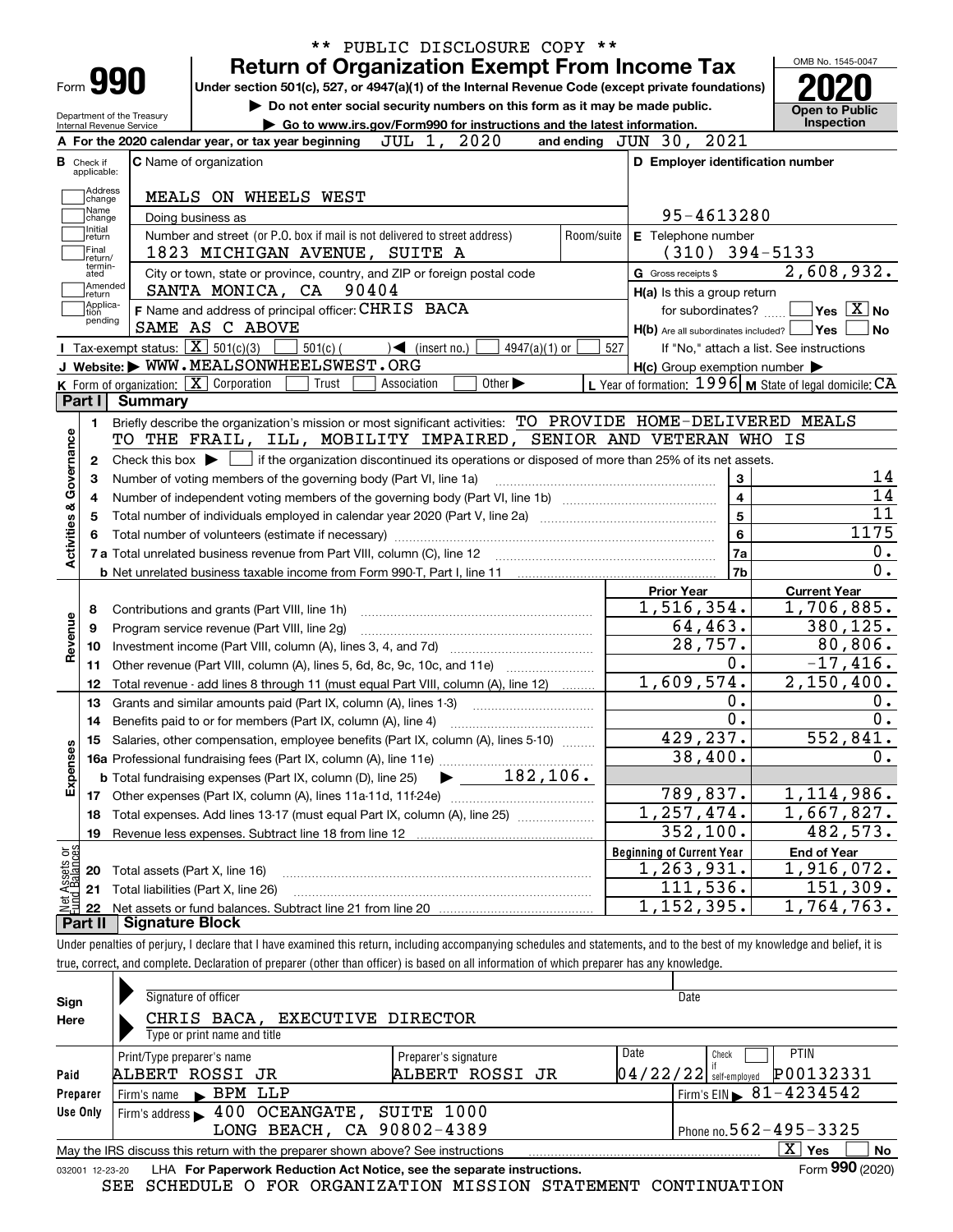|              | 95-4613280<br>MEALS ON WHEELS WEST<br>Form 990 (2020)                                                                                        | Page 2                      |
|--------------|----------------------------------------------------------------------------------------------------------------------------------------------|-----------------------------|
|              | <b>Statement of Program Service Accomplishments</b><br>Part III                                                                              |                             |
|              |                                                                                                                                              | $\overline{\mathbf{X}}$     |
| 1            | Briefly describe the organization's mission:<br>TO PROVIDE HOME-DELIVERED MEALS TO THE FRAIL, ILL, MOBILITY IMPAIRED,                        |                             |
|              | SENIOR AND VETERAN WHO IS UNABLE TO SHOP OR PROVIDE FOR THEMSELVES.                                                                          |                             |
|              | OUR MISSION IS TO HAVE THESE PEOPLE LIVE INDEPENDENTLY IN THEIR OWN                                                                          |                             |
|              | HOMES BY PROVIDING DAILY WELLNESS CHECKS THROUGH OUR MEAL DELIVERY                                                                           |                             |
| $\mathbf{2}$ | Did the organization undertake any significant program services during the year which were not listed on the                                 |                             |
|              | prior Form 990 or 990-EZ?                                                                                                                    | $Yes \quad X$ No            |
|              | If "Yes," describe these new services on Schedule O.                                                                                         |                             |
| 3            | Did the organization cease conducting, or make significant changes in how it conducts, any program services?                                 | $Yes \ \boxed{X}$ No        |
|              |                                                                                                                                              |                             |
|              | If "Yes," describe these changes on Schedule O.                                                                                              |                             |
| 4            | Describe the organization's program service accomplishments for each of its three largest program services, as measured by expenses.         |                             |
|              | Section 501(c)(3) and 501(c)(4) organizations are required to report the amount of grants and allocations to others, the total expenses, and |                             |
|              | revenue, if any, for each program service reported.                                                                                          |                             |
| 4a           | 1,389, 778. including grants of \$<br>) (Revenue \$<br>(Expenses \$<br>(Code:                                                                | 380, 125.                   |
|              | THE ORGANIZATION'S PROVIDES HOME-DELIVERED NUTRITIOUS MEALS AT A                                                                             |                             |
|              | NOMINAL COST OR FREE OF CHARGE TO THE DISABLED, ELDERLY AND THE                                                                              |                             |
|              | HOMEBOUND IN NEED OF SERVICE. IN THE 2020 TAX YEAR APPROXIMATELY 665                                                                         |                             |
|              | PEOPLE BENEFITED FROM THIS PROGRAM.                                                                                                          |                             |
|              |                                                                                                                                              |                             |
|              |                                                                                                                                              |                             |
|              |                                                                                                                                              |                             |
|              |                                                                                                                                              |                             |
|              |                                                                                                                                              |                             |
|              |                                                                                                                                              |                             |
|              |                                                                                                                                              |                             |
|              |                                                                                                                                              |                             |
|              |                                                                                                                                              |                             |
| 4b           |                                                                                                                                              |                             |
|              |                                                                                                                                              |                             |
|              |                                                                                                                                              |                             |
|              |                                                                                                                                              |                             |
|              |                                                                                                                                              |                             |
|              |                                                                                                                                              |                             |
|              |                                                                                                                                              |                             |
|              |                                                                                                                                              |                             |
|              |                                                                                                                                              |                             |
|              |                                                                                                                                              |                             |
|              |                                                                                                                                              |                             |
|              |                                                                                                                                              |                             |
|              |                                                                                                                                              |                             |
|              |                                                                                                                                              |                             |
| 4c           | (Code: ) (Expenses \$<br>) (Revenue \$<br>including grants of $$$                                                                            |                             |
|              |                                                                                                                                              |                             |
|              |                                                                                                                                              |                             |
|              |                                                                                                                                              |                             |
|              |                                                                                                                                              |                             |
|              |                                                                                                                                              |                             |
|              |                                                                                                                                              |                             |
|              |                                                                                                                                              |                             |
|              |                                                                                                                                              |                             |
|              |                                                                                                                                              |                             |
|              |                                                                                                                                              |                             |
|              |                                                                                                                                              |                             |
|              |                                                                                                                                              |                             |
|              |                                                                                                                                              |                             |
| 4d           | Other program services (Describe on Schedule O.)                                                                                             |                             |
|              | (Expenses \$<br>Revenue \$<br>including grants of \$                                                                                         |                             |
|              | 1,389,778.<br>4e Total program service expenses $\blacktriangleright$                                                                        |                             |
|              |                                                                                                                                              | $F_{\text{arm}}$ 990 (2020) |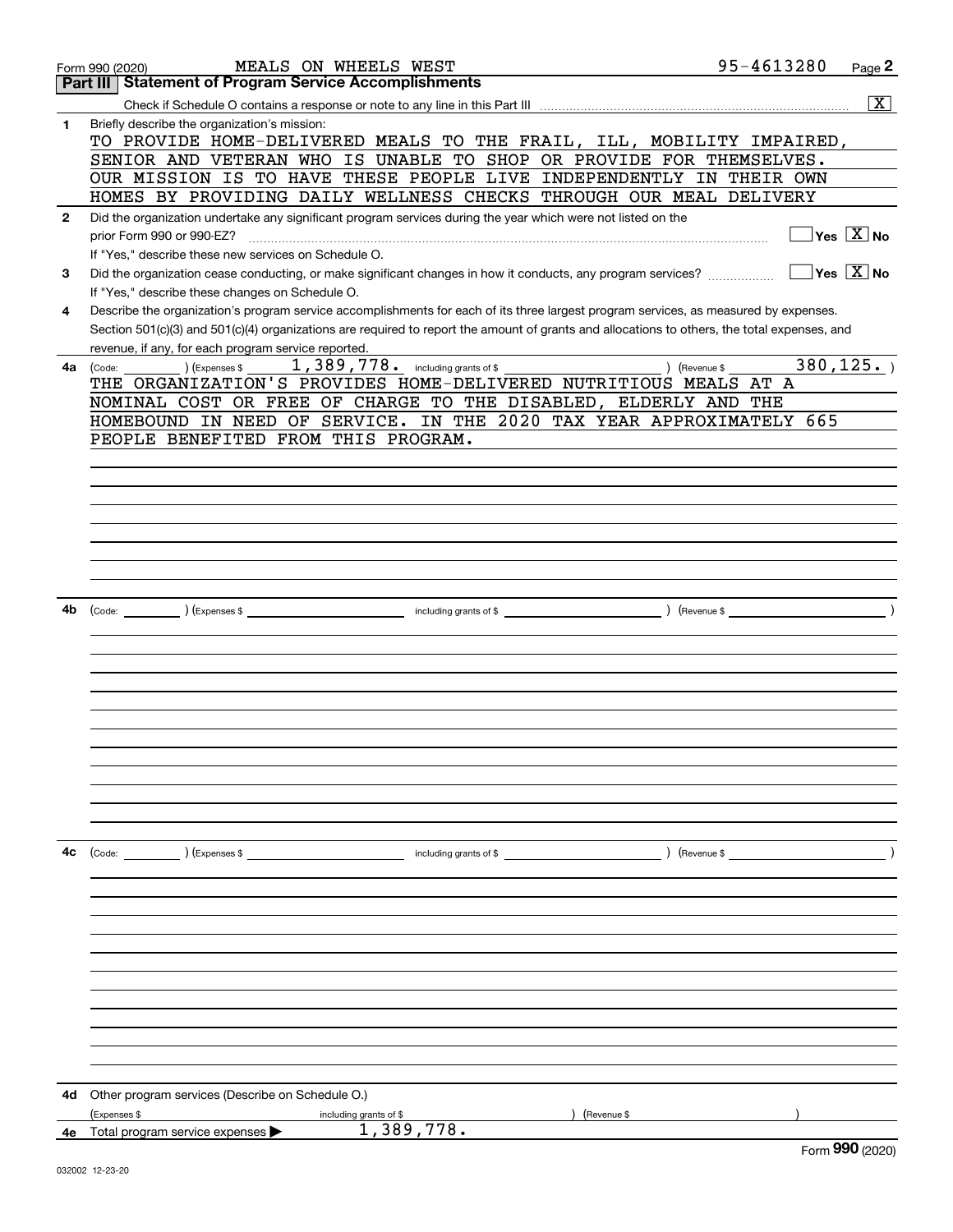|  | Form 990 (2020 |  |
|--|----------------|--|

| Form 990 (2020) |                                                  |  | MEALS ON WHEELS WEST | 95-4613280 | Page $3$ |
|-----------------|--------------------------------------------------|--|----------------------|------------|----------|
|                 | <b>Part IV   Checklist of Required Schedules</b> |  |                      |            |          |

|     |                                                                                                                                       |                 | Yes                     | No          |
|-----|---------------------------------------------------------------------------------------------------------------------------------------|-----------------|-------------------------|-------------|
| 1.  | Is the organization described in section $501(c)(3)$ or $4947(a)(1)$ (other than a private foundation)?                               |                 |                         |             |
|     |                                                                                                                                       | 1               | X                       |             |
| 2   |                                                                                                                                       | $\overline{2}$  | $\overline{\mathbf{x}}$ |             |
| 3   | Did the organization engage in direct or indirect political campaign activities on behalf of or in opposition to candidates for       |                 |                         |             |
|     |                                                                                                                                       | 3               |                         | x           |
| 4   | Section 501(c)(3) organizations. Did the organization engage in lobbying activities, or have a section 501(h) election in effect      |                 |                         |             |
|     |                                                                                                                                       | 4               |                         | X           |
| 5   | Is the organization a section 501(c)(4), 501(c)(5), or 501(c)(6) organization that receives membership dues, assessments, or          |                 |                         |             |
|     |                                                                                                                                       | 5               |                         | X           |
| 6   | Did the organization maintain any donor advised funds or any similar funds or accounts for which donors have the right to             |                 |                         |             |
|     | provide advice on the distribution or investment of amounts in such funds or accounts? If "Yes," complete Schedule D, Part I          | 6               |                         | X           |
| 7   | Did the organization receive or hold a conservation easement, including easements to preserve open space,                             |                 |                         |             |
|     |                                                                                                                                       | $\overline{7}$  |                         | x           |
| 8   | Did the organization maintain collections of works of art, historical treasures, or other similar assets? If "Yes," complete          |                 |                         |             |
|     |                                                                                                                                       | 8               |                         | x           |
| 9   | Did the organization report an amount in Part X, line 21, for escrow or custodial account liability, serve as a custodian for         |                 |                         |             |
|     | amounts not listed in Part X; or provide credit counseling, debt management, credit repair, or debt negotiation services?             |                 |                         |             |
|     |                                                                                                                                       | 9               |                         | x           |
| 10  | Did the organization, directly or through a related organization, hold assets in donor-restricted endowments                          |                 |                         |             |
|     |                                                                                                                                       | 10              |                         | х           |
| 11  | If the organization's answer to any of the following questions is "Yes," then complete Schedule D, Parts VI, VII, VIII, IX, or X      |                 |                         |             |
|     | as applicable.                                                                                                                        |                 |                         |             |
|     | a Did the organization report an amount for land, buildings, and equipment in Part X, line 10? If "Yes," complete Schedule D,         |                 |                         |             |
|     |                                                                                                                                       | 11a             | X                       |             |
|     | <b>b</b> Did the organization report an amount for investments - other securities in Part X, line 12, that is 5% or more of its total |                 |                         |             |
|     |                                                                                                                                       | 11 <sub>b</sub> |                         | x           |
|     | c Did the organization report an amount for investments - program related in Part X, line 13, that is 5% or more of its total         |                 |                         |             |
|     |                                                                                                                                       | 11c             |                         | х           |
|     | d Did the organization report an amount for other assets in Part X, line 15, that is 5% or more of its total assets reported in       |                 |                         |             |
|     |                                                                                                                                       | 11d             |                         | x           |
|     |                                                                                                                                       | <b>11e</b>      |                         | $\mathbf x$ |
| f   | Did the organization's separate or consolidated financial statements for the tax year include a footnote that addresses               |                 |                         |             |
|     | the organization's liability for uncertain tax positions under FIN 48 (ASC 740)? If "Yes," complete Schedule D, Part X                | 11f             | х                       |             |
|     | 12a Did the organization obtain separate, independent audited financial statements for the tax year? If "Yes," complete               |                 |                         |             |
|     |                                                                                                                                       | 12a             | х                       |             |
|     | <b>b</b> Was the organization included in consolidated, independent audited financial statements for the tax year?                    |                 |                         |             |
|     | If "Yes," and if the organization answered "No" to line 12a, then completing Schedule D, Parts XI and XII is optional metallion       | 12 <sub>b</sub> |                         |             |
| 13  | Is the organization a school described in section $170(b)(1)(A)(ii)?$ If "Yes," complete Schedule E                                   | 13              |                         | X           |
| 14a | Did the organization maintain an office, employees, or agents outside of the United States?                                           | 14a             |                         | x           |
|     | <b>b</b> Did the organization have aggregate revenues or expenses of more than \$10,000 from grantmaking, fundraising, business,      |                 |                         |             |
|     | investment, and program service activities outside the United States, or aggregate foreign investments valued at \$100,000            |                 |                         |             |
|     |                                                                                                                                       | 14b             |                         | x           |
| 15  | Did the organization report on Part IX, column (A), line 3, more than \$5,000 of grants or other assistance to or for any             |                 |                         |             |
|     |                                                                                                                                       | 15              |                         | x           |
| 16  | Did the organization report on Part IX, column (A), line 3, more than \$5,000 of aggregate grants or other assistance to              |                 |                         |             |
|     |                                                                                                                                       | 16              |                         | x           |
| 17  | Did the organization report a total of more than \$15,000 of expenses for professional fundraising services on Part IX,               |                 |                         |             |
|     |                                                                                                                                       | 17              | х                       |             |
| 18  | Did the organization report more than \$15,000 total of fundraising event gross income and contributions on Part VIII, lines          |                 |                         |             |
|     |                                                                                                                                       | 18              | х                       |             |
| 19  | Did the organization report more than \$15,000 of gross income from gaming activities on Part VIII, line 9a? If "Yes."                |                 |                         |             |
|     |                                                                                                                                       | 19              |                         | X           |
| 20a |                                                                                                                                       | 20a             |                         | $\mathbf X$ |
|     | b If "Yes" to line 20a, did the organization attach a copy of its audited financial statements to this return?                        | 20 <sub>b</sub> |                         |             |
| 21  | Did the organization report more than \$5,000 of grants or other assistance to any domestic organization or                           |                 |                         |             |
|     |                                                                                                                                       | 21              |                         | x           |

Form (2020) **990**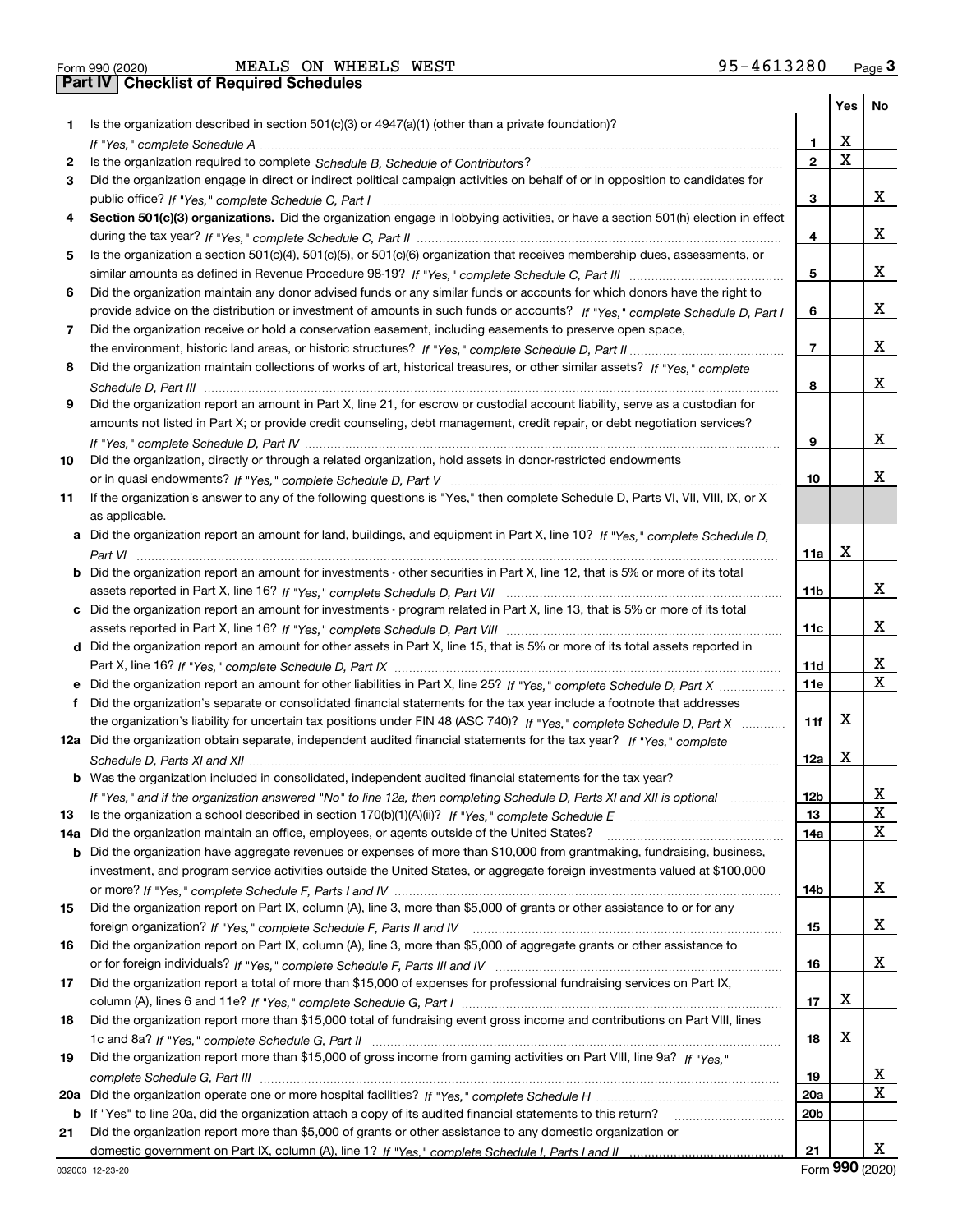|  | Form 990 (2020) |
|--|-----------------|
|  |                 |

*(continued)*

|               |                                                                                                                              |                 | <b>Yes</b> | No                      |
|---------------|------------------------------------------------------------------------------------------------------------------------------|-----------------|------------|-------------------------|
| 22            | Did the organization report more than \$5,000 of grants or other assistance to or for domestic individuals on                |                 |            |                         |
|               |                                                                                                                              | 22              |            | x                       |
| 23            | Did the organization answer "Yes" to Part VII, Section A, line 3, 4, or 5 about compensation of the organization's current   |                 |            |                         |
|               | and former officers, directors, trustees, key employees, and highest compensated employees? If "Yes," complete               |                 |            |                         |
|               |                                                                                                                              | 23              |            | x                       |
|               | 24a Did the organization have a tax-exempt bond issue with an outstanding principal amount of more than \$100,000 as of the  |                 |            |                         |
|               | last day of the year, that was issued after December 31, 2002? If "Yes," answer lines 24b through 24d and complete           |                 |            |                         |
|               |                                                                                                                              | 24a             |            | x                       |
|               | <b>b</b> Did the organization invest any proceeds of tax-exempt bonds beyond a temporary period exception?                   | 24 <sub>b</sub> |            |                         |
|               | c Did the organization maintain an escrow account other than a refunding escrow at any time during the year to defease       |                 |            |                         |
|               |                                                                                                                              | 24c             |            |                         |
|               |                                                                                                                              | 24d             |            |                         |
|               | 25a Section 501(c)(3), 501(c)(4), and 501(c)(29) organizations. Did the organization engage in an excess benefit             |                 |            |                         |
|               |                                                                                                                              | 25a             |            | x                       |
|               | b Is the organization aware that it engaged in an excess benefit transaction with a disqualified person in a prior year, and |                 |            |                         |
|               | that the transaction has not been reported on any of the organization's prior Forms 990 or 990-EZ? If "Yes." complete        |                 |            |                         |
|               | Schedule L, Part I                                                                                                           | 25 <sub>b</sub> |            | x                       |
| 26            | Did the organization report any amount on Part X, line 5 or 22, for receivables from or payables to any current              |                 |            |                         |
|               | or former officer, director, trustee, key employee, creator or founder, substantial contributor, or 35%                      |                 |            |                         |
|               | controlled entity or family member of any of these persons? If "Yes," complete Schedule L, Part II                           | 26              |            | X                       |
| 27            | Did the organization provide a grant or other assistance to any current or former officer, director, trustee, key employee,  |                 |            |                         |
|               | creator or founder, substantial contributor or employee thereof, a grant selection committee member, or to a 35% controlled  |                 |            |                         |
|               | entity (including an employee thereof) or family member of any of these persons? If "Yes," complete Schedule L, Part III     | 27              |            | х                       |
| 28            | Was the organization a party to a business transaction with one of the following parties (see Schedule L, Part IV            |                 |            |                         |
|               | instructions, for applicable filing thresholds, conditions, and exceptions):                                                 |                 |            |                         |
| а             | A current or former officer, director, trustee, key employee, creator or founder, or substantial contributor? If             |                 |            | x                       |
|               |                                                                                                                              | 28a<br>28b      |            | $\overline{\mathbf{x}}$ |
|               | c A 35% controlled entity of one or more individuals and/or organizations described in lines 28a or 28b? If                  |                 |            |                         |
|               |                                                                                                                              | 28c             |            | x                       |
| 29            |                                                                                                                              | 29              | X          |                         |
| 30            | Did the organization receive contributions of art, historical treasures, or other similar assets, or qualified conservation  |                 |            |                         |
|               |                                                                                                                              | 30              |            | x                       |
| 31            | Did the organization liquidate, terminate, or dissolve and cease operations? If "Yes," complete Schedule N, Part I           | 31              |            | $\overline{\mathbf{x}}$ |
| 32            | Did the organization sell, exchange, dispose of, or transfer more than 25% of its net assets? If "Yes," complete             |                 |            |                         |
|               |                                                                                                                              | 32              |            | х                       |
| 33            | Did the organization own 100% of an entity disregarded as separate from the organization under Regulations                   |                 |            |                         |
|               |                                                                                                                              | 33              |            | x                       |
| 34            | Was the organization related to any tax-exempt or taxable entity? If "Yes," complete Schedule R, Part II, III, or IV, and    |                 |            |                         |
|               |                                                                                                                              | 34              |            | x                       |
|               | 35a Did the organization have a controlled entity within the meaning of section 512(b)(13)?                                  | 35a             |            | X                       |
|               | b If "Yes" to line 35a, did the organization receive any payment from or engage in any transaction with a controlled entity  |                 |            |                         |
|               |                                                                                                                              | 35b             |            |                         |
| 36            | Section 501(c)(3) organizations. Did the organization make any transfers to an exempt non-charitable related organization?   |                 |            |                         |
|               |                                                                                                                              | 36              |            | x                       |
| 37            | Did the organization conduct more than 5% of its activities through an entity that is not a related organization             |                 |            |                         |
|               |                                                                                                                              | 37              |            | x                       |
| 38            | Did the organization complete Schedule O and provide explanations in Schedule O for Part VI, lines 11b and 19?               |                 |            |                         |
|               | Note: All Form 990 filers are required to complete Schedule O                                                                | 38              | х          |                         |
| <b>Part V</b> | <b>Statements Regarding Other IRS Filings and Tax Compliance</b>                                                             |                 |            |                         |
|               | Check if Schedule O contains a response or note to any line in this Part V                                                   |                 |            |                         |
|               |                                                                                                                              |                 | Yes        | No                      |
|               | 11<br>1a                                                                                                                     |                 |            |                         |
| b             | 0<br>Enter the number of Forms W-2G included in line 1a. Enter -0- if not applicable<br>1b                                   |                 |            |                         |
|               | Did the organization comply with backup withholding rules for reportable payments to vendors and reportable gaming           |                 |            |                         |
|               | (gambling) winnings to prize winners?                                                                                        | 1c              | х          |                         |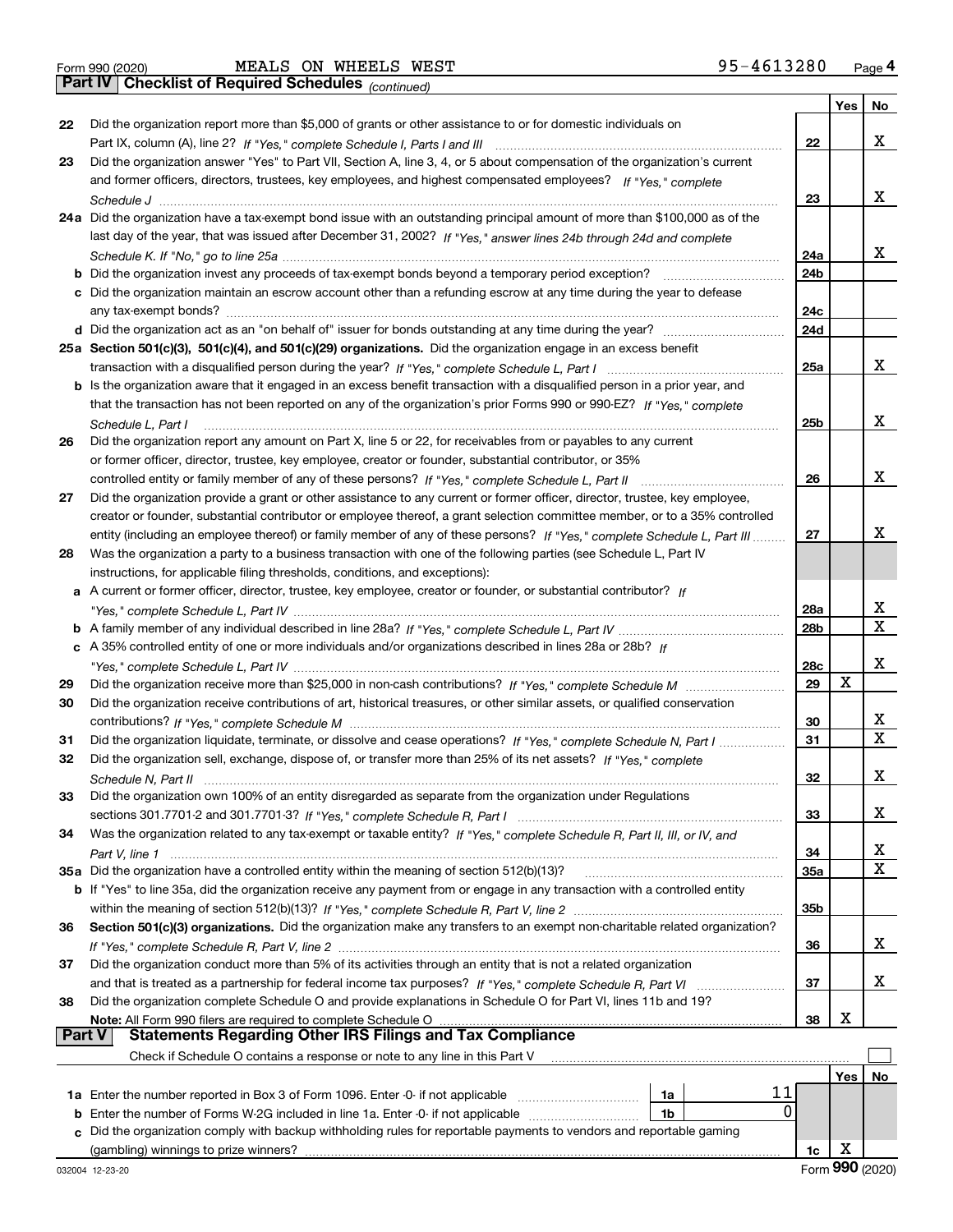|               | 95-4613280<br>MEALS ON WHEELS WEST<br>Form 990 (2020)                                                                                                                         |                |     | $Page$ <sup>5</sup> |
|---------------|-------------------------------------------------------------------------------------------------------------------------------------------------------------------------------|----------------|-----|---------------------|
| <b>Part V</b> | Statements Regarding Other IRS Filings and Tax Compliance (continued)                                                                                                         |                |     |                     |
|               |                                                                                                                                                                               |                | Yes | No                  |
|               | 2a Enter the number of employees reported on Form W-3, Transmittal of Wage and Tax Statements,                                                                                |                |     |                     |
|               | 11<br>2a<br>filed for the calendar year ending with or within the year covered by this return                                                                                 |                |     |                     |
| b             | If at least one is reported on line 2a, did the organization file all required federal employment tax returns?                                                                | 2 <sub>b</sub> | X   |                     |
|               |                                                                                                                                                                               |                |     |                     |
|               | 3a Did the organization have unrelated business gross income of \$1,000 or more during the year?                                                                              | 3a             |     | x                   |
|               |                                                                                                                                                                               | 3 <sub>b</sub> |     |                     |
|               | 4a At any time during the calendar year, did the organization have an interest in, or a signature or other authority over, a                                                  |                |     |                     |
|               |                                                                                                                                                                               | 4a             |     | х                   |
|               | <b>b</b> If "Yes," enter the name of the foreign country $\triangleright$                                                                                                     |                |     |                     |
|               | See instructions for filing requirements for FinCEN Form 114, Report of Foreign Bank and Financial Accounts (FBAR).                                                           |                |     |                     |
|               |                                                                                                                                                                               | 5a             |     | х                   |
| b             |                                                                                                                                                                               | 5 <sub>b</sub> |     | х                   |
| с             |                                                                                                                                                                               | 5 <sub>c</sub> |     |                     |
|               | 6a Does the organization have annual gross receipts that are normally greater than \$100,000, and did the organization solicit                                                |                |     |                     |
|               | any contributions that were not tax deductible as charitable contributions?                                                                                                   | 6a             |     | х                   |
|               | <b>b</b> If "Yes," did the organization include with every solicitation an express statement that such contributions or gifts                                                 |                |     |                     |
|               | were not tax deductible?                                                                                                                                                      | 6b             |     |                     |
| 7             | Organizations that may receive deductible contributions under section 170(c).                                                                                                 |                |     |                     |
| a             | Did the organization receive a payment in excess of \$75 made partly as a contribution and partly for goods and services provided to the payor?                               | 7a             |     | х                   |
| b             | If "Yes," did the organization notify the donor of the value of the goods or services provided?                                                                               | 7b             |     |                     |
|               | c Did the organization sell, exchange, or otherwise dispose of tangible personal property for which it was required                                                           |                |     |                     |
|               | to file Form 8282?                                                                                                                                                            | 7c             |     | х                   |
| d             | 7d                                                                                                                                                                            |                |     |                     |
| е             | Did the organization receive any funds, directly or indirectly, to pay premiums on a personal benefit contract?                                                               | 7e             |     |                     |
| Ť.            | Did the organization, during the year, pay premiums, directly or indirectly, on a personal benefit contract?                                                                  | 7f             |     |                     |
| g             | If the organization received a contribution of qualified intellectual property, did the organization file Form 8899 as required?                                              | 7g             |     |                     |
| h             | If the organization received a contribution of cars, boats, airplanes, or other vehicles, did the organization file a Form 1098-C?                                            | 7h             |     |                     |
| 8             | Sponsoring organizations maintaining donor advised funds. Did a donor advised fund maintained by the                                                                          |                |     |                     |
|               | sponsoring organization have excess business holdings at any time during the year?                                                                                            | 8              |     |                     |
| 9             | Sponsoring organizations maintaining donor advised funds.                                                                                                                     |                |     |                     |
| а             | Did the sponsoring organization make any taxable distributions under section 4966?                                                                                            | 9a             |     |                     |
| b             | Did the sponsoring organization make a distribution to a donor, donor advisor, or related person?                                                                             | 9b             |     |                     |
| 10            | Section 501(c)(7) organizations. Enter:                                                                                                                                       |                |     |                     |
| a             | 10a<br>Initiation fees and capital contributions included on Part VIII, line 12 [11] [12] [12] [12] [12] [13] [13] [1                                                         |                |     |                     |
| b             | Gross receipts, included on Form 990, Part VIII, line 12, for public use of club facilities<br>10b                                                                            |                |     |                     |
| 11            | Section 501(c)(12) organizations. Enter:                                                                                                                                      |                |     |                     |
| а             | 11a                                                                                                                                                                           |                |     |                     |
| b             | Gross income from other sources (Do not net amounts due or paid to other sources against                                                                                      |                |     |                     |
|               | 11b                                                                                                                                                                           |                |     |                     |
|               | 12a Section 4947(a)(1) non-exempt charitable trusts. Is the organization filing Form 990 in lieu of Form 1041?                                                                | 12a            |     |                     |
| b             | If "Yes," enter the amount of tax-exempt interest received or accrued during the year<br>12b                                                                                  |                |     |                     |
| 13            | Section 501(c)(29) qualified nonprofit health insurance issuers.                                                                                                              |                |     |                     |
|               |                                                                                                                                                                               | 1За            |     |                     |
|               | <b>Note:</b> See the instructions for additional information the organization must report on Schedule O.                                                                      |                |     |                     |
|               | <b>b</b> Enter the amount of reserves the organization is required to maintain by the states in which the                                                                     |                |     |                     |
|               | 13 <sub>b</sub>                                                                                                                                                               |                |     |                     |
| c             | 13с                                                                                                                                                                           |                |     | х                   |
| 14a           | Did the organization receive any payments for indoor tanning services during the tax year?                                                                                    | 14a            |     |                     |
| b             |                                                                                                                                                                               | 14b            |     |                     |
| 15            | Is the organization subject to the section 4960 tax on payment(s) of more than \$1,000,000 in remuneration or                                                                 |                |     | х                   |
|               |                                                                                                                                                                               | 15             |     |                     |
|               | If "Yes," see instructions and file Form 4720, Schedule N.<br>Is the organization an educational institution subject to the section 4968 excise tax on net investment income? |                |     | х                   |
| 16            | .                                                                                                                                                                             | 16             |     |                     |
|               | If "Yes," complete Form 4720, Schedule O.                                                                                                                                     |                |     |                     |

Form (2020) **990**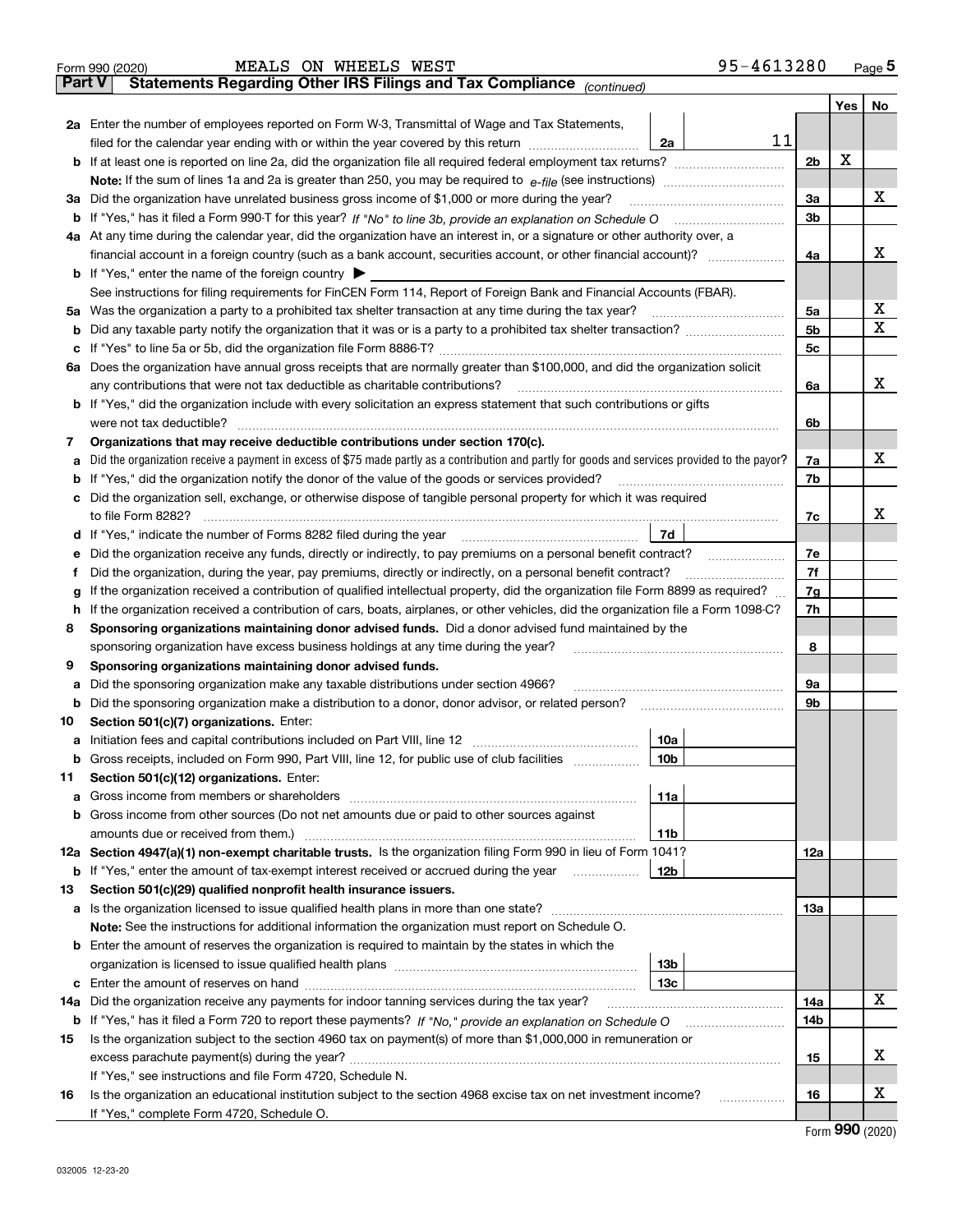|  | Form 990 (2020) |
|--|-----------------|
|  |                 |

#### MEALS ON WHEELS WEST 95-4613280

*For each "Yes" response to lines 2 through 7b below, and for a "No" response to line 8a, 8b, or 10b below, describe the circumstances, processes, or changes on Schedule O. See instructions.* Form 990 (2020) **MEALS ON WHEELS WEST**<br>**Part VI Governance, Management, and Disclosure** For each "Yes" response to lines 2 through 7b below, and for a "No" response

|    | Check if Schedule O contains a response or note to any line in this Part VI                                                                                           |    |    |                 |     | $\overline{\mathbf{X}}$ $\overline{\mathbf{X}}$ |
|----|-----------------------------------------------------------------------------------------------------------------------------------------------------------------------|----|----|-----------------|-----|-------------------------------------------------|
|    | Section A. Governing Body and Management                                                                                                                              |    |    |                 |     |                                                 |
|    |                                                                                                                                                                       |    |    |                 | Yes | No                                              |
|    | 1a Enter the number of voting members of the governing body at the end of the tax year                                                                                | 1a | 14 |                 |     |                                                 |
|    | If there are material differences in voting rights among members of the governing body, or if the governing                                                           |    |    |                 |     |                                                 |
|    | body delegated broad authority to an executive committee or similar committee, explain on Schedule O.                                                                 |    |    |                 |     |                                                 |
| b  | Enter the number of voting members included on line 1a, above, who are independent                                                                                    | 1b | 14 |                 |     |                                                 |
| 2  | Did any officer, director, trustee, or key employee have a family relationship or a business relationship with any other                                              |    |    |                 |     |                                                 |
|    | officer, director, trustee, or key employee?                                                                                                                          |    |    | 2               |     | х                                               |
| 3  | Did the organization delegate control over management duties customarily performed by or under the direct supervision                                                 |    |    |                 |     |                                                 |
|    | of officers, directors, trustees, or key employees to a management company or other person?                                                                           |    |    | 3               |     | х                                               |
| 4  | Did the organization make any significant changes to its governing documents since the prior Form 990 was filed?                                                      |    |    | 4               |     | $\mathbf X$                                     |
| 5  |                                                                                                                                                                       |    |    | 5               |     | $\mathbf X$                                     |
| 6  | Did the organization have members or stockholders?                                                                                                                    |    |    | 6               |     | $\mathbf X$                                     |
| 7a | Did the organization have members, stockholders, or other persons who had the power to elect or appoint one or                                                        |    |    |                 |     |                                                 |
|    | more members of the governing body?                                                                                                                                   |    |    | 7a              |     | х                                               |
|    | <b>b</b> Are any governance decisions of the organization reserved to (or subject to approval by) members, stockholders, or                                           |    |    |                 |     |                                                 |
|    | persons other than the governing body?                                                                                                                                |    |    | 7b              |     | х                                               |
| 8  | Did the organization contemporaneously document the meetings held or written actions undertaken during the year by the following:                                     |    |    |                 |     |                                                 |
| a  |                                                                                                                                                                       |    |    | 8a              | Х   |                                                 |
| b  |                                                                                                                                                                       |    |    | 8b              | X   |                                                 |
| 9  | Is there any officer, director, trustee, or key employee listed in Part VII, Section A, who cannot be reached at the                                                  |    |    |                 |     |                                                 |
|    |                                                                                                                                                                       |    |    | 9               |     | x                                               |
|    | <b>Section B. Policies</b> (This Section B requests information about policies not required by the Internal Revenue Code.)                                            |    |    |                 |     |                                                 |
|    |                                                                                                                                                                       |    |    |                 | Yes | No                                              |
|    |                                                                                                                                                                       |    |    | 10a             |     | x                                               |
|    | <b>b</b> If "Yes," did the organization have written policies and procedures governing the activities of such chapters, affiliates,                                   |    |    |                 |     |                                                 |
|    | and branches to ensure their operations are consistent with the organization's exempt purposes?                                                                       |    |    | 10 <sub>b</sub> |     |                                                 |
|    | 11a Has the organization provided a complete copy of this Form 990 to all members of its governing body before filing the form?                                       |    |    | 11a             | X   |                                                 |
| b  | Describe in Schedule O the process, if any, used by the organization to review this Form 990.                                                                         |    |    |                 |     |                                                 |
|    |                                                                                                                                                                       |    |    | 12a             | х   |                                                 |
| b  |                                                                                                                                                                       |    |    | 12 <sub>b</sub> | X   |                                                 |
| c  | Did the organization regularly and consistently monitor and enforce compliance with the policy? If "Yes." describe                                                    |    |    |                 |     |                                                 |
|    | in Schedule O how this was done www.communication.com/www.communications.com/www.communications.com/                                                                  |    |    | 12c             |     | х                                               |
| 13 | Did the organization have a written whistleblower policy?                                                                                                             |    |    | 13              | X   |                                                 |
| 14 | Did the organization have a written document retention and destruction policy?                                                                                        |    |    | 14              | X   |                                                 |
| 15 | Did the process for determining compensation of the following persons include a review and approval by independent                                                    |    |    |                 |     |                                                 |
|    | persons, comparability data, and contemporaneous substantiation of the deliberation and decision?                                                                     |    |    |                 |     |                                                 |
| a  | The organization's CEO, Executive Director, or top management official manufactured content of the organization's CEO, Executive Director, or top management official |    |    | 15a             | х   |                                                 |
|    | <b>b</b> Other officers or key employees of the organization                                                                                                          |    |    | 15b             | x   |                                                 |
|    | If "Yes" to line 15a or 15b, describe the process in Schedule O (see instructions).                                                                                   |    |    |                 |     |                                                 |
|    | 16a Did the organization invest in, contribute assets to, or participate in a joint venture or similar arrangement with a                                             |    |    |                 |     |                                                 |
|    | taxable entity during the year?                                                                                                                                       |    |    | 16a             |     | х                                               |
|    | b If "Yes," did the organization follow a written policy or procedure requiring the organization to evaluate its participation                                        |    |    |                 |     |                                                 |
|    | in joint venture arrangements under applicable federal tax law, and take steps to safeguard the organization's                                                        |    |    |                 |     |                                                 |
|    | exempt status with respect to such arrangements?                                                                                                                      |    |    | 16b             |     |                                                 |
|    | Section C. Disclosure                                                                                                                                                 |    |    |                 |     |                                                 |
| 17 | List the states with which a copy of this Form 990 is required to be filed $\blacktriangleright$ CA                                                                   |    |    |                 |     |                                                 |
| 18 | Section 6104 requires an organization to make its Forms 1023 (1024 or 1024-A, if applicable), 990, and 990-T (Section 501(c)(3)s only) available                      |    |    |                 |     |                                                 |
|    | for public inspection. Indicate how you made these available. Check all that apply.                                                                                   |    |    |                 |     |                                                 |
|    | $X$ Own website<br>$X$ Upon request<br>Another's website<br>Other (explain on Schedule O)                                                                             |    |    |                 |     |                                                 |
| 19 | Describe on Schedule O whether (and if so, how) the organization made its governing documents, conflict of interest policy, and financial                             |    |    |                 |     |                                                 |
|    | statements available to the public during the tax year.                                                                                                               |    |    |                 |     |                                                 |
| 20 | State the name, address, and telephone number of the person who possesses the organization's books and records<br>KEVIN MCNULTY, CHIEF ADMIN OFFICER - (310) 394-5133 |    |    |                 |     |                                                 |
|    | 1823-A MICHIGAN AVE, SANTA MONICA, CA<br>90404                                                                                                                        |    |    |                 |     |                                                 |
|    |                                                                                                                                                                       |    |    |                 |     |                                                 |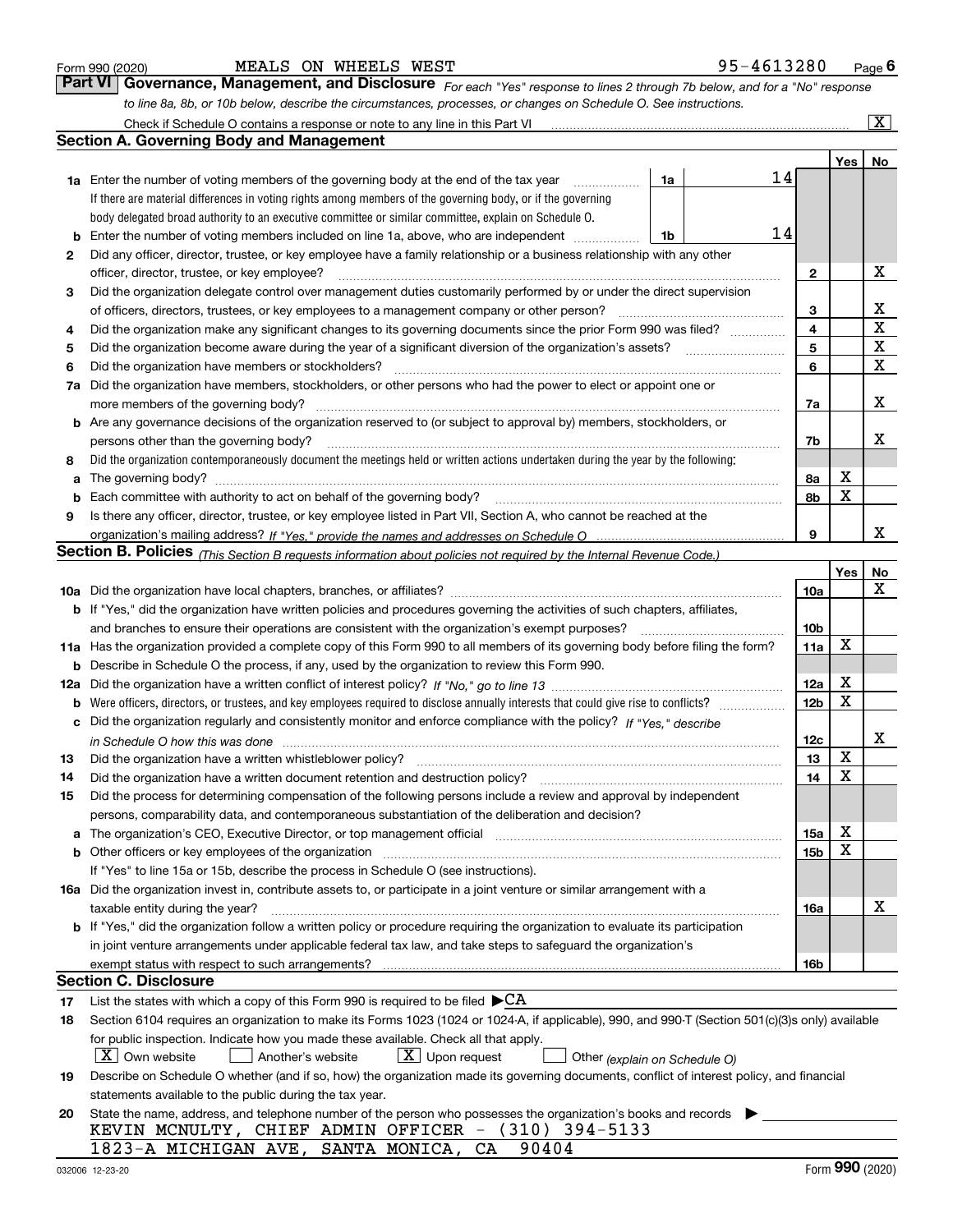Check if Schedule O contains a response or note to any line in this Part VII

**Section A. Officers, Directors, Trustees, Key Employees, and Highest Compensated Employees**

**1a**  Complete this table for all persons required to be listed. Report compensation for the calendar year ending with or within the organization's tax year. **•** List all of the organization's current officers, directors, trustees (whether individuals or organizations), regardless of amount of compensation.

Enter -0- in columns (D), (E), and (F) if no compensation was paid.

 $\bullet$  List all of the organization's  $\,$ current key employees, if any. See instructions for definition of "key employee."

**•** List the organization's five current highest compensated employees (other than an officer, director, trustee, or key employee) who received reportable compensation (Box 5 of Form W-2 and/or Box 7 of Form 1099-MISC) of more than \$100,000 from the organization and any related organizations.

**•** List all of the organization's former officers, key employees, and highest compensated employees who received more than \$100,000 of reportable compensation from the organization and any related organizations.

**former directors or trustees**  ¥ List all of the organization's that received, in the capacity as a former director or trustee of the organization, more than \$10,000 of reportable compensation from the organization and any related organizations.

See instructions for the order in which to list the persons above.

Check this box if neither the organization nor any related organization compensated any current officer, director, or trustee.  $\mathcal{L}^{\text{max}}$ 

| (A)                                         | (B)               | (C)                                     |                      |             |                                                                  |                                 |        | (D)             | (E)                           | (F)                   |  |  |
|---------------------------------------------|-------------------|-----------------------------------------|----------------------|-------------|------------------------------------------------------------------|---------------------------------|--------|-----------------|-------------------------------|-----------------------|--|--|
| Name and title                              | Average           | Position<br>(do not check more than one |                      |             |                                                                  |                                 |        | Reportable      | Reportable                    | Estimated             |  |  |
|                                             | hours per         |                                         |                      |             | box, unless person is both an<br>officer and a director/trustee) |                                 |        | compensation    | compensation                  | amount of             |  |  |
|                                             | week<br>(list any |                                         |                      |             |                                                                  |                                 |        | from<br>the     | from related<br>organizations | other<br>compensation |  |  |
|                                             | hours for         |                                         |                      |             |                                                                  |                                 |        | organization    | (W-2/1099-MISC)               | from the              |  |  |
|                                             | related           |                                         |                      |             |                                                                  |                                 |        | (W-2/1099-MISC) |                               | organization          |  |  |
|                                             | organizations     |                                         |                      |             |                                                                  |                                 |        |                 |                               | and related           |  |  |
|                                             | below             | ndividual trustee or director           | nstitutional trustee | Officer     | Key employee                                                     | Highest compensated<br>employee | Former |                 |                               | organizations         |  |  |
| CHRIS BACA<br>(1)                           | line)<br>40.00    |                                         |                      |             |                                                                  |                                 |        |                 |                               |                       |  |  |
| EXECUTIVE DIRECTOR                          |                   |                                         |                      | $\mathbf X$ |                                                                  |                                 |        | 108,854.        | 0.                            | 1,701.                |  |  |
| LEN LANZI                                   | 1.00              |                                         |                      |             |                                                                  |                                 |        |                 |                               |                       |  |  |
| (2)                                         |                   |                                         |                      |             |                                                                  |                                 |        |                 | 0.                            |                       |  |  |
| <b>CHAIR</b>                                |                   | $\mathbf X$                             |                      | $\mathbf X$ |                                                                  |                                 |        | 0.              |                               | 0.                    |  |  |
| CHRIS CLARKE<br>(3)                         | 1.00              |                                         |                      |             |                                                                  |                                 |        |                 |                               |                       |  |  |
| VICE CHAIR                                  |                   | $\mathbf X$                             |                      | $\mathbf X$ |                                                                  |                                 |        | 0.              | 0.                            | $\mathbf 0$ .         |  |  |
| (4)<br>ANSTASIA FOSTER                      | 1.00              |                                         |                      |             |                                                                  |                                 |        |                 |                               |                       |  |  |
| <b>SECRETARY</b>                            |                   | $\mathbf X$                             |                      | $\mathbf X$ |                                                                  |                                 |        | 0.              | 0.                            | 0.                    |  |  |
| ROB SHERMAN<br>(5)                          | 1.00              | $\mathbf X$                             |                      |             |                                                                  |                                 |        | 0.              | 0.                            |                       |  |  |
| <b>TREASURER</b><br>(6)                     | 1.00              |                                         |                      | $\mathbf X$ |                                                                  |                                 |        |                 |                               | 0.                    |  |  |
| <b>JULIAN BREW</b><br><b>BOARD DIRECTOR</b> |                   | $\mathbf X$                             |                      |             |                                                                  |                                 |        | 0.              | 0.                            |                       |  |  |
|                                             |                   |                                         |                      |             |                                                                  |                                 |        |                 |                               | 0.                    |  |  |
| DAVID BRODIE<br>(7)                         | 1.00              |                                         |                      |             |                                                                  |                                 |        |                 |                               |                       |  |  |
| <b>BOARD DIRECTOR</b>                       |                   | $\mathbf X$                             |                      |             |                                                                  |                                 |        | 0.              | 0.                            | $\mathbf 0$ .         |  |  |
| DAVID CHUN<br>(8)                           | 1.00              |                                         |                      |             |                                                                  |                                 |        |                 |                               |                       |  |  |
| <b>BOARD DIRECTOR</b>                       |                   | $\mathbf X$                             |                      |             |                                                                  |                                 |        | 0.              | 0.                            | $\mathbf 0$ .         |  |  |
| NANCY GRASS<br>(9)                          | 1.00              |                                         |                      |             |                                                                  |                                 |        |                 |                               |                       |  |  |
| BOARD DIRECTOR                              |                   | $\mathbf X$                             |                      |             |                                                                  |                                 |        | 0.              | $\mathbf 0$ .                 | 0.                    |  |  |
| (10) BILLY HARTMAN                          | 1.00              |                                         |                      |             |                                                                  |                                 |        |                 |                               |                       |  |  |
| <b>BOARD DIRECTOR</b>                       |                   | $\mathbf X$                             |                      |             |                                                                  |                                 |        | 0.              | $\mathbf 0$ .                 | 0.                    |  |  |
| (11) MARK HUMPHREYS                         | 1.00              |                                         |                      |             |                                                                  |                                 |        |                 |                               |                       |  |  |
| <b>BOARD DIRECTOR</b>                       |                   | $\mathbf X$                             |                      |             |                                                                  |                                 |        | 0.              | 0.                            | $\mathbf 0$ .         |  |  |
| (12) LOU LA MONTE                           | 1.00              |                                         |                      |             |                                                                  |                                 |        |                 |                               |                       |  |  |
| BOARD DIRECTOR                              |                   | $\mathbf X$                             |                      |             |                                                                  |                                 |        | 0.              | 0.                            | 0.                    |  |  |
| (13) MELISSA SWEENY                         | 1.00              |                                         |                      |             |                                                                  |                                 |        |                 |                               |                       |  |  |
| BOARD DIRECTOR                              |                   | $\mathbf x$                             |                      |             |                                                                  |                                 |        | 0.              | 0.                            | 0.                    |  |  |
| (14) SARA CANON                             | 1.00              |                                         |                      |             |                                                                  |                                 |        |                 |                               |                       |  |  |
| <b>BOARD DIRECTOR</b>                       |                   | $\mathbf X$                             |                      |             |                                                                  |                                 |        | 0.              | 0.                            | 0.                    |  |  |
| (15) PENNY DIEHL                            | 1.00              |                                         |                      |             |                                                                  |                                 |        |                 |                               |                       |  |  |
| <b>BOARD DIRECTOR</b>                       |                   | $\mathbf X$                             |                      |             |                                                                  |                                 |        | 0.              | $\mathbf 0$ .                 | 0.                    |  |  |
|                                             |                   |                                         |                      |             |                                                                  |                                 |        |                 |                               |                       |  |  |
|                                             |                   |                                         |                      |             |                                                                  |                                 |        |                 |                               |                       |  |  |
|                                             |                   |                                         |                      |             |                                                                  |                                 |        |                 |                               |                       |  |  |
|                                             |                   |                                         |                      |             |                                                                  |                                 |        |                 |                               |                       |  |  |

 $\mathcal{L}^{\text{max}}$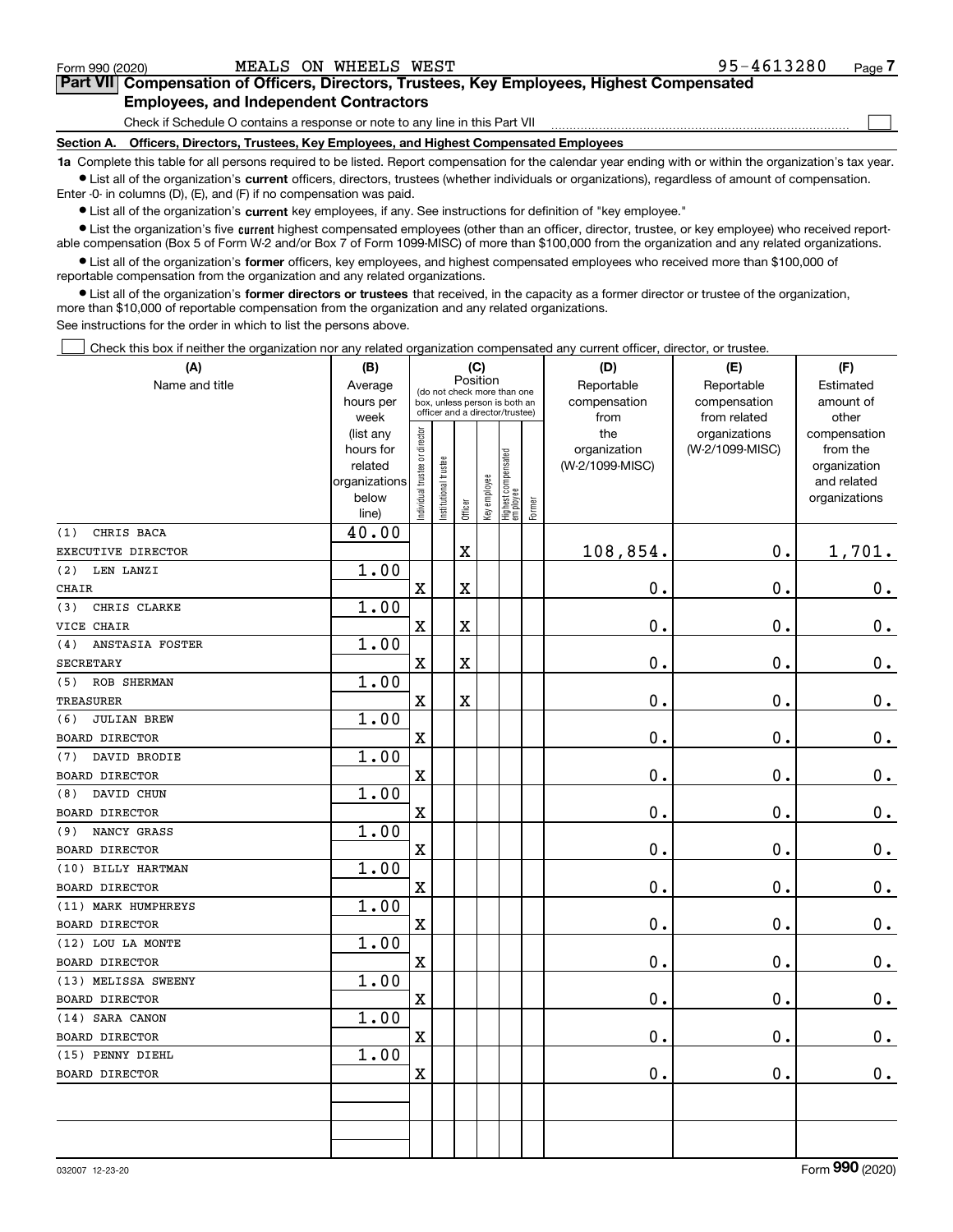|                 | MEALS ON WHEELS WEST<br>Form 990 (2020)                                                                                                                                                                                                                                   |                                                                      |                                |                       |                 |              |                                                                                                 |        |                                           | 95-4613280                                        |                                                                          |   |                                        | Page 8  |
|-----------------|---------------------------------------------------------------------------------------------------------------------------------------------------------------------------------------------------------------------------------------------------------------------------|----------------------------------------------------------------------|--------------------------------|-----------------------|-----------------|--------------|-------------------------------------------------------------------------------------------------|--------|-------------------------------------------|---------------------------------------------------|--------------------------------------------------------------------------|---|----------------------------------------|---------|
| <b>Part VII</b> | Section A. Officers, Directors, Trustees, Key Employees, and Highest Compensated Employees (continued)                                                                                                                                                                    |                                                                      |                                |                       |                 |              |                                                                                                 |        |                                           |                                                   |                                                                          |   |                                        |         |
|                 | (A)<br>Name and title                                                                                                                                                                                                                                                     | (B)<br>Average<br>hours per<br>week                                  |                                |                       | (C)<br>Position |              | (do not check more than one<br>box, unless person is both an<br>officer and a director/trustee) |        | (D)<br>Reportable<br>compensation<br>from | (E)<br>Reportable<br>compensation<br>from related |                                                                          |   | (F)<br>Estimated<br>amount of<br>other |         |
|                 |                                                                                                                                                                                                                                                                           | (list any<br>hours for<br>related<br>organizations<br>below<br>line) | Individual trustee or director | Institutional trustee | Officer         | Key employee | Highest compensated<br> employee                                                                | Former | the<br>organization<br>(W-2/1099-MISC)    | organizations<br>(W-2/1099-MISC)                  | compensation<br>from the<br>organization<br>and related<br>organizations |   |                                        |         |
|                 |                                                                                                                                                                                                                                                                           |                                                                      |                                |                       |                 |              |                                                                                                 |        |                                           |                                                   |                                                                          |   |                                        |         |
|                 |                                                                                                                                                                                                                                                                           |                                                                      |                                |                       |                 |              |                                                                                                 |        |                                           |                                                   |                                                                          |   |                                        |         |
|                 |                                                                                                                                                                                                                                                                           |                                                                      |                                |                       |                 |              |                                                                                                 |        |                                           |                                                   |                                                                          |   |                                        |         |
|                 |                                                                                                                                                                                                                                                                           |                                                                      |                                |                       |                 |              |                                                                                                 |        |                                           |                                                   |                                                                          |   |                                        |         |
|                 |                                                                                                                                                                                                                                                                           |                                                                      |                                |                       |                 |              |                                                                                                 |        |                                           |                                                   |                                                                          |   |                                        |         |
|                 |                                                                                                                                                                                                                                                                           |                                                                      |                                |                       |                 |              |                                                                                                 |        |                                           |                                                   |                                                                          |   |                                        |         |
|                 |                                                                                                                                                                                                                                                                           |                                                                      |                                |                       |                 |              |                                                                                                 |        |                                           |                                                   |                                                                          |   |                                        |         |
|                 |                                                                                                                                                                                                                                                                           |                                                                      |                                |                       |                 |              |                                                                                                 |        |                                           |                                                   |                                                                          |   |                                        |         |
|                 | c Total from continuation sheets to Part VII, Section A manufactured by                                                                                                                                                                                                   |                                                                      |                                |                       |                 |              |                                                                                                 |        | 108,854.<br>0.                            |                                                   | 0.<br>$\overline{0}$ .                                                   |   | 1,701.                                 | $0$ .   |
| $\mathbf{2}$    | Total number of individuals (including but not limited to those listed above) who received more than \$100,000 of reportable                                                                                                                                              |                                                                      |                                |                       |                 |              |                                                                                                 |        | 108,854.                                  |                                                   | 0.                                                                       |   | 1,701.                                 |         |
|                 | compensation from the organization $\blacktriangleright$                                                                                                                                                                                                                  |                                                                      |                                |                       |                 |              |                                                                                                 |        |                                           |                                                   |                                                                          |   | Yes                                    | 1<br>No |
| 3               | Did the organization list any former officer, director, trustee, key employee, or highest compensated employee on<br>line 1a? If "Yes," complete Schedule J for such individual manufactured contained and the line 1a? If "Yes," complete Schedule J for such individual |                                                                      |                                |                       |                 |              |                                                                                                 |        |                                           |                                                   |                                                                          | З |                                        | х       |
|                 | For any individual listed on line 1a, is the sum of reportable compensation and other compensation from the organization                                                                                                                                                  |                                                                      |                                |                       |                 |              |                                                                                                 |        |                                           |                                                   |                                                                          | 4 |                                        | х       |
| 5               | Did any person listed on line 1a receive or accrue compensation from any unrelated organization or individual for services                                                                                                                                                |                                                                      |                                |                       |                 |              |                                                                                                 |        |                                           |                                                   |                                                                          | 5 |                                        | х       |
|                 | <b>Section B. Independent Contractors</b>                                                                                                                                                                                                                                 |                                                                      |                                |                       |                 |              |                                                                                                 |        |                                           |                                                   |                                                                          |   |                                        |         |
| 1               | Complete this table for your five highest compensated independent contractors that received more than \$100,000 of compensation from<br>the organization. Report compensation for the calendar year ending with or within the organization's tax year.                    |                                                                      |                                |                       |                 |              |                                                                                                 |        |                                           |                                                   |                                                                          |   |                                        |         |
|                 | (A)<br>Name and business address<br><b>NONE</b>                                                                                                                                                                                                                           |                                                                      |                                |                       |                 |              | (B)<br>Description of services                                                                  |        |                                           | (C)                                               | Compensation                                                             |   |                                        |         |
|                 |                                                                                                                                                                                                                                                                           |                                                                      |                                |                       |                 |              |                                                                                                 |        |                                           |                                                   |                                                                          |   |                                        |         |
|                 |                                                                                                                                                                                                                                                                           |                                                                      |                                |                       |                 |              |                                                                                                 |        |                                           |                                                   |                                                                          |   |                                        |         |
|                 |                                                                                                                                                                                                                                                                           |                                                                      |                                |                       |                 |              |                                                                                                 |        |                                           |                                                   |                                                                          |   |                                        |         |
|                 |                                                                                                                                                                                                                                                                           |                                                                      |                                |                       |                 |              |                                                                                                 |        |                                           |                                                   |                                                                          |   |                                        |         |
| 2               | Total number of independent contractors (including but not limited to those listed above) who received more than<br>\$100,000 of compensation from the organization                                                                                                       |                                                                      |                                |                       |                 | 0            |                                                                                                 |        |                                           |                                                   |                                                                          |   |                                        |         |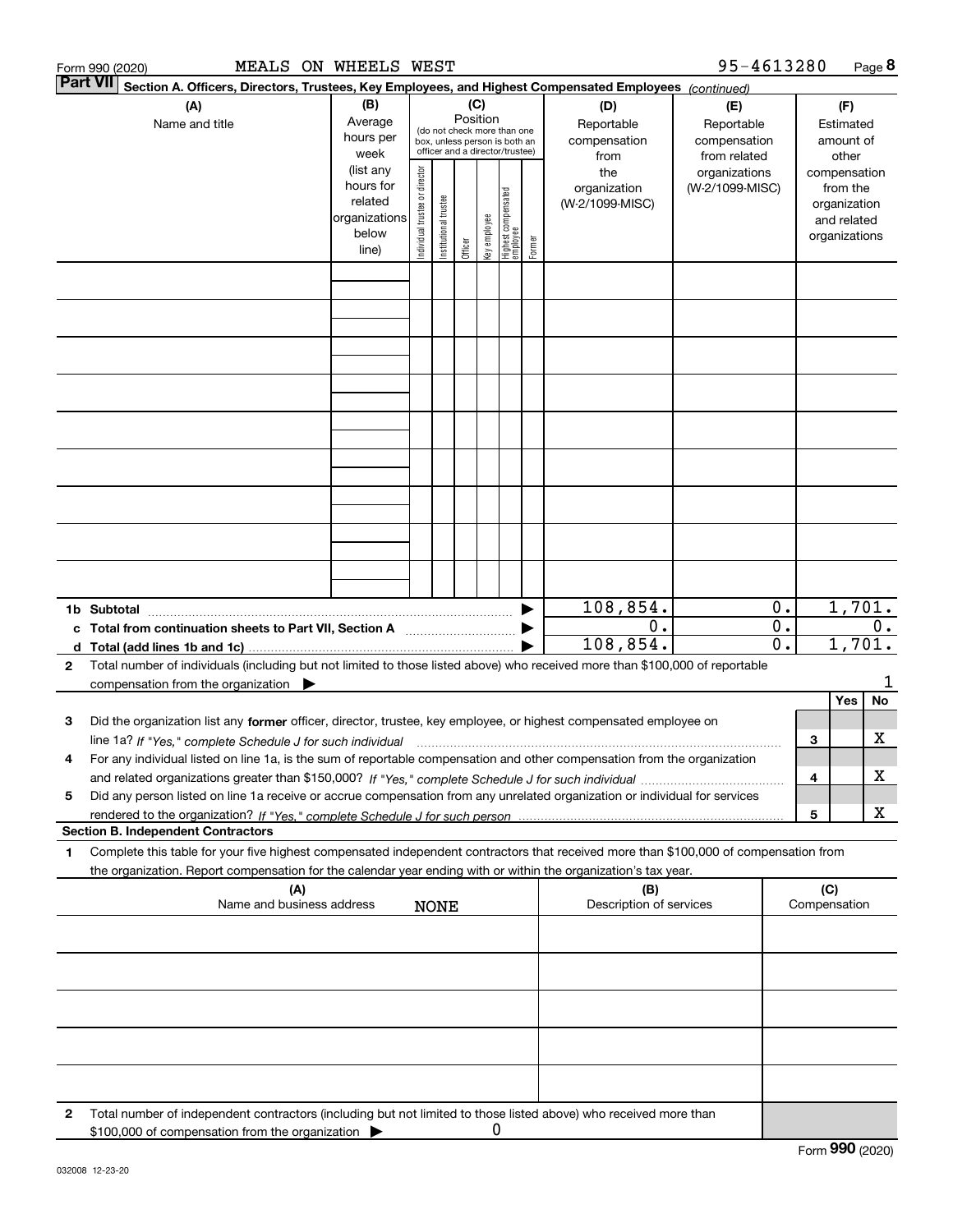|                                                                                         | <b>Part VIII</b>           | <b>Statement of Revenue</b>                                                                                                                                                                                                                                                                                                                                                                                       |                                                                                                             |                                       |                                              |                                                 |                                                                 |
|-----------------------------------------------------------------------------------------|----------------------------|-------------------------------------------------------------------------------------------------------------------------------------------------------------------------------------------------------------------------------------------------------------------------------------------------------------------------------------------------------------------------------------------------------------------|-------------------------------------------------------------------------------------------------------------|---------------------------------------|----------------------------------------------|-------------------------------------------------|-----------------------------------------------------------------|
|                                                                                         |                            | Check if Schedule O contains a response or note to any line in this Part VIII                                                                                                                                                                                                                                                                                                                                     |                                                                                                             |                                       |                                              |                                                 |                                                                 |
|                                                                                         |                            |                                                                                                                                                                                                                                                                                                                                                                                                                   |                                                                                                             | (A)<br>Total revenue                  | (B)<br>Related or exempt<br>function revenue | $\overline{C}$<br>Unrelated<br>business revenue | (D)<br>Revenue excluded<br>from tax under<br>sections 512 - 514 |
| Contributions, Gifts, Grants<br>and Other Similar Amounts<br>Program Service<br>Revenue | b<br>с<br>d<br>a<br>h<br>b | 1 a Federated campaigns<br>1a<br>1 <sub>b</sub><br>Membership dues<br>1 <sub>c</sub><br>Fundraising events<br>1 <sub>d</sub><br>Related organizations<br>Government grants (contributions)<br>1e<br>f All other contributions, gifts, grants, and<br>similar amounts not included above<br>1f<br>$1g$ \$<br>Noncash contributions included in lines 1a-1f<br>2 a PROGRAM SERVICE REVENU<br>MEALS DELIVERY PROGRAM | 12, 280.<br>234,576.<br>1,460,029.<br>77,130.<br>$\blacksquare$<br><b>Business Code</b><br>900099<br>900099 | $1,706,885$ .<br>315,000.<br>65, 125. | 315,000.<br>65, 125.                         |                                                 |                                                                 |
|                                                                                         | с                          | <u> 1980 - Johann Barn, mars ann an t-Amhain an t-Amhain an t-Amhain an t-Amhain an t-Amhain an t-Amhain an t-Amh</u>                                                                                                                                                                                                                                                                                             |                                                                                                             |                                       |                                              |                                                 |                                                                 |
|                                                                                         | d                          | <u> 1989 - Johann Stein, mars an deutscher Stein und der Stein und der Stein und der Stein und der Stein und der</u>                                                                                                                                                                                                                                                                                              |                                                                                                             |                                       |                                              |                                                 |                                                                 |
|                                                                                         | е<br>f                     | All other program service revenue                                                                                                                                                                                                                                                                                                                                                                                 |                                                                                                             |                                       |                                              |                                                 |                                                                 |
|                                                                                         | a                          |                                                                                                                                                                                                                                                                                                                                                                                                                   | $\blacktriangleright$                                                                                       | 380, 125.                             |                                              |                                                 |                                                                 |
|                                                                                         | 3                          | Investment income (including dividends, interest, and                                                                                                                                                                                                                                                                                                                                                             |                                                                                                             | 18,898.                               |                                              |                                                 | 18,898.                                                         |
|                                                                                         | 4<br>5                     | Income from investment of tax-exempt bond proceeds<br>(i) Real                                                                                                                                                                                                                                                                                                                                                    | (ii) Personal                                                                                               |                                       |                                              |                                                 |                                                                 |
|                                                                                         | 6а<br>b<br>c<br>d          | Gross rents<br>6a<br>.<br>6 <sub>b</sub><br>Less: rental expenses<br>Rental income or (loss)<br>6с<br>Net rental income or (loss)                                                                                                                                                                                                                                                                                 |                                                                                                             |                                       |                                              |                                                 |                                                                 |
|                                                                                         |                            | (i) Securities<br>7 a Gross amount from sales of<br>7a 489, 202.<br>assets other than inventory                                                                                                                                                                                                                                                                                                                   | (ii) Other                                                                                                  |                                       |                                              |                                                 |                                                                 |
| Revenue                                                                                 |                            | <b>b</b> Less: cost or other basis<br>and sales expenses $\frac{1}{2}$ $\frac{1}{2}$ $\frac{1}{2}$ $\frac{294}{4}$                                                                                                                                                                                                                                                                                                |                                                                                                             |                                       |                                              |                                                 |                                                                 |
|                                                                                         |                            |                                                                                                                                                                                                                                                                                                                                                                                                                   | ▶                                                                                                           | 61,908.                               |                                              |                                                 | 61,908.                                                         |
| <b>Other</b>                                                                            |                            | 8 a Gross income from fundraising events (not<br>$12,280.$ of<br>including \$<br>contributions reported on line 1c). See<br>8b<br><b>b</b> Less: direct expenses                                                                                                                                                                                                                                                  | $ a_2 $ 13,822.<br>31, 238.                                                                                 |                                       |                                              |                                                 |                                                                 |
|                                                                                         |                            | c Net income or (loss) from fundraising events                                                                                                                                                                                                                                                                                                                                                                    | ▶<br>.                                                                                                      | $-17,416.$                            |                                              |                                                 | $-17,416.$                                                      |
|                                                                                         |                            | 9 a Gross income from gaming activities. See<br>  9a                                                                                                                                                                                                                                                                                                                                                              |                                                                                                             |                                       |                                              |                                                 |                                                                 |
|                                                                                         |                            | 9 <sub>b</sub><br><b>b</b> Less: direct expenses <b>manually</b>                                                                                                                                                                                                                                                                                                                                                  |                                                                                                             |                                       |                                              |                                                 |                                                                 |
|                                                                                         |                            | c Net income or (loss) from gaming activities                                                                                                                                                                                                                                                                                                                                                                     | .                                                                                                           |                                       |                                              |                                                 |                                                                 |
|                                                                                         |                            | 10 a Gross sales of inventory, less returns<br> 10a<br>10 <sub>b</sub><br><b>b</b> Less: cost of goods sold                                                                                                                                                                                                                                                                                                       |                                                                                                             |                                       |                                              |                                                 |                                                                 |
|                                                                                         |                            | c Net income or (loss) from sales of inventory                                                                                                                                                                                                                                                                                                                                                                    |                                                                                                             |                                       |                                              |                                                 |                                                                 |
|                                                                                         |                            |                                                                                                                                                                                                                                                                                                                                                                                                                   | <b>Business Code</b>                                                                                        |                                       |                                              |                                                 |                                                                 |
| Miscellaneous<br>Revenue                                                                | 11 a                       | <u> 1989 - Johann Barbara, martin amerikan basar dan berasal dalam basar dalam basar dalam basar dalam basar dala</u>                                                                                                                                                                                                                                                                                             |                                                                                                             |                                       |                                              |                                                 |                                                                 |
|                                                                                         | b                          |                                                                                                                                                                                                                                                                                                                                                                                                                   |                                                                                                             |                                       |                                              |                                                 |                                                                 |
|                                                                                         | с                          |                                                                                                                                                                                                                                                                                                                                                                                                                   |                                                                                                             |                                       |                                              |                                                 |                                                                 |
|                                                                                         |                            |                                                                                                                                                                                                                                                                                                                                                                                                                   |                                                                                                             |                                       |                                              |                                                 |                                                                 |
|                                                                                         | 12                         |                                                                                                                                                                                                                                                                                                                                                                                                                   |                                                                                                             | $\blacktriangleright$ 2,150,400.      | $\overline{380, 125.}$                       | 0.                                              | 63,390.                                                         |

|   | 90 (2020) |  |  |  |
|---|-----------|--|--|--|
|   |           |  |  |  |
| . |           |  |  |  |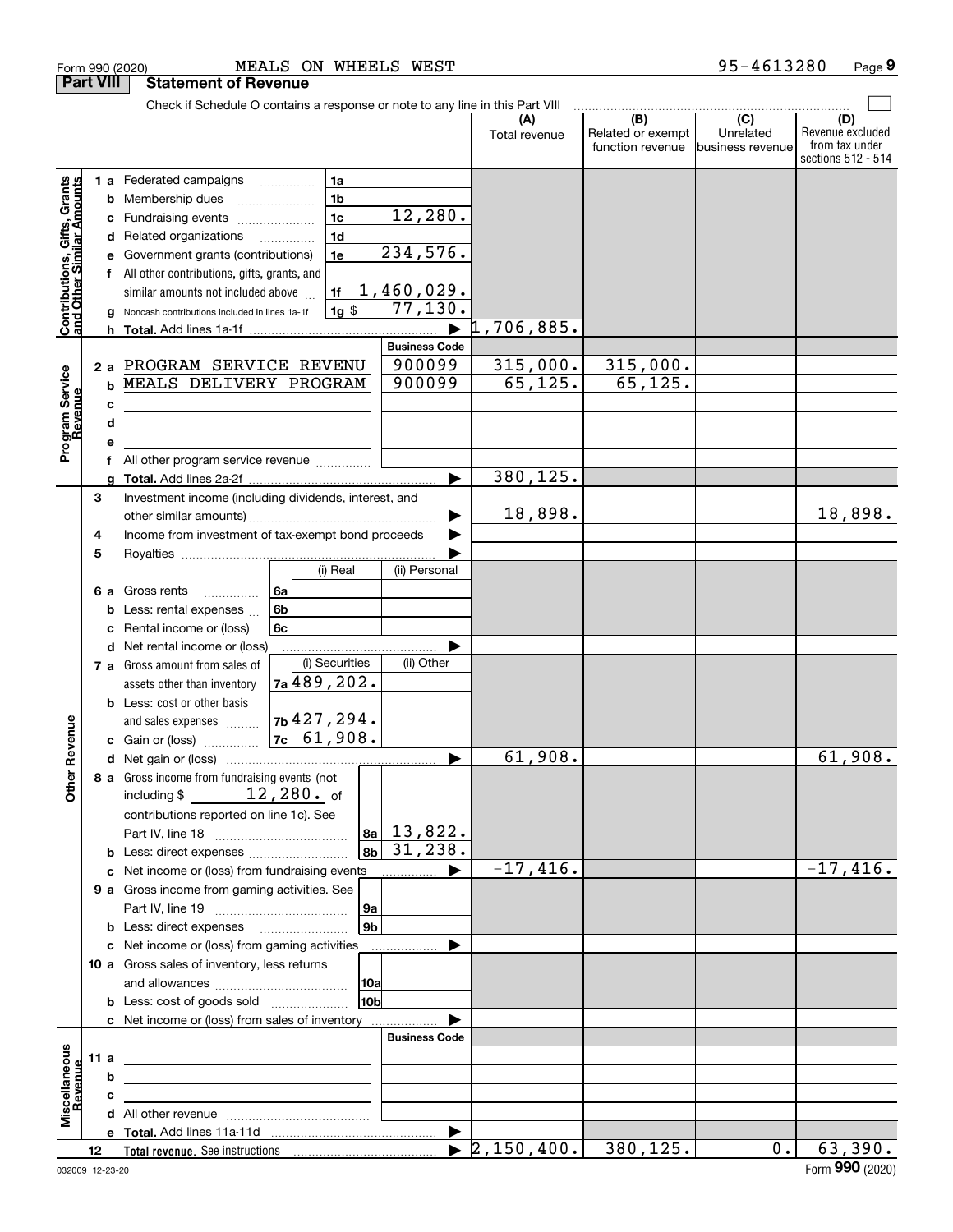**1011abcdefg**

Other. (If line 11g amount exceeds 10% of line 25,

Travel ………………………………………………

Legal ~~~~~~~~~~~~~~~~~~~~

Fees for services (nonemployees):

> **abc**

**2526**

|   | MEALS ON WHEELS WEST<br>Form 990 (2020)                                                                                                                          |                       |                                    |                                           | 95-4613280<br>Page             |
|---|------------------------------------------------------------------------------------------------------------------------------------------------------------------|-----------------------|------------------------------------|-------------------------------------------|--------------------------------|
|   | <b>Part IX   Statement of Functional Expenses</b>                                                                                                                |                       |                                    |                                           |                                |
|   | Section 501(c)(3) and 501(c)(4) organizations must complete all columns. All other organizations must complete column (A).                                       |                       |                                    |                                           |                                |
|   | Check if Schedule O contains a response or note to any line in this Part IX<br>Do not include amounts reported on lines 6b,<br>7b, 8b, 9b, and 10b of Part VIII. | (A)<br>Total expenses | (B)<br>Program service<br>expenses | (C)<br>Management and<br>general expenses | (D)<br>Fundraising<br>expenses |
|   | Grants and other assistance to domestic organizations<br>and domestic governments. See Part IV, line 21<br>$\ddotsc$                                             |                       |                                    |                                           |                                |
| 2 | Grants and other assistance to domestic<br>individuals. See Part IV, line 22                                                                                     |                       |                                    |                                           |                                |
| 3 | Grants and other assistance to foreign<br>organizations, foreign governments, and foreign<br>individuals. See Part IV, lines 15 and 16                           |                       |                                    |                                           |                                |
| 4 | Benefits paid to or for members                                                                                                                                  |                       |                                    |                                           |                                |
| 5 | Compensation of current officers, directors,<br>trustees, and key employees                                                                                      | 116, 267.             | 100, 203.                          | 5,966.                                    | 10,098                         |
| 6 | Compensation not included above to disqualified<br>persons (as defined under section 4958(f)(1)) and<br>persons described in section $4958(c)(3)(B)$             |                       |                                    |                                           |                                |
| 7 |                                                                                                                                                                  | 385,670.              | 307,510.                           | 20,143.                                   | 58,017                         |
| 8 | Pension plan accruals and contributions (include)<br>section 401(k) and 403(b) employer contributions)                                                           |                       |                                    |                                           |                                |
| 9 | Other employee benefits                                                                                                                                          | 9,103.                | 7,394.                             | 473.                                      | 1,236                          |

 $5,966.$  10,098.

307,510. 20,143. 58,017.

 $1,162.$  74. 195.

 $\mathcal{L}^{\text{max}}$ 

Professional fundraising services. See Part IV, line 17 column (A) amount, list line 11g expenses on Sch O.) Payroll taxes ~~~~~~~~~~~~~~~~ Management ~~~~~~~~~~~~~~~~ Accounting ~~~~~~~~~~~~~~~~~ Lobbying ~~~~~~~~~~~~~~~~~~ lnvestment management fees ....................... Advertising and promotion \_\_\_\_\_\_\_\_\_\_\_\_\_\_\_\_\_\_\_ Office expenses ~~~~~~~~~~~~~~~ Information technology ~~~~~~~~~~~ Royalties ~~~~~~~~~~~~~~~~~~ Occupancy ~~~~~~~~~~~~~~~~~ 9,103. 41,801. 24,541. 38,400. 106,875. 57,377. 44,704. 10,719. 1,236. 33,954. 2,174. 5,673. 253. 24,288. 10,719. 106,875. 46,482. 3,345. 7,550. 22,352. 22,352.

38,400.

| Payments of travel or entertainment expenses                                                                                                                                                               |            |            |         |          |
|------------------------------------------------------------------------------------------------------------------------------------------------------------------------------------------------------------|------------|------------|---------|----------|
| for any federal, state, or local public officials                                                                                                                                                          |            |            |         |          |
| Conferences, conventions, and meetings                                                                                                                                                                     |            |            |         |          |
| Interest                                                                                                                                                                                                   |            |            |         |          |
|                                                                                                                                                                                                            |            |            |         |          |
| Depreciation, depletion, and amortization                                                                                                                                                                  | 5,056.     | 4,107.     | 263.    | 686.     |
| Insurance                                                                                                                                                                                                  | 20,427.    | 14,299.    | 6,128.  |          |
| Other expenses. Itemize expenses not covered<br>above (List miscellaneous expenses on line 24e. If<br>line 24e amount exceeds 10% of line 25, column (A)<br>amount, list line 24e expenses on Schedule O.) |            |            |         |          |
| <sub>a</sub> MEAL COSTS                                                                                                                                                                                    | 717,003.   | 717,003.   |         |          |
| DIRECT MAIL                                                                                                                                                                                                | 60, 201.   |            |         | 60, 201. |
| c COVID-19 EXPENSES                                                                                                                                                                                        | 27,705.    | 27,705.    |         |          |
| d MISCELLANEOUS EXPENSES                                                                                                                                                                                   | 547.       | 479.       | 18.     | 50.      |
| e All other expenses                                                                                                                                                                                       |            |            |         |          |
| <b>Total functional expenses.</b> Add lines 1 through 24e                                                                                                                                                  | 1,667,827. | 1,389,778. | 95,943. | 182,106. |
| <b>Joint costs.</b> Complete this line only if the organization                                                                                                                                            |            |            |         |          |
| reported in column (B) joint costs from a combined                                                                                                                                                         |            |            |         |          |
| educational campaign and fundraising solicitation.                                                                                                                                                         |            |            |         |          |
| Check here $\blacktriangleright$<br>if following SOP 98-2 (ASC 958-720)                                                                                                                                    |            |            |         |          |

1,431.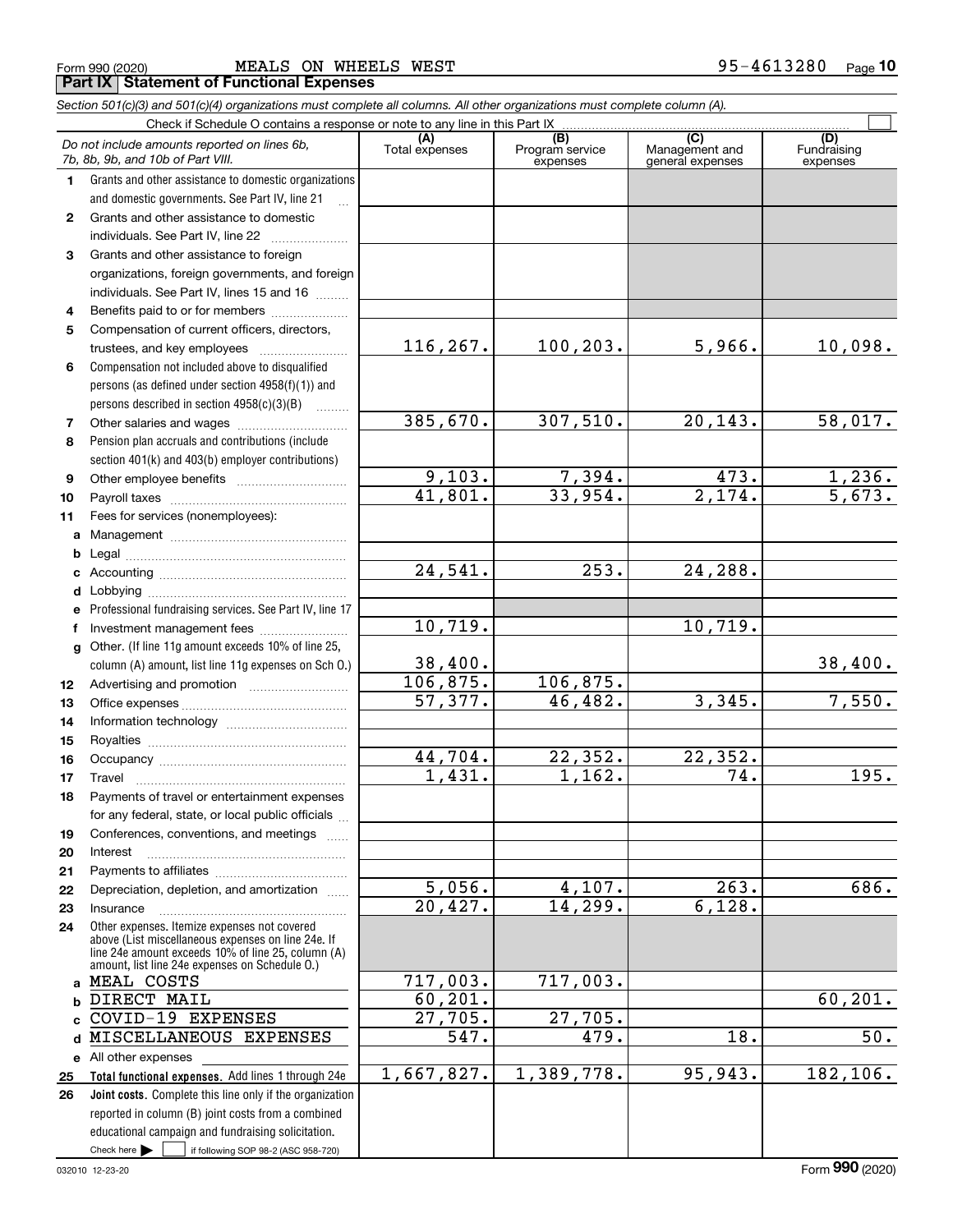| .3280<br><b>MEALS</b><br>WHEELS<br>WEST<br>ON<br>$95 - 46$<br>Form 990 (2020) | Page |
|-------------------------------------------------------------------------------|------|
|-------------------------------------------------------------------------------|------|

|                             |    |                                                                                                                                                                                                                                |         |                | (A)<br>Beginning of year          |                 | (B)<br>End of year |
|-----------------------------|----|--------------------------------------------------------------------------------------------------------------------------------------------------------------------------------------------------------------------------------|---------|----------------|-----------------------------------|-----------------|--------------------|
|                             | 1  |                                                                                                                                                                                                                                |         |                | 585,057.                          | $\mathbf{1}$    | 543,245.           |
|                             | 2  |                                                                                                                                                                                                                                |         |                | $\overline{2}$                    |                 |                    |
|                             | 3  |                                                                                                                                                                                                                                | 68,099. | $\mathbf{3}$   | 99,929.                           |                 |                    |
|                             | 4  |                                                                                                                                                                                                                                |         | 12,330.        | $\overline{4}$                    | 9,189.          |                    |
|                             | 5  | Loans and other receivables from any current or former officer, director,                                                                                                                                                      |         |                |                                   |                 |                    |
|                             |    | trustee, key employee, creator or founder, substantial contributor, or 35%                                                                                                                                                     |         |                |                                   |                 |                    |
|                             |    | controlled entity or family member of any of these persons                                                                                                                                                                     |         | 5              |                                   |                 |                    |
|                             | 6  | Loans and other receivables from other disqualified persons (as defined                                                                                                                                                        |         |                |                                   |                 |                    |
|                             |    | under section 4958(f)(1)), and persons described in section 4958(c)(3)(B)                                                                                                                                                      |         | <b>Secure</b>  |                                   | 6               |                    |
|                             | 7  |                                                                                                                                                                                                                                |         |                |                                   | $\overline{7}$  |                    |
| Assets                      | 8  |                                                                                                                                                                                                                                |         |                |                                   | 8               |                    |
|                             | 9  | Prepaid expenses and deferred charges                                                                                                                                                                                          |         |                | 15,873.                           | 9               | 45,164.            |
|                             |    | <b>10a</b> Land, buildings, and equipment: cost or other                                                                                                                                                                       |         |                |                                   |                 |                    |
|                             |    | basis. Complete Part VI of Schedule D  10a                                                                                                                                                                                     |         | <u>44,635.</u> |                                   |                 |                    |
|                             |    | <b>b</b> Less: accumulated depreciation                                                                                                                                                                                        |         | 36,354.        | 8,784.                            | 10 <sub>c</sub> | 8,281.             |
|                             | 11 |                                                                                                                                                                                                                                |         |                | 571, 288.                         | 11              | 1, 207, 764.       |
|                             | 12 |                                                                                                                                                                                                                                |         |                |                                   | 12              |                    |
|                             | 13 |                                                                                                                                                                                                                                |         |                |                                   | 13              |                    |
|                             | 14 |                                                                                                                                                                                                                                |         |                |                                   | 14              |                    |
|                             | 15 |                                                                                                                                                                                                                                |         |                | 2,500.                            | 15              | 2,500.             |
|                             | 16 |                                                                                                                                                                                                                                |         |                | 1, 263, 931.                      | 16              | 1,916,072.         |
|                             | 17 |                                                                                                                                                                                                                                |         |                | 38,946.                           | 17              | 78,719.            |
|                             | 18 |                                                                                                                                                                                                                                |         |                |                                   | 18              |                    |
|                             | 19 | Deferred revenue manual contracts and contracts are all the manual contracts and contracts are contracted and contracts are contracted and contract are contracted and contract are contracted and contract are contracted and |         | 19             |                                   |                 |                    |
|                             | 20 |                                                                                                                                                                                                                                |         |                |                                   | 20              |                    |
|                             | 21 | Escrow or custodial account liability. Complete Part IV of Schedule D                                                                                                                                                          |         |                |                                   | 21              |                    |
|                             | 22 | Loans and other payables to any current or former officer, director,                                                                                                                                                           |         |                |                                   |                 |                    |
| Liabilities                 |    | trustee, key employee, creator or founder, substantial contributor, or 35%                                                                                                                                                     |         |                |                                   |                 |                    |
|                             |    | controlled entity or family member of any of these persons                                                                                                                                                                     |         |                |                                   | 22              |                    |
|                             | 23 | Secured mortgages and notes payable to unrelated third parties                                                                                                                                                                 |         |                |                                   | 23              |                    |
|                             | 24 | Unsecured notes and loans payable to unrelated third parties                                                                                                                                                                   |         |                | 72,590.                           | 24              | 72,590.            |
|                             | 25 | Other liabilities (including federal income tax, payables to related third                                                                                                                                                     |         |                |                                   |                 |                    |
|                             |    | parties, and other liabilities not included on lines 17-24). Complete Part X                                                                                                                                                   |         |                |                                   |                 |                    |
|                             |    | of Schedule D                                                                                                                                                                                                                  |         |                |                                   | 25              |                    |
|                             | 26 |                                                                                                                                                                                                                                |         |                | 111, 536.                         | 26              | 151,309.           |
|                             |    | Organizations that follow FASB ASC 958, check here $\blacktriangleright \lfloor X \rfloor$                                                                                                                                     |         |                |                                   |                 |                    |
|                             |    | and complete lines 27, 28, 32, and 33.                                                                                                                                                                                         |         |                |                                   |                 |                    |
|                             | 27 |                                                                                                                                                                                                                                |         |                | 1,088,764.                        | 27              | <u>1,652,687.</u>  |
|                             | 28 |                                                                                                                                                                                                                                |         |                | $\overline{63}, \overline{631}$ . | 28              | 112,076.           |
|                             |    | Organizations that do not follow FASB ASC 958, check here $\blacktriangleright$                                                                                                                                                |         |                |                                   |                 |                    |
| Net Assets or Fund Balances |    | and complete lines 29 through 33.                                                                                                                                                                                              |         |                |                                   |                 |                    |
|                             | 29 |                                                                                                                                                                                                                                |         |                |                                   | 29              |                    |
|                             | 30 | Paid-in or capital surplus, or land, building, or equipment fund                                                                                                                                                               |         |                |                                   | 30              |                    |
|                             | 31 | Retained earnings, endowment, accumulated income, or other funds                                                                                                                                                               |         |                |                                   | 31              |                    |
|                             | 32 |                                                                                                                                                                                                                                |         |                | 1, 152, 395.                      | 32              | <u>1,764,763.</u>  |
|                             | 33 |                                                                                                                                                                                                                                |         |                | 1,263,931.                        | 33              | 1,916,072.         |

Form (2020) **990**

# **Part X Bala**

|            | ----- |
|------------|-------|
| ance Sheet |       |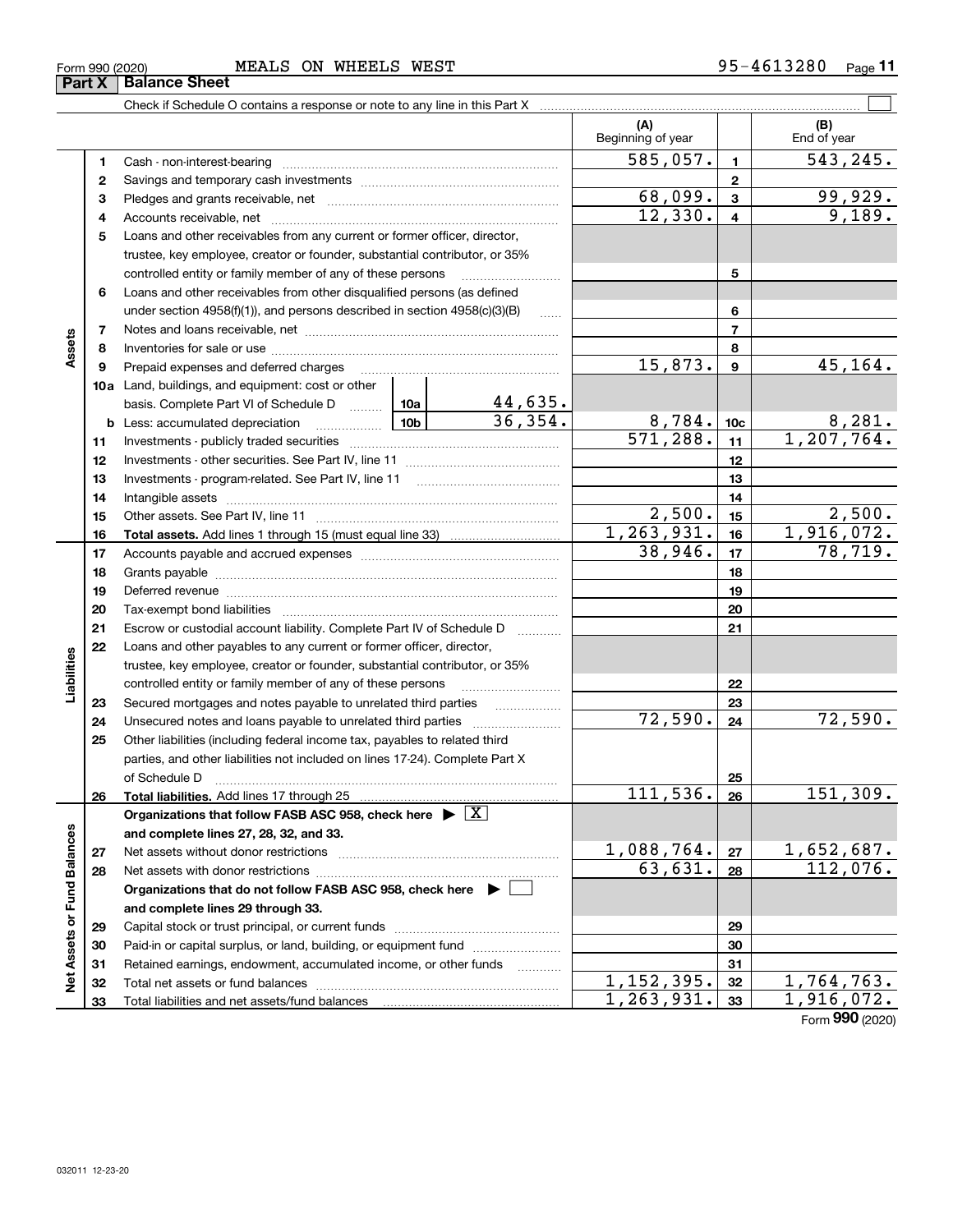| Part XI<br><b>Reconciliation of Net Assets</b><br>2,150,400.<br>$\mathbf{1}$<br>1<br>1,667,827.<br>$\mathbf{2}$<br>2<br>3<br>Revenue less expenses. Subtract line 2 from line 1<br>з                                                                                                                                                                                                                                                                                      |            | 482,573.<br>129,795.    |
|---------------------------------------------------------------------------------------------------------------------------------------------------------------------------------------------------------------------------------------------------------------------------------------------------------------------------------------------------------------------------------------------------------------------------------------------------------------------------|------------|-------------------------|
|                                                                                                                                                                                                                                                                                                                                                                                                                                                                           |            |                         |
|                                                                                                                                                                                                                                                                                                                                                                                                                                                                           |            |                         |
|                                                                                                                                                                                                                                                                                                                                                                                                                                                                           |            |                         |
|                                                                                                                                                                                                                                                                                                                                                                                                                                                                           |            |                         |
|                                                                                                                                                                                                                                                                                                                                                                                                                                                                           |            |                         |
|                                                                                                                                                                                                                                                                                                                                                                                                                                                                           |            |                         |
| 1, 152, 395.<br>$\overline{\mathbf{4}}$<br>4                                                                                                                                                                                                                                                                                                                                                                                                                              |            |                         |
| 5<br>5                                                                                                                                                                                                                                                                                                                                                                                                                                                                    |            |                         |
| 6<br>Donated services and use of facilities [111] matter contracts and the service of facilities [11] matter contracts and use of facilities [11] matter contracts and the service of facilities [11] matter contracts and the serv<br>6                                                                                                                                                                                                                                  |            |                         |
| $\overline{7}$<br>Investment expenses www.communication.com/www.communication.com/www.communication.com/www.com<br>7                                                                                                                                                                                                                                                                                                                                                      |            |                         |
| 8<br>Prior period adjustments<br>8                                                                                                                                                                                                                                                                                                                                                                                                                                        |            |                         |
| 9<br>Other changes in net assets or fund balances (explain on Schedule O)<br>9                                                                                                                                                                                                                                                                                                                                                                                            |            | 0.                      |
| Net assets or fund balances at end of year. Combine lines 3 through 9 (must equal Part X, line 32,<br>10                                                                                                                                                                                                                                                                                                                                                                  |            |                         |
| 1,764,763.<br>10                                                                                                                                                                                                                                                                                                                                                                                                                                                          |            |                         |
| Part XII Financial Statements and Reporting                                                                                                                                                                                                                                                                                                                                                                                                                               |            |                         |
|                                                                                                                                                                                                                                                                                                                                                                                                                                                                           |            | $\overline{\mathbf{X}}$ |
|                                                                                                                                                                                                                                                                                                                                                                                                                                                                           | <b>Yes</b> | <b>No</b>               |
| $\boxed{\mathbf{X}}$ Accrual<br>Accounting method used to prepare the Form 990: <u>June</u> Cash<br>Other<br>1                                                                                                                                                                                                                                                                                                                                                            |            |                         |
| If the organization changed its method of accounting from a prior year or checked "Other," explain in Schedule O.                                                                                                                                                                                                                                                                                                                                                         |            |                         |
| 2a Were the organization's financial statements compiled or reviewed by an independent accountant?<br>2a<br>$\mathcal{L} = \{1, 2, \ldots, 2, \ldots, 2, \ldots, 2, \ldots, 2, \ldots, 2, \ldots, 2, \ldots, 2, \ldots, 2, \ldots, 2, \ldots, 2, \ldots, 2, \ldots, 2, \ldots, 2, \ldots, 2, \ldots, 2, \ldots, 2, \ldots, 2, \ldots, 2, \ldots, 2, \ldots, 2, \ldots, 2, \ldots, 2, \ldots, 2, \ldots, 2, \ldots, 2, \ldots, 2, \ldots, 2, \ldots, 2, \ldots, 2, \ldots$ |            | x                       |
| If "Yes," check a box below to indicate whether the financial statements for the year were compiled or reviewed on a                                                                                                                                                                                                                                                                                                                                                      |            |                         |
| separate basis, consolidated basis, or both:                                                                                                                                                                                                                                                                                                                                                                                                                              |            |                         |
| Separate basis<br>Consolidated basis<br>Both consolidated and separate basis                                                                                                                                                                                                                                                                                                                                                                                              |            |                         |
| b Were the organization's financial statements audited by an independent accountant?<br>2 <sub>b</sub>                                                                                                                                                                                                                                                                                                                                                                    | Х          |                         |
| If "Yes," check a box below to indicate whether the financial statements for the year were audited on a separate basis,                                                                                                                                                                                                                                                                                                                                                   |            |                         |
| consolidated basis, or both:                                                                                                                                                                                                                                                                                                                                                                                                                                              |            |                         |
| $\vert$ X $\vert$ Separate basis<br>Consolidated basis<br>Both consolidated and separate basis                                                                                                                                                                                                                                                                                                                                                                            |            |                         |
| c If "Yes" to line 2a or 2b, does the organization have a committee that assumes responsibility for oversight of the audit,                                                                                                                                                                                                                                                                                                                                               |            |                         |
| 2c                                                                                                                                                                                                                                                                                                                                                                                                                                                                        | х          |                         |
| If the organization changed either its oversight process or selection process during the tax year, explain on Schedule O.                                                                                                                                                                                                                                                                                                                                                 |            |                         |
| 3a As a result of a federal award, was the organization required to undergo an audit or audits as set forth in the Single Audit                                                                                                                                                                                                                                                                                                                                           |            |                         |
| За                                                                                                                                                                                                                                                                                                                                                                                                                                                                        |            | Х                       |
| b If "Yes," did the organization undergo the required audit or audits? If the organization did not undergo the required audit                                                                                                                                                                                                                                                                                                                                             |            |                         |
| 3b                                                                                                                                                                                                                                                                                                                                                                                                                                                                        |            |                         |

Form (2020) **990**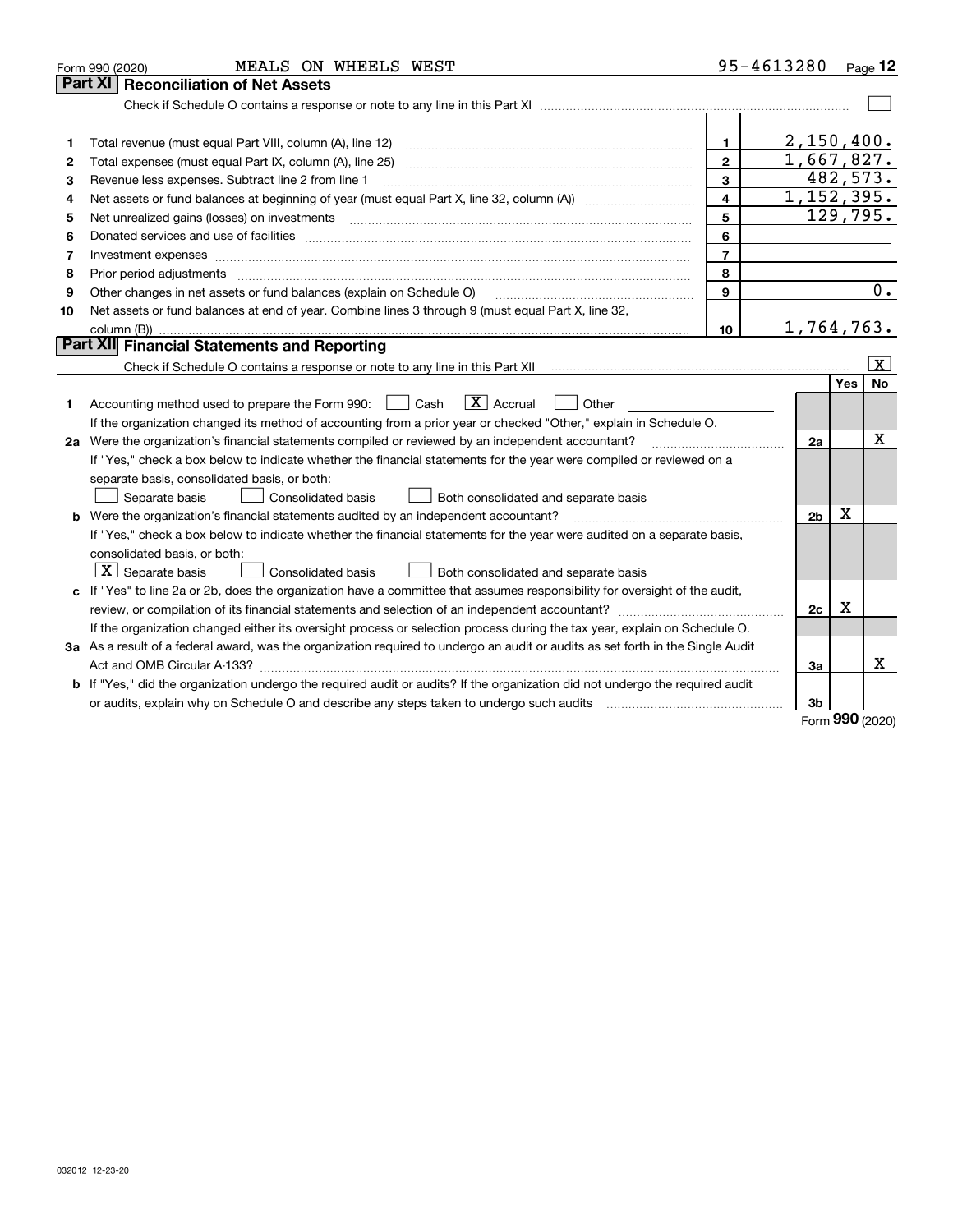|  | <b>SCHEDULE A</b> |
|--|-------------------|
|--|-------------------|

Department of the Treasury Internal Revenue Service

**(Form 990 or 990-EZ)**

# **Public Charity Status and Public Support**

**Complete if the organization is a section 501(c)(3) organization or a section 4947(a)(1) nonexempt charitable trust.**

| Attach to Form 990 or Form 990-EZ. |       |  |  |  |  |
|------------------------------------|-------|--|--|--|--|
|                                    | --- - |  |  |  |  |

**| Go to www.irs.gov/Form990 for instructions and the latest information.**

| OMB No. 1545-0047                   |
|-------------------------------------|
| 020                                 |
| <b>Open to Public</b><br>Inspection |
|                                     |

|       |                                                                                                            | Name of the organization                                                                                                                     |          |                                                        |                                                                |    |                            |  | <b>Employer identification number</b> |  |
|-------|------------------------------------------------------------------------------------------------------------|----------------------------------------------------------------------------------------------------------------------------------------------|----------|--------------------------------------------------------|----------------------------------------------------------------|----|----------------------------|--|---------------------------------------|--|
|       | 95-4613280<br>MEALS ON WHEELS WEST                                                                         |                                                                                                                                              |          |                                                        |                                                                |    |                            |  |                                       |  |
|       | Reason for Public Charity Status. (All organizations must complete this part.) See instructions.<br>Part I |                                                                                                                                              |          |                                                        |                                                                |    |                            |  |                                       |  |
|       |                                                                                                            | The organization is not a private foundation because it is: (For lines 1 through 12, check only one box.)                                    |          |                                                        |                                                                |    |                            |  |                                       |  |
| 1     |                                                                                                            | A church, convention of churches, or association of churches described in section 170(b)(1)(A)(i).                                           |          |                                                        |                                                                |    |                            |  |                                       |  |
| 2     |                                                                                                            | A school described in section 170(b)(1)(A)(ii). (Attach Schedule E (Form 990 or 990-EZ).)                                                    |          |                                                        |                                                                |    |                            |  |                                       |  |
| з     |                                                                                                            | A hospital or a cooperative hospital service organization described in section 170(b)(1)(A)(iii).                                            |          |                                                        |                                                                |    |                            |  |                                       |  |
| 4     |                                                                                                            | A medical research organization operated in conjunction with a hospital described in section 170(b)(1)(A)(iii). Enter the hospital's name,   |          |                                                        |                                                                |    |                            |  |                                       |  |
|       |                                                                                                            | city, and state:                                                                                                                             |          |                                                        |                                                                |    |                            |  |                                       |  |
| 5     |                                                                                                            | An organization operated for the benefit of a college or university owned or operated by a governmental unit described in                    |          |                                                        |                                                                |    |                            |  |                                       |  |
|       |                                                                                                            | section 170(b)(1)(A)(iv). (Complete Part II.)                                                                                                |          |                                                        |                                                                |    |                            |  |                                       |  |
| 6     |                                                                                                            | A federal, state, or local government or governmental unit described in section 170(b)(1)(A)(v).                                             |          |                                                        |                                                                |    |                            |  |                                       |  |
| 7     | $\lfloor x \rfloor$                                                                                        | An organization that normally receives a substantial part of its support from a governmental unit or from the general public described in    |          |                                                        |                                                                |    |                            |  |                                       |  |
|       |                                                                                                            | section 170(b)(1)(A)(vi). (Complete Part II.)                                                                                                |          |                                                        |                                                                |    |                            |  |                                       |  |
| 8     |                                                                                                            | A community trust described in section 170(b)(1)(A)(vi). (Complete Part II.)                                                                 |          |                                                        |                                                                |    |                            |  |                                       |  |
| 9     |                                                                                                            | An agricultural research organization described in section 170(b)(1)(A)(ix) operated in conjunction with a land-grant college                |          |                                                        |                                                                |    |                            |  |                                       |  |
|       |                                                                                                            | or university or a non-land-grant college of agriculture (see instructions). Enter the name, city, and state of the college or               |          |                                                        |                                                                |    |                            |  |                                       |  |
|       |                                                                                                            | university:                                                                                                                                  |          |                                                        |                                                                |    |                            |  |                                       |  |
| 10    |                                                                                                            | An organization that normally receives (1) more than 33 1/3% of its support from contributions, membership fees, and gross receipts from     |          |                                                        |                                                                |    |                            |  |                                       |  |
|       |                                                                                                            | activities related to its exempt functions, subject to certain exceptions; and (2) no more than 33 1/3% of its support from gross investment |          |                                                        |                                                                |    |                            |  |                                       |  |
|       |                                                                                                            | income and unrelated business taxable income (less section 511 tax) from businesses acquired by the organization after June 30, 1975.        |          |                                                        |                                                                |    |                            |  |                                       |  |
|       |                                                                                                            | See section 509(a)(2). (Complete Part III.)                                                                                                  |          |                                                        |                                                                |    |                            |  |                                       |  |
| 11    |                                                                                                            | An organization organized and operated exclusively to test for public safety. See section 509(a)(4).                                         |          |                                                        |                                                                |    |                            |  |                                       |  |
| 12    |                                                                                                            | An organization organized and operated exclusively for the benefit of, to perform the functions of, or to carry out the purposes of one or   |          |                                                        |                                                                |    |                            |  |                                       |  |
|       |                                                                                                            | more publicly supported organizations described in section 509(a)(1) or section 509(a)(2). See section 509(a)(3). Check the box in           |          |                                                        |                                                                |    |                            |  |                                       |  |
|       |                                                                                                            | lines 12a through 12d that describes the type of supporting organization and complete lines 12e, 12f, and 12g.                               |          |                                                        |                                                                |    |                            |  |                                       |  |
| a     |                                                                                                            | Type I. A supporting organization operated, supervised, or controlled by its supported organization(s), typically by giving                  |          |                                                        |                                                                |    |                            |  |                                       |  |
|       |                                                                                                            | the supported organization(s) the power to regularly appoint or elect a majority of the directors or trustees of the supporting              |          |                                                        |                                                                |    |                            |  |                                       |  |
|       |                                                                                                            | organization. You must complete Part IV, Sections A and B.                                                                                   |          |                                                        |                                                                |    |                            |  |                                       |  |
| b     |                                                                                                            | Type II. A supporting organization supervised or controlled in connection with its supported organization(s), by having                      |          |                                                        |                                                                |    |                            |  |                                       |  |
|       |                                                                                                            | control or management of the supporting organization vested in the same persons that control or manage the supported                         |          |                                                        |                                                                |    |                            |  |                                       |  |
|       |                                                                                                            | organization(s). You must complete Part IV, Sections A and C.                                                                                |          |                                                        |                                                                |    |                            |  |                                       |  |
| с     |                                                                                                            | Type III functionally integrated. A supporting organization operated in connection with, and functionally integrated with,                   |          |                                                        |                                                                |    |                            |  |                                       |  |
|       |                                                                                                            | its supported organization(s) (see instructions). You must complete Part IV, Sections A, D, and E.                                           |          |                                                        |                                                                |    |                            |  |                                       |  |
| d     |                                                                                                            | Type III non-functionally integrated. A supporting organization operated in connection with its supported organization(s)                    |          |                                                        |                                                                |    |                            |  |                                       |  |
|       |                                                                                                            | that is not functionally integrated. The organization generally must satisfy a distribution requirement and an attentiveness                 |          |                                                        |                                                                |    |                            |  |                                       |  |
|       |                                                                                                            | requirement (see instructions). You must complete Part IV, Sections A and D, and Part V.                                                     |          |                                                        |                                                                |    |                            |  |                                       |  |
| е     |                                                                                                            | Check this box if the organization received a written determination from the IRS that it is a Type I, Type II, Type III                      |          |                                                        |                                                                |    |                            |  |                                       |  |
|       |                                                                                                            | functionally integrated, or Type III non-functionally integrated supporting organization.                                                    |          |                                                        |                                                                |    |                            |  |                                       |  |
|       |                                                                                                            | f Enter the number of supported organizations                                                                                                |          |                                                        |                                                                |    |                            |  |                                       |  |
|       |                                                                                                            | Provide the following information about the supported organization(s).                                                                       |          |                                                        |                                                                |    |                            |  |                                       |  |
|       |                                                                                                            | (i) Name of supported                                                                                                                        | (ii) EIN | (iii) Type of organization<br>(described on lines 1-10 | (iv) Is the organization listed<br>in your governing document? |    | (v) Amount of monetary     |  | (vi) Amount of other                  |  |
|       |                                                                                                            | organization                                                                                                                                 |          | above (see instructions))                              | Yes                                                            | No | support (see instructions) |  | support (see instructions)            |  |
|       |                                                                                                            |                                                                                                                                              |          |                                                        |                                                                |    |                            |  |                                       |  |
|       |                                                                                                            |                                                                                                                                              |          |                                                        |                                                                |    |                            |  |                                       |  |
|       |                                                                                                            |                                                                                                                                              |          |                                                        |                                                                |    |                            |  |                                       |  |
|       |                                                                                                            |                                                                                                                                              |          |                                                        |                                                                |    |                            |  |                                       |  |
|       |                                                                                                            |                                                                                                                                              |          |                                                        |                                                                |    |                            |  |                                       |  |
|       |                                                                                                            |                                                                                                                                              |          |                                                        |                                                                |    |                            |  |                                       |  |
|       |                                                                                                            |                                                                                                                                              |          |                                                        |                                                                |    |                            |  |                                       |  |
|       |                                                                                                            |                                                                                                                                              |          |                                                        |                                                                |    |                            |  |                                       |  |
|       |                                                                                                            |                                                                                                                                              |          |                                                        |                                                                |    |                            |  |                                       |  |
|       |                                                                                                            |                                                                                                                                              |          |                                                        |                                                                |    |                            |  |                                       |  |
| Total |                                                                                                            |                                                                                                                                              |          |                                                        |                                                                |    |                            |  |                                       |  |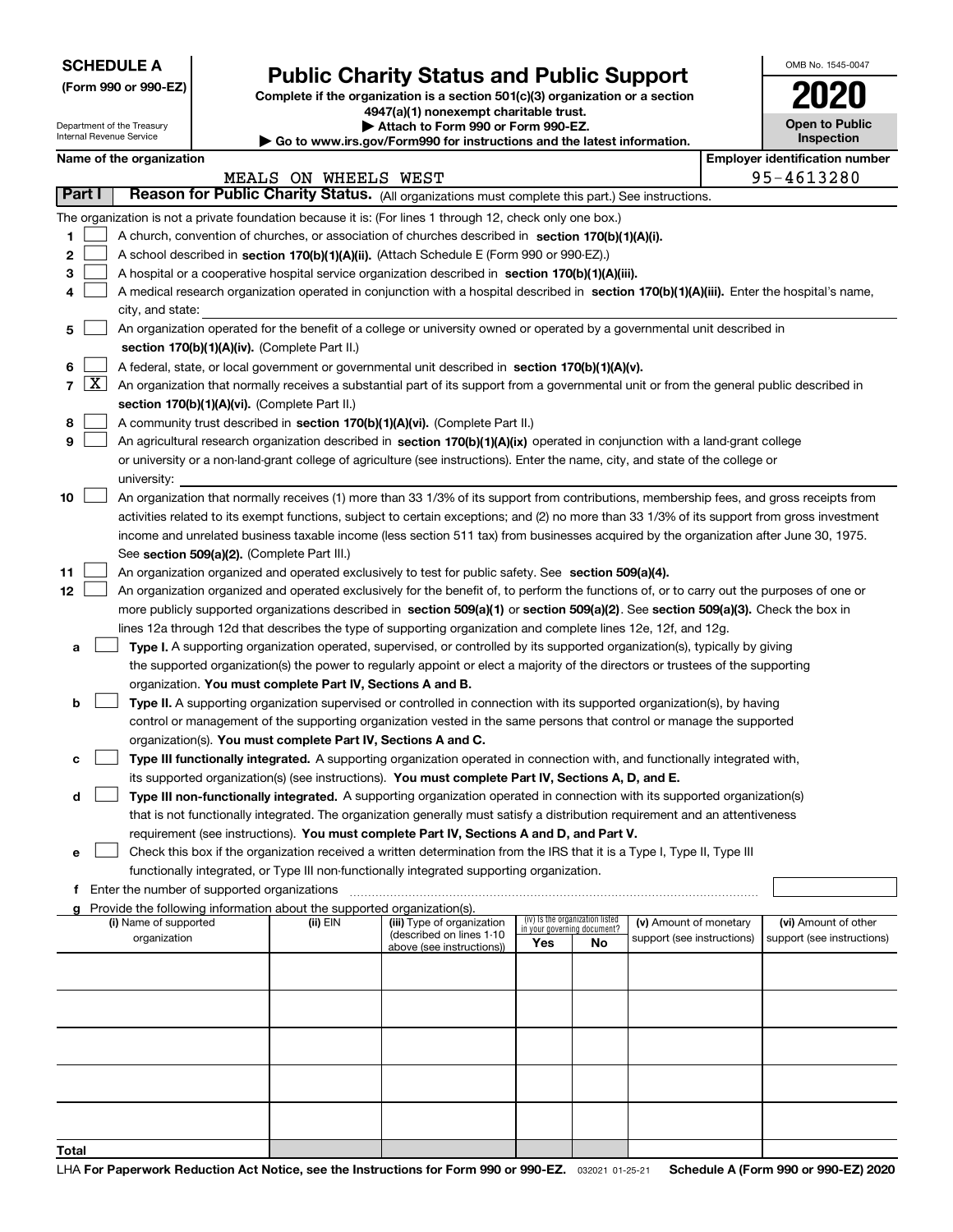#### Schedule A (Form 990 or 990-EZ) 2020 Page MEALS ON WHEELS WEST 95-4613280

**2**

(Complete only if you checked the box on line 5, 7, or 8 of Part I or if the organization failed to qualify under Part III. If the organization fails to qualify under the tests listed below, please complete Part III.) **Part II Support Schedule for Organizations Described in Sections 170(b)(1)(A)(iv) and 170(b)(1)(A)(vi)**

| <b>Section A. Public Support</b>                                                                                                                                                                                                                                    |          |           |            |            |          |            |  |
|---------------------------------------------------------------------------------------------------------------------------------------------------------------------------------------------------------------------------------------------------------------------|----------|-----------|------------|------------|----------|------------|--|
| Calendar year (or fiscal year beginning in)                                                                                                                                                                                                                         | (a) 2016 | (b) 2017  | $(c)$ 2018 | $(d)$ 2019 | (e) 2020 | (f) Total  |  |
| 1 Gifts, grants, contributions, and                                                                                                                                                                                                                                 |          |           |            |            |          |            |  |
| membership fees received. (Do not                                                                                                                                                                                                                                   |          |           |            |            |          |            |  |
| include any "unusual grants.")                                                                                                                                                                                                                                      | 1054891. | 988,205.  | 988,677.   | 1516354.   | 1720707. | 6268834.   |  |
| 2 Tax revenues levied for the organ-                                                                                                                                                                                                                                |          |           |            |            |          |            |  |
| ization's benefit and either paid to                                                                                                                                                                                                                                |          |           |            |            |          |            |  |
| or expended on its behalf                                                                                                                                                                                                                                           |          |           |            |            |          |            |  |
| 3 The value of services or facilities                                                                                                                                                                                                                               |          |           |            |            |          |            |  |
| furnished by a governmental unit to                                                                                                                                                                                                                                 |          |           |            |            |          |            |  |
| the organization without charge                                                                                                                                                                                                                                     |          |           |            |            |          |            |  |
| 4 Total. Add lines 1 through 3                                                                                                                                                                                                                                      | 1054891. | 988,205.  | 988,677.   | 1516354.   | 1720707. | 6268834.   |  |
| 5 The portion of total contributions                                                                                                                                                                                                                                |          |           |            |            |          |            |  |
| by each person (other than a                                                                                                                                                                                                                                        |          |           |            |            |          |            |  |
| governmental unit or publicly                                                                                                                                                                                                                                       |          |           |            |            |          |            |  |
| supported organization) included                                                                                                                                                                                                                                    |          |           |            |            |          |            |  |
| on line 1 that exceeds 2% of the                                                                                                                                                                                                                                    |          |           |            |            |          |            |  |
| amount shown on line 11,                                                                                                                                                                                                                                            |          |           |            |            |          |            |  |
| column (f)                                                                                                                                                                                                                                                          |          |           |            |            |          |            |  |
| 6 Public support. Subtract line 5 from line 4.                                                                                                                                                                                                                      |          |           |            |            |          | 6268834.   |  |
| <b>Section B. Total Support</b>                                                                                                                                                                                                                                     |          |           |            |            |          |            |  |
| Calendar year (or fiscal year beginning in)                                                                                                                                                                                                                         | (a) 2016 | (b) 2017  | $(c)$ 2018 | $(d)$ 2019 | (e) 2020 | (f) Total  |  |
| <b>7</b> Amounts from line 4                                                                                                                                                                                                                                        | 1054891. | 988, 205. | 988,677.   | 1516354.   | 1720707. | 6268834.   |  |
| 8 Gross income from interest,                                                                                                                                                                                                                                       |          |           |            |            |          |            |  |
| dividends, payments received on                                                                                                                                                                                                                                     |          |           |            |            |          |            |  |
| securities loans, rents, royalties,                                                                                                                                                                                                                                 |          |           |            |            |          |            |  |
| and income from similar sources                                                                                                                                                                                                                                     | 1,502.   | 3,062.    | 7,104.     | 13,476.    | 18,898.  | 44,042.    |  |
| 9 Net income from unrelated business                                                                                                                                                                                                                                |          |           |            |            |          |            |  |
| activities, whether or not the                                                                                                                                                                                                                                      |          |           |            |            |          |            |  |
| business is regularly carried on                                                                                                                                                                                                                                    |          |           |            |            |          |            |  |
| 10 Other income. Do not include gain                                                                                                                                                                                                                                |          |           |            |            |          |            |  |
| or loss from the sale of capital                                                                                                                                                                                                                                    |          |           |            |            |          |            |  |
| assets (Explain in Part VI.)                                                                                                                                                                                                                                        |          |           |            |            |          |            |  |
| 11 Total support. Add lines 7 through 10                                                                                                                                                                                                                            |          |           |            |            |          | 6312876.   |  |
| 12 Gross receipts from related activities, etc. (see instructions)                                                                                                                                                                                                  |          |           |            |            | 12       | 444,588.   |  |
| 13 First 5 years. If the Form 990 is for the organization's first, second, third, fourth, or fifth tax year as a section 501(c)(3)                                                                                                                                  |          |           |            |            |          |            |  |
| organization, check this box and stop here manufactured and according to the state of the state of the state of the state of the state of the state of the state of the state of the state of the state of the state of the st                                      |          |           |            |            |          |            |  |
| <b>Section C. Computation of Public Support Percentage</b>                                                                                                                                                                                                          |          |           |            |            |          |            |  |
|                                                                                                                                                                                                                                                                     |          |           |            |            | 14       | 99.30<br>% |  |
|                                                                                                                                                                                                                                                                     |          |           |            |            | 15       | 99.42<br>% |  |
|                                                                                                                                                                                                                                                                     |          |           |            |            |          |            |  |
| 16a 33 1/3% support test - 2020. If the organization did not check the box on line 13, and line 14 is 33 1/3% or more, check this box and<br>$\blacktriangleright$ $\boxed{\text{X}}$<br>stop here. The organization qualifies as a publicly supported organization |          |           |            |            |          |            |  |
| b 33 1/3% support test - 2019. If the organization did not check a box on line 13 or 16a, and line 15 is 33 1/3% or more, check this box                                                                                                                            |          |           |            |            |          |            |  |
| and stop here. The organization qualifies as a publicly supported organization                                                                                                                                                                                      |          |           |            |            |          |            |  |
| 17a 10% -facts-and-circumstances test - 2020. If the organization did not check a box on line 13, 16a, or 16b, and line 14 is 10% or more,                                                                                                                          |          |           |            |            |          |            |  |
| and if the organization meets the facts-and-circumstances test, check this box and stop here. Explain in Part VI how the organization                                                                                                                               |          |           |            |            |          |            |  |
| meets the facts-and-circumstances test. The organization qualifies as a publicly supported organization                                                                                                                                                             |          |           |            |            |          |            |  |
| <b>b 10% -facts-and-circumstances test - 2019.</b> If the organization did not check a box on line 13, 16a, 16b, or 17a, and line 15 is 10% or                                                                                                                      |          |           |            |            |          |            |  |
| more, and if the organization meets the facts-and-circumstances test, check this box and stop here. Explain in Part VI how the                                                                                                                                      |          |           |            |            |          |            |  |
| organization meets the facts-and-circumstances test. The organization qualifies as a publicly supported organization                                                                                                                                                |          |           |            |            |          |            |  |
|                                                                                                                                                                                                                                                                     |          |           |            |            |          |            |  |

**Schedule A (Form 990 or 990-EZ) 2020**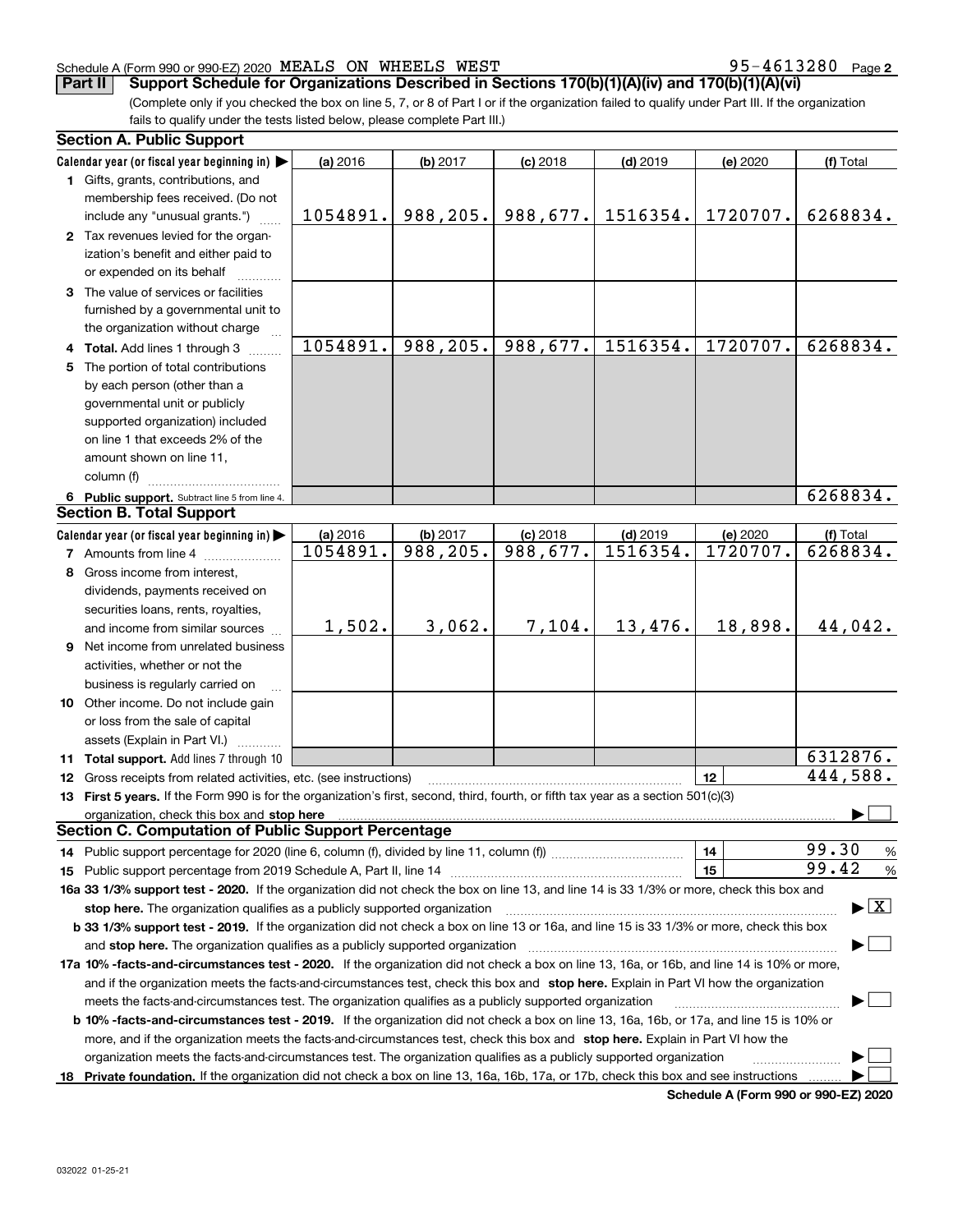#### Schedule A (Form 990 or 990-EZ) 2020 Page MEALS ON WHEELS WEST 95-4613280

#### **Part III Support Schedule for Organizations Described in Section 509(a)(2)**

**3**

(Complete only if you checked the box on line 10 of Part I or if the organization failed to qualify under Part II. If the organization fails to qualify under the tests listed below, please complete Part II.)

|     | <b>Section A. Public Support</b>                                                                                                                                                                                               |          |          |            |            |          |           |
|-----|--------------------------------------------------------------------------------------------------------------------------------------------------------------------------------------------------------------------------------|----------|----------|------------|------------|----------|-----------|
|     | Calendar year (or fiscal year beginning in) $\blacktriangleright$                                                                                                                                                              | (a) 2016 | (b) 2017 | $(c)$ 2018 | $(d)$ 2019 | (e) 2020 | (f) Total |
|     | 1 Gifts, grants, contributions, and                                                                                                                                                                                            |          |          |            |            |          |           |
|     | membership fees received. (Do not                                                                                                                                                                                              |          |          |            |            |          |           |
|     | include any "unusual grants.")                                                                                                                                                                                                 |          |          |            |            |          |           |
|     | <b>2</b> Gross receipts from admissions,                                                                                                                                                                                       |          |          |            |            |          |           |
|     | merchandise sold or services per-                                                                                                                                                                                              |          |          |            |            |          |           |
|     | formed, or facilities furnished in                                                                                                                                                                                             |          |          |            |            |          |           |
|     | any activity that is related to the<br>organization's tax-exempt purpose                                                                                                                                                       |          |          |            |            |          |           |
|     | 3 Gross receipts from activities that                                                                                                                                                                                          |          |          |            |            |          |           |
|     | are not an unrelated trade or bus-                                                                                                                                                                                             |          |          |            |            |          |           |
|     | iness under section 513                                                                                                                                                                                                        |          |          |            |            |          |           |
|     | 4 Tax revenues levied for the organ-                                                                                                                                                                                           |          |          |            |            |          |           |
|     | ization's benefit and either paid to                                                                                                                                                                                           |          |          |            |            |          |           |
|     | or expended on its behalf                                                                                                                                                                                                      |          |          |            |            |          |           |
|     | .                                                                                                                                                                                                                              |          |          |            |            |          |           |
|     | 5 The value of services or facilities<br>furnished by a governmental unit to                                                                                                                                                   |          |          |            |            |          |           |
|     |                                                                                                                                                                                                                                |          |          |            |            |          |           |
|     | the organization without charge                                                                                                                                                                                                |          |          |            |            |          |           |
|     | <b>6 Total.</b> Add lines 1 through 5                                                                                                                                                                                          |          |          |            |            |          |           |
|     | 7a Amounts included on lines 1, 2, and                                                                                                                                                                                         |          |          |            |            |          |           |
|     | 3 received from disqualified persons                                                                                                                                                                                           |          |          |            |            |          |           |
|     | <b>b</b> Amounts included on lines 2 and 3 received<br>from other than disqualified persons that                                                                                                                               |          |          |            |            |          |           |
|     | exceed the greater of \$5,000 or 1% of the                                                                                                                                                                                     |          |          |            |            |          |           |
|     | amount on line 13 for the year                                                                                                                                                                                                 |          |          |            |            |          |           |
|     | c Add lines 7a and 7b                                                                                                                                                                                                          |          |          |            |            |          |           |
|     | 8 Public support. (Subtract line 7c from line 6.)                                                                                                                                                                              |          |          |            |            |          |           |
|     | <b>Section B. Total Support</b>                                                                                                                                                                                                |          |          |            |            |          |           |
|     | Calendar year (or fiscal year beginning in) $\blacktriangleright$                                                                                                                                                              | (a) 2016 | (b) 2017 | $(c)$ 2018 | $(d)$ 2019 | (e) 2020 | (f) Total |
|     | 9 Amounts from line 6                                                                                                                                                                                                          |          |          |            |            |          |           |
|     | <b>10a</b> Gross income from interest,<br>dividends, payments received on                                                                                                                                                      |          |          |            |            |          |           |
|     | securities loans, rents, royalties,                                                                                                                                                                                            |          |          |            |            |          |           |
|     | and income from similar sources                                                                                                                                                                                                |          |          |            |            |          |           |
|     | <b>b</b> Unrelated business taxable income                                                                                                                                                                                     |          |          |            |            |          |           |
|     | (less section 511 taxes) from businesses                                                                                                                                                                                       |          |          |            |            |          |           |
|     | acquired after June 30, 1975                                                                                                                                                                                                   |          |          |            |            |          |           |
|     | c Add lines 10a and 10b                                                                                                                                                                                                        |          |          |            |            |          |           |
|     | 11 Net income from unrelated business                                                                                                                                                                                          |          |          |            |            |          |           |
|     | activities not included in line 10b,<br>whether or not the business is                                                                                                                                                         |          |          |            |            |          |           |
|     | regularly carried on                                                                                                                                                                                                           |          |          |            |            |          |           |
|     | <b>12</b> Other income. Do not include gain                                                                                                                                                                                    |          |          |            |            |          |           |
|     | or loss from the sale of capital                                                                                                                                                                                               |          |          |            |            |          |           |
|     | assets (Explain in Part VI.)<br>13 Total support. (Add lines 9, 10c, 11, and 12.)                                                                                                                                              |          |          |            |            |          |           |
|     | 14 First 5 years. If the Form 990 is for the organization's first, second, third, fourth, or fifth tax year as a section 501(c)(3) organization,                                                                               |          |          |            |            |          |           |
|     | check this box and stop here measurements and contain the state of the state of the state of the state of the state of the state of the state of the state of the state of the state of the state of the state of the state of |          |          |            |            |          |           |
|     | <b>Section C. Computation of Public Support Percentage</b>                                                                                                                                                                     |          |          |            |            |          |           |
|     |                                                                                                                                                                                                                                |          |          |            |            | 15       | %         |
| 16. | Public support percentage from 2019 Schedule A, Part III, line 15                                                                                                                                                              |          |          |            |            | 16       | %         |
|     | <b>Section D. Computation of Investment Income Percentage</b>                                                                                                                                                                  |          |          |            |            |          |           |
|     | 17 Investment income percentage for 2020 (line 10c, column (f), divided by line 13, column (f))                                                                                                                                |          |          |            |            | 17       | %         |
|     | 18 Investment income percentage from 2019 Schedule A, Part III, line 17                                                                                                                                                        |          |          |            |            | 18       | %         |
|     | 19a 33 1/3% support tests - 2020. If the organization did not check the box on line 14, and line 15 is more than 33 1/3%, and line 17 is not                                                                                   |          |          |            |            |          |           |
|     |                                                                                                                                                                                                                                |          |          |            |            |          | $\sim$    |
|     | more than 33 1/3%, check this box and stop here. The organization qualifies as a publicly supported organization                                                                                                               |          |          |            |            |          | ▶         |
|     | b 33 1/3% support tests - 2019. If the organization did not check a box on line 14 or line 19a, and line 16 is more than 33 1/3%, and                                                                                          |          |          |            |            |          |           |
|     | line 18 is not more than 33 1/3%, check this box and stop here. The organization qualifies as a publicly supported organization                                                                                                |          |          |            |            |          |           |
| 20  |                                                                                                                                                                                                                                |          |          |            |            |          |           |

**Schedule A (Form 990 or 990-EZ) 2020**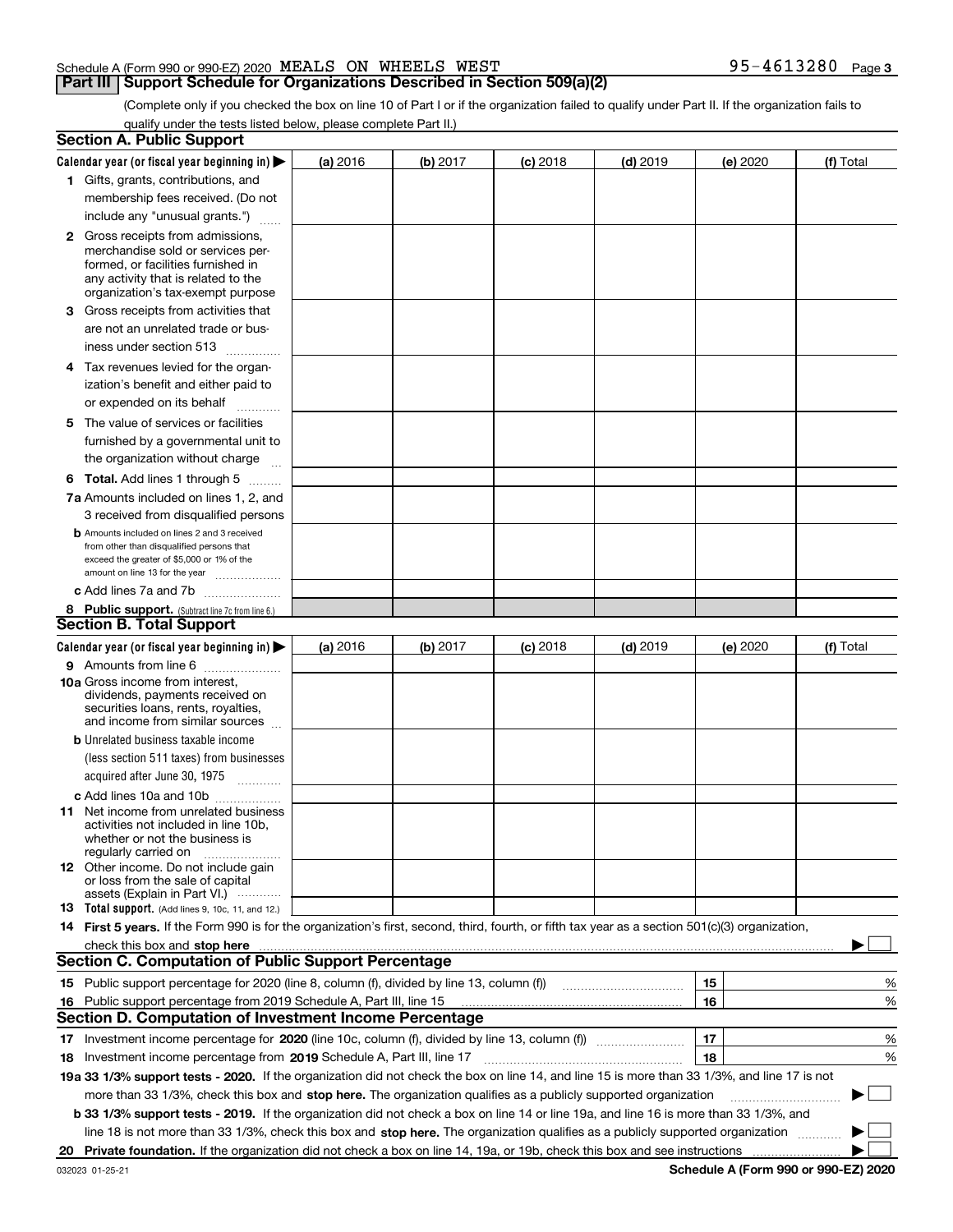**1**

**YesNo**

### **Part IV Supporting Organizations**

(Complete only if you checked a box in line 12 on Part I. If you checked box 12a, Part I, complete Sections A and B. If you checked box 12b, Part I, complete Sections A and C. If you checked box 12c, Part I, complete Sections A, D, and E. If you checked box 12d, Part I, complete Sections A and D, and complete Part V.)

#### **Section A. All Supporting Organizations**

- **1** Are all of the organization's supported organizations listed by name in the organization's governing documents? If "No," describe in **Part VI** how the supported organizations are designated. If designated by *class or purpose, describe the designation. If historic and continuing relationship, explain.*
- **2** Did the organization have any supported organization that does not have an IRS determination of status under section 509(a)(1) or (2)? If "Yes," explain in Part VI how the organization determined that the supported *organization was described in section 509(a)(1) or (2).*
- **3a** Did the organization have a supported organization described in section 501(c)(4), (5), or (6)? If "Yes," answer *lines 3b and 3c below.*
- **b** Did the organization confirm that each supported organization qualified under section 501(c)(4), (5), or (6) and satisfied the public support tests under section 509(a)(2)? If "Yes," describe in **Part VI** when and how the *organization made the determination.*
- **c**Did the organization ensure that all support to such organizations was used exclusively for section 170(c)(2)(B) purposes? If "Yes," explain in **Part VI** what controls the organization put in place to ensure such use.
- **4a***If* Was any supported organization not organized in the United States ("foreign supported organization")? *"Yes," and if you checked box 12a or 12b in Part I, answer lines 4b and 4c below.*
- **b** Did the organization have ultimate control and discretion in deciding whether to make grants to the foreign supported organization? If "Yes," describe in **Part VI** how the organization had such control and discretion *despite being controlled or supervised by or in connection with its supported organizations.*
- **c** Did the organization support any foreign supported organization that does not have an IRS determination under sections 501(c)(3) and 509(a)(1) or (2)? If "Yes," explain in **Part VI** what controls the organization used *to ensure that all support to the foreign supported organization was used exclusively for section 170(c)(2)(B) purposes.*
- **5a***If "Yes,"* Did the organization add, substitute, or remove any supported organizations during the tax year? answer lines 5b and 5c below (if applicable). Also, provide detail in **Part VI,** including (i) the names and EIN *numbers of the supported organizations added, substituted, or removed; (ii) the reasons for each such action; (iii) the authority under the organization's organizing document authorizing such action; and (iv) how the action was accomplished (such as by amendment to the organizing document).*
- **b** Type I or Type II only. Was any added or substituted supported organization part of a class already designated in the organization's organizing document?
- **cSubstitutions only.**  Was the substitution the result of an event beyond the organization's control?
- **6** Did the organization provide support (whether in the form of grants or the provision of services or facilities) to **Part VI.** *If "Yes," provide detail in* support or benefit one or more of the filing organization's supported organizations? anyone other than (i) its supported organizations, (ii) individuals that are part of the charitable class benefited by one or more of its supported organizations, or (iii) other supporting organizations that also
- **7**Did the organization provide a grant, loan, compensation, or other similar payment to a substantial contributor *If "Yes," complete Part I of Schedule L (Form 990 or 990-EZ).* regard to a substantial contributor? (as defined in section 4958(c)(3)(C)), a family member of a substantial contributor, or a 35% controlled entity with
- **8** Did the organization make a loan to a disqualified person (as defined in section 4958) not described in line 7? *If "Yes," complete Part I of Schedule L (Form 990 or 990-EZ).*
- **9a** Was the organization controlled directly or indirectly at any time during the tax year by one or more in section 509(a)(1) or (2))? If "Yes," *provide detail in* <code>Part VI.</code> disqualified persons, as defined in section 4946 (other than foundation managers and organizations described
- **b** Did one or more disqualified persons (as defined in line 9a) hold a controlling interest in any entity in which the supporting organization had an interest? If "Yes," provide detail in P**art VI**.
- **c**Did a disqualified person (as defined in line 9a) have an ownership interest in, or derive any personal benefit from, assets in which the supporting organization also had an interest? If "Yes," provide detail in P**art VI.**
- **10a** Was the organization subject to the excess business holdings rules of section 4943 because of section supporting organizations)? If "Yes," answer line 10b below. 4943(f) (regarding certain Type II supporting organizations, and all Type III non-functionally integrated
- **b** Did the organization have any excess business holdings in the tax year? (Use Schedule C, Form 4720, to *determine whether the organization had excess business holdings.)*

**10a**

**10b**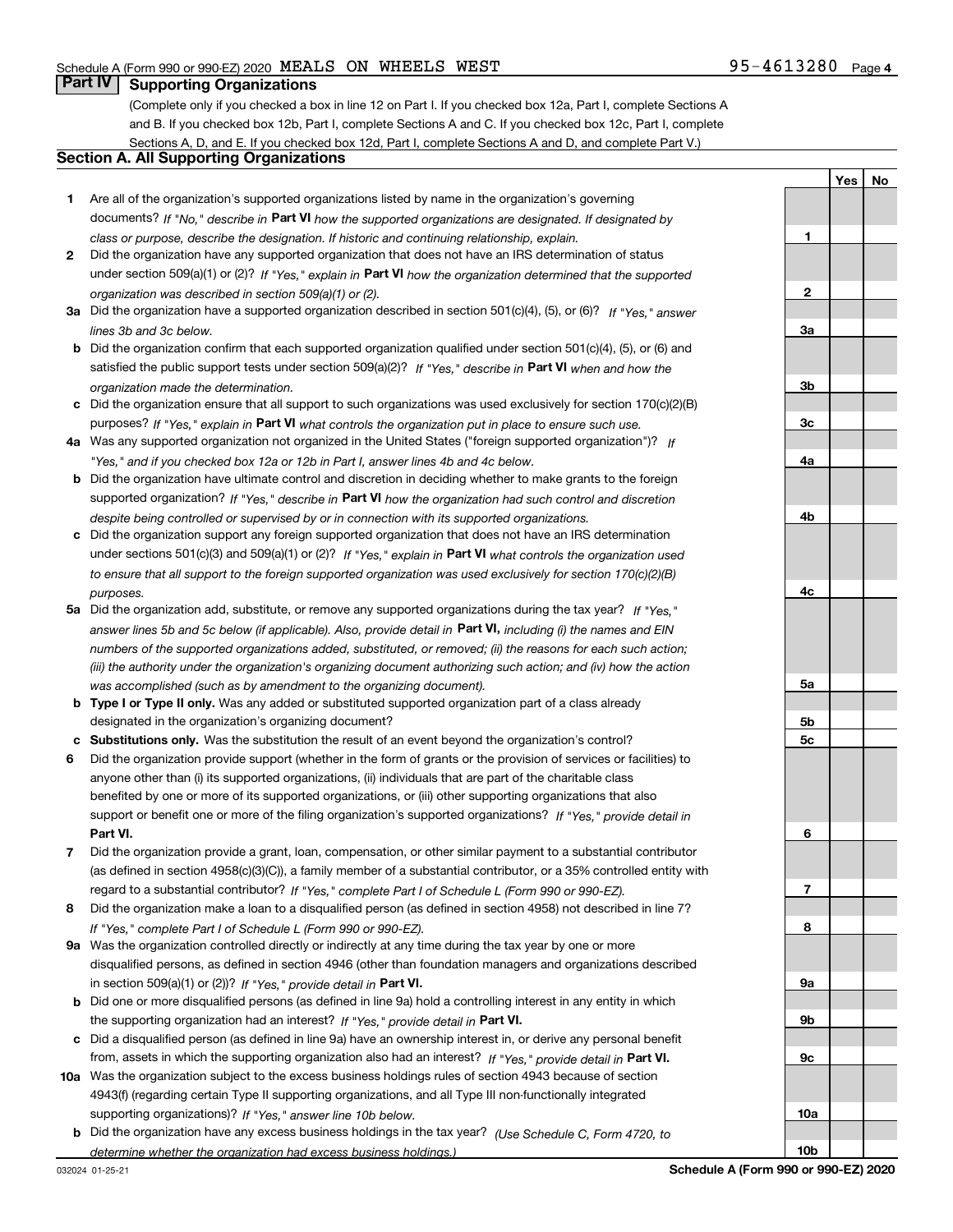|              | Part IV   Supporting Organizations $_{(continued)}$                                                                                                                                                                                                       |                 |            |    |
|--------------|-----------------------------------------------------------------------------------------------------------------------------------------------------------------------------------------------------------------------------------------------------------|-----------------|------------|----|
|              |                                                                                                                                                                                                                                                           |                 | Yes        | No |
| 11           | Has the organization accepted a gift or contribution from any of the following persons?                                                                                                                                                                   |                 |            |    |
|              | a A person who directly or indirectly controls, either alone or together with persons described in lines 11b and                                                                                                                                          |                 |            |    |
|              | 11c below, the governing body of a supported organization?                                                                                                                                                                                                | 11a             |            |    |
|              | <b>b</b> A family member of a person described in line 11a above?                                                                                                                                                                                         | 11 <sub>b</sub> |            |    |
|              | c A 35% controlled entity of a person described in line 11a or 11b above? If "Yes" to line 11a, 11b, or 11c, provide                                                                                                                                      |                 |            |    |
|              | detail in Part VI.                                                                                                                                                                                                                                        | 11c             |            |    |
|              | <b>Section B. Type I Supporting Organizations</b>                                                                                                                                                                                                         |                 |            |    |
|              |                                                                                                                                                                                                                                                           |                 | Yes        | No |
| 1            | Did the governing body, members of the governing body, officers acting in their official capacity, or membership of one or                                                                                                                                |                 |            |    |
|              | more supported organizations have the power to regularly appoint or elect at least a majority of the organization's officers,                                                                                                                             |                 |            |    |
|              | directors, or trustees at all times during the tax year? If "No," describe in Part VI how the supported organization(s)<br>effectively operated, supervised, or controlled the organization's activities. If the organization had more than one supported |                 |            |    |
|              | organization, describe how the powers to appoint and/or remove officers, directors, or trustees were allocated among the                                                                                                                                  |                 |            |    |
|              | supported organizations and what conditions or restrictions, if any, applied to such powers during the tax year.                                                                                                                                          | 1               |            |    |
| $\mathbf{2}$ | Did the organization operate for the benefit of any supported organization other than the supported                                                                                                                                                       |                 |            |    |
|              | organization(s) that operated, supervised, or controlled the supporting organization? If "Yes," explain in                                                                                                                                                |                 |            |    |
|              | Part VI how providing such benefit carried out the purposes of the supported organization(s) that operated,                                                                                                                                               |                 |            |    |
|              | supervised, or controlled the supporting organization.                                                                                                                                                                                                    | $\overline{2}$  |            |    |
|              | Section C. Type II Supporting Organizations                                                                                                                                                                                                               |                 |            |    |
|              |                                                                                                                                                                                                                                                           |                 | <b>Yes</b> | No |
| 1.           | Were a majority of the organization's directors or trustees during the tax year also a majority of the directors                                                                                                                                          |                 |            |    |
|              | or trustees of each of the organization's supported organization(s)? If "No," describe in Part VI how control                                                                                                                                             |                 |            |    |
|              | or management of the supporting organization was vested in the same persons that controlled or managed                                                                                                                                                    |                 |            |    |
|              | the supported organization(s).<br>Section D. All Type III Supporting Organizations                                                                                                                                                                        | 1               |            |    |
|              |                                                                                                                                                                                                                                                           |                 |            |    |
|              |                                                                                                                                                                                                                                                           |                 | Yes        | No |
| 1            | Did the organization provide to each of its supported organizations, by the last day of the fifth month of the                                                                                                                                            |                 |            |    |
|              | organization's tax year, (i) a written notice describing the type and amount of support provided during the prior tax<br>year, (ii) a copy of the Form 990 that was most recently filed as of the date of notification, and (iii) copies of the           |                 |            |    |
|              |                                                                                                                                                                                                                                                           | 1               |            |    |
| 2            | organization's governing documents in effect on the date of notification, to the extent not previously provided?<br>Were any of the organization's officers, directors, or trustees either (i) appointed or elected by the supported                      |                 |            |    |
|              |                                                                                                                                                                                                                                                           |                 |            |    |
|              | organization(s) or (ii) serving on the governing body of a supported organization? If "No," explain in Part VI how                                                                                                                                        | 2               |            |    |
| з            | the organization maintained a close and continuous working relationship with the supported organization(s).<br>By reason of the relationship described in line 2, above, did the organization's supported organizations have a                            |                 |            |    |
|              | significant voice in the organization's investment policies and in directing the use of the organization's                                                                                                                                                |                 |            |    |
|              | income or assets at all times during the tax year? If "Yes," describe in Part VI the role the organization's                                                                                                                                              |                 |            |    |
|              | supported organizations played in this regard.                                                                                                                                                                                                            | 3               |            |    |
|              | Section E. Type III Functionally Integrated Supporting Organizations                                                                                                                                                                                      |                 |            |    |
| 1            | Check the box next to the method that the organization used to satisfy the Integral Part Test during the year (see instructions).                                                                                                                         |                 |            |    |
| a            | The organization satisfied the Activities Test. Complete line 2 below.                                                                                                                                                                                    |                 |            |    |
| b            | The organization is the parent of each of its supported organizations. Complete line 3 below.                                                                                                                                                             |                 |            |    |

|  |  |  | The organization supported a governmental entity. Describe in Part VI how you supported a governmental entity (see instructions). |  |
|--|--|--|-----------------------------------------------------------------------------------------------------------------------------------|--|
|--|--|--|-----------------------------------------------------------------------------------------------------------------------------------|--|

- **2Answer lines 2a and 2b below. Yes No** Activities Test.
- **a** Did substantially all of the organization's activities during the tax year directly further the exempt purposes of **b** Did the activities described in line 2a, above, constitute activities that, but for the organization's involvement, the supported organization(s) to which the organization was responsive? If "Yes," then in **Part VI identify those supported organizations and explain**  *how these activities directly furthered their exempt purposes, how the organization was responsive to those supported organizations, and how the organization determined that these activities constituted substantially all of its activities.*
- **Part VI**  *the reasons for the organization's position that its supported organization(s) would have engaged in* one or more of the organization's supported organization(s) would have been engaged in? If "Yes," e*xplain in these activities but for the organization's involvement.*
- **3** Parent of Supported Organizations. Answer lines 3a and 3b below.

**a** Did the organization have the power to regularly appoint or elect a majority of the officers, directors, or trustees of each of the supported organizations? If "Yes" or "No" provide details in **Part VI.** 

**b** Did the organization exercise a substantial degree of direction over the policies, programs, and activities of each of its supported organizations? If "Yes," describe in Part VI the role played by the organization in this regard.

**2a**

**2b**

**3a**

**3b**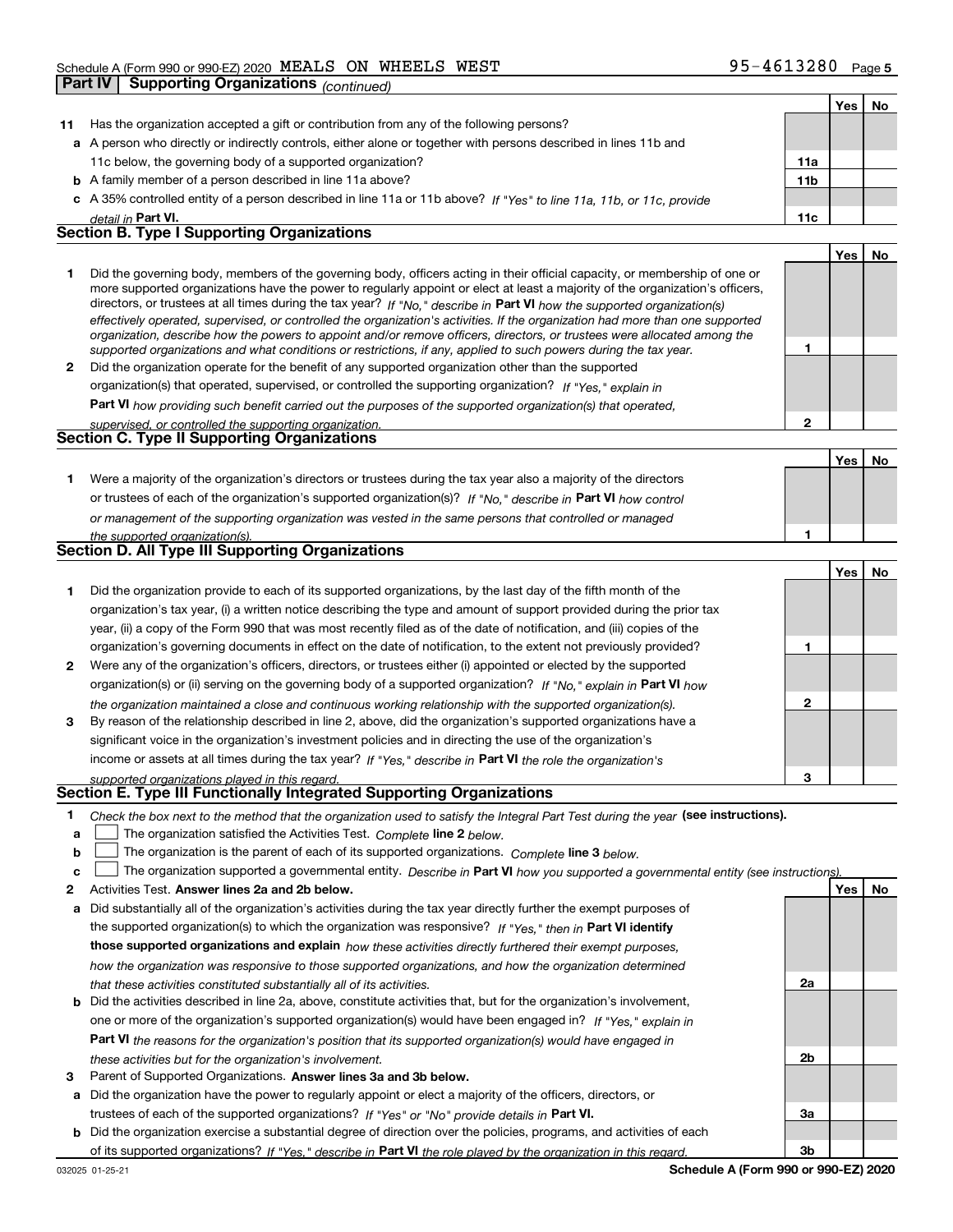emergency temporary reduction (see instructions).

**7**Check here if the current year is the organization's first as a non-functionally integrated Type III supporting organization (see instructions).

**Schedule A (Form 990 or 990-EZ) 2020**

|              | Section A - Adjusted Net Income                                             |                | (A) Prior Year | (B) Current Year<br>(optional) |
|--------------|-----------------------------------------------------------------------------|----------------|----------------|--------------------------------|
| $\mathbf 1$  | Net short-term capital gain                                                 | 1              |                |                                |
| $\mathbf{2}$ | Recoveries of prior-year distributions                                      | $\mathbf{2}$   |                |                                |
| 3            | Other gross income (see instructions)                                       | 3              |                |                                |
| 4            | Add lines 1 through 3.                                                      | 4              |                |                                |
| 5            | Depreciation and depletion                                                  | 5              |                |                                |
| 6            | Portion of operating expenses paid or incurred for production or            |                |                |                                |
|              | collection of gross income or for management, conservation, or              |                |                |                                |
|              | maintenance of property held for production of income (see instructions)    | 6              |                |                                |
| 7            | Other expenses (see instructions)                                           | $\overline{7}$ |                |                                |
| 8            | Adjusted Net Income (subtract lines 5, 6, and 7 from line 4)                | 8              |                |                                |
|              | <b>Section B - Minimum Asset Amount</b>                                     |                | (A) Prior Year | (B) Current Year<br>(optional) |
| 1            | Aggregate fair market value of all non-exempt-use assets (see               |                |                |                                |
|              | instructions for short tax year or assets held for part of year):           |                |                |                                |
|              | a Average monthly value of securities                                       | 1a             |                |                                |
|              | <b>b</b> Average monthly cash balances                                      | 1 <sub>b</sub> |                |                                |
|              | c Fair market value of other non-exempt-use assets                          | 1c             |                |                                |
|              | <b>d</b> Total (add lines 1a, 1b, and 1c)                                   | 1d             |                |                                |
|              | e Discount claimed for blockage or other factors                            |                |                |                                |
|              | (explain in detail in Part VI):                                             |                |                |                                |
| $\mathbf{2}$ | Acquisition indebtedness applicable to non-exempt-use assets                | $\mathbf{2}$   |                |                                |
| 3            | Subtract line 2 from line 1d.                                               | 3              |                |                                |
| 4            | Cash deemed held for exempt use. Enter 0.015 of line 3 (for greater amount, |                |                |                                |
|              | see instructions).                                                          | 4              |                |                                |
| 5            | Net value of non-exempt-use assets (subtract line 4 from line 3)            | 5              |                |                                |
| 6            | Multiply line 5 by 0.035.                                                   | 6              |                |                                |
| 7            | Recoveries of prior-year distributions                                      | $\overline{7}$ |                |                                |
| 8            | Minimum Asset Amount (add line 7 to line 6)                                 | 8              |                |                                |
|              | <b>Section C - Distributable Amount</b>                                     |                |                | <b>Current Year</b>            |
| $\mathbf{1}$ | Adjusted net income for prior year (from Section A, line 8, column A)       | 1              |                |                                |
| $\mathbf{2}$ | Enter 0.85 of line 1.                                                       | $\mathbf{2}$   |                |                                |
| 3            | Minimum asset amount for prior year (from Section B, line 8, column A)      | 3              |                |                                |
| 4            | Enter greater of line 2 or line 3.                                          | 4              |                |                                |
| 5            | Income tax imposed in prior year                                            | 5              |                |                                |
| 6            | <b>Distributable Amount.</b> Subtract line 5 from line 4, unless subject to |                |                |                                |
|              | emergency temporary reduction (see instructions).                           | 6              |                |                                |

#### Schedule A (Form 990 or 990-EZ) 2020 Page MEALS ON WHEELS WEST 95-4613280**Part V Type III Non-Functionally Integrated 509(a)(3) Supporting Organizations**

**1**1 Check here if the organization satisfied the Integral Part Test as a qualifying trust on Nov. 20, 1970 (explain in Part VI). See instructions.

All other Type III non-functionally integrated supporting organizations must complete Sections A through E.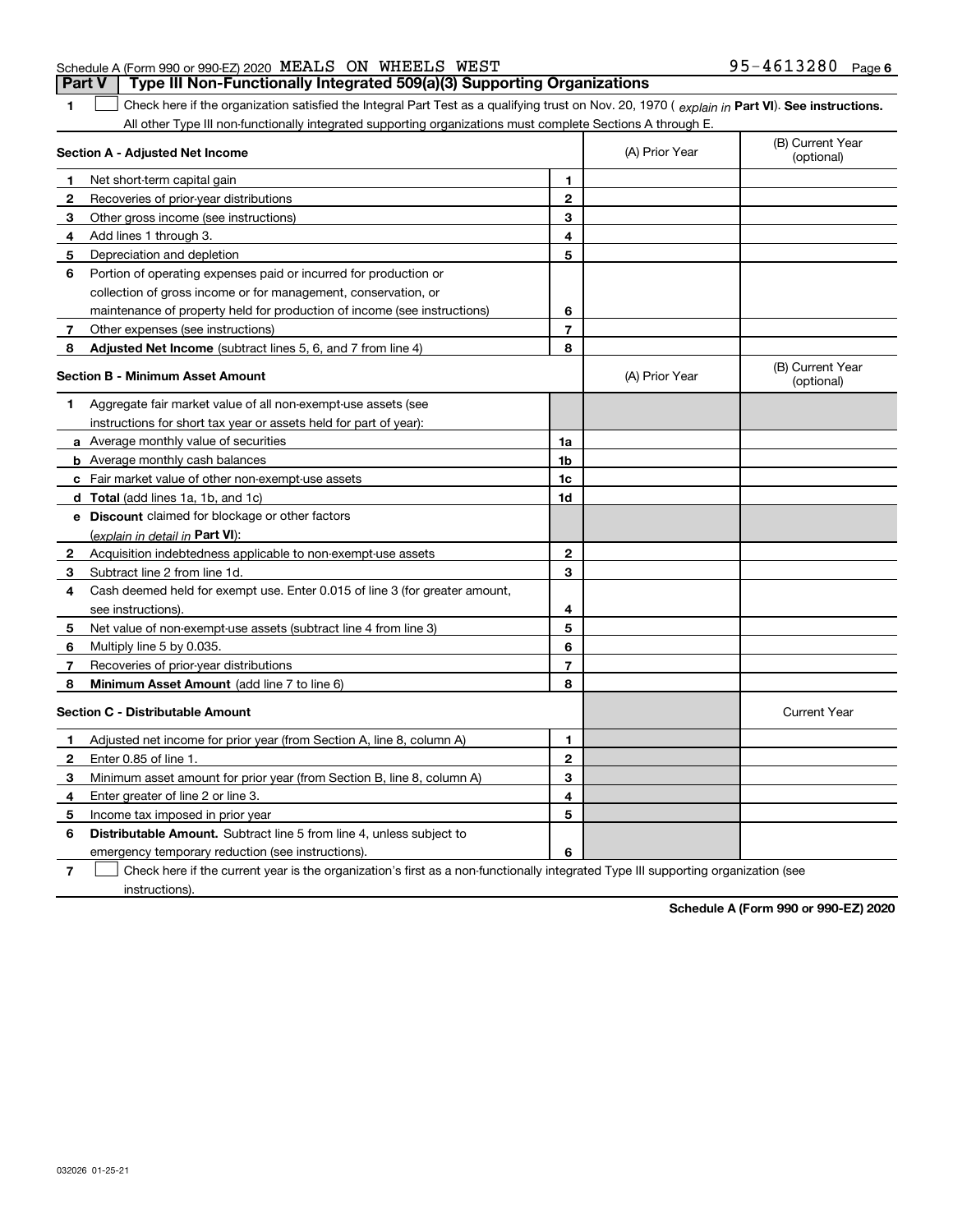| Schedule A (Form 990 or 990-EZ) 2020 $\,$ MEALS $\,$ ON $\,$ WHEELS $\,$ WEST |  |  | $95 - 4613280$ Page |  |
|-------------------------------------------------------------------------------|--|--|---------------------|--|
|                                                                               |  |  |                     |  |

| <b>Part V</b> | Type III Non-Functionally Integrated 509(a)(3) Supporting Organizations                    |                             | (continued)                           |                |                                         |
|---------------|--------------------------------------------------------------------------------------------|-----------------------------|---------------------------------------|----------------|-----------------------------------------|
|               | <b>Section D - Distributions</b>                                                           |                             |                                       |                | <b>Current Year</b>                     |
| 1             | Amounts paid to supported organizations to accomplish exempt purposes                      |                             |                                       | 1              |                                         |
| 2             | Amounts paid to perform activity that directly furthers exempt purposes of supported       |                             |                                       |                |                                         |
|               | organizations, in excess of income from activity                                           |                             |                                       | 2              |                                         |
| 3             | Administrative expenses paid to accomplish exempt purposes of supported organizations      |                             |                                       | 3              |                                         |
| 4             | Amounts paid to acquire exempt-use assets                                                  |                             |                                       | 4              |                                         |
| 5             | Qualified set-aside amounts (prior IRS approval required - provide details in Part VI)     |                             |                                       | 5              |                                         |
| 6             | Other distributions ( <i>describe in</i> Part VI). See instructions.                       |                             |                                       | 6              |                                         |
| 7             | Total annual distributions. Add lines 1 through 6.                                         |                             |                                       | $\overline{7}$ |                                         |
| 8             | Distributions to attentive supported organizations to which the organization is responsive |                             |                                       |                |                                         |
|               | (provide details in Part VI). See instructions.                                            |                             |                                       | 8              |                                         |
| 9             | Distributable amount for 2020 from Section C, line 6                                       |                             |                                       | 9              |                                         |
| 10            | Line 8 amount divided by line 9 amount                                                     |                             |                                       | 10             |                                         |
|               |                                                                                            | (i)                         | (ii)                                  |                | (iii)                                   |
|               | <b>Section E - Distribution Allocations</b> (see instructions)                             | <b>Excess Distributions</b> | <b>Underdistributions</b><br>Pre-2020 |                | <b>Distributable</b><br>Amount for 2020 |
| 1             | Distributable amount for 2020 from Section C, line 6                                       |                             |                                       |                |                                         |
| 2             | Underdistributions, if any, for years prior to 2020 (reason-                               |                             |                                       |                |                                         |
|               | able cause required - explain in Part VI). See instructions.                               |                             |                                       |                |                                         |
| 3             | Excess distributions carryover, if any, to 2020                                            |                             |                                       |                |                                         |
|               | <b>a</b> From 2015                                                                         |                             |                                       |                |                                         |
|               | <b>b</b> From 2016                                                                         |                             |                                       |                |                                         |
|               | c From 2017                                                                                |                             |                                       |                |                                         |
|               | <b>d</b> From 2018                                                                         |                             |                                       |                |                                         |
|               | e From 2019                                                                                |                             |                                       |                |                                         |
|               | f Total of lines 3a through 3e                                                             |                             |                                       |                |                                         |
|               | g Applied to underdistributions of prior years                                             |                             |                                       |                |                                         |
|               | <b>h</b> Applied to 2020 distributable amount                                              |                             |                                       |                |                                         |
|               | Carryover from 2015 not applied (see instructions)                                         |                             |                                       |                |                                         |
|               | Remainder. Subtract lines 3g, 3h, and 3i from line 3f.                                     |                             |                                       |                |                                         |
| 4             | Distributions for 2020 from Section D,                                                     |                             |                                       |                |                                         |
|               | line $7:$                                                                                  |                             |                                       |                |                                         |
|               | a Applied to underdistributions of prior years                                             |                             |                                       |                |                                         |
|               | <b>b</b> Applied to 2020 distributable amount                                              |                             |                                       |                |                                         |
|               | c Remainder. Subtract lines 4a and 4b from line 4.                                         |                             |                                       |                |                                         |
| 5             | Remaining underdistributions for years prior to 2020, if                                   |                             |                                       |                |                                         |
|               | any. Subtract lines 3g and 4a from line 2. For result greater                              |                             |                                       |                |                                         |
|               | than zero, explain in Part VI. See instructions.                                           |                             |                                       |                |                                         |
| 6             | Remaining underdistributions for 2020. Subtract lines 3h                                   |                             |                                       |                |                                         |
|               | and 4b from line 1. For result greater than zero, explain in                               |                             |                                       |                |                                         |
|               | Part VI. See instructions.                                                                 |                             |                                       |                |                                         |
| 7             | Excess distributions carryover to 2021. Add lines 3j                                       |                             |                                       |                |                                         |
|               | and 4c.                                                                                    |                             |                                       |                |                                         |
| 8             | Breakdown of line 7:                                                                       |                             |                                       |                |                                         |
|               | a Excess from 2016                                                                         |                             |                                       |                |                                         |
|               | <b>b</b> Excess from 2017                                                                  |                             |                                       |                |                                         |
|               | c Excess from 2018                                                                         |                             |                                       |                |                                         |
|               | d Excess from 2019                                                                         |                             |                                       |                |                                         |
|               | e Excess from 2020                                                                         |                             |                                       |                |                                         |
|               |                                                                                            |                             |                                       |                |                                         |

**Schedule A (Form 990 or 990-EZ) 2020**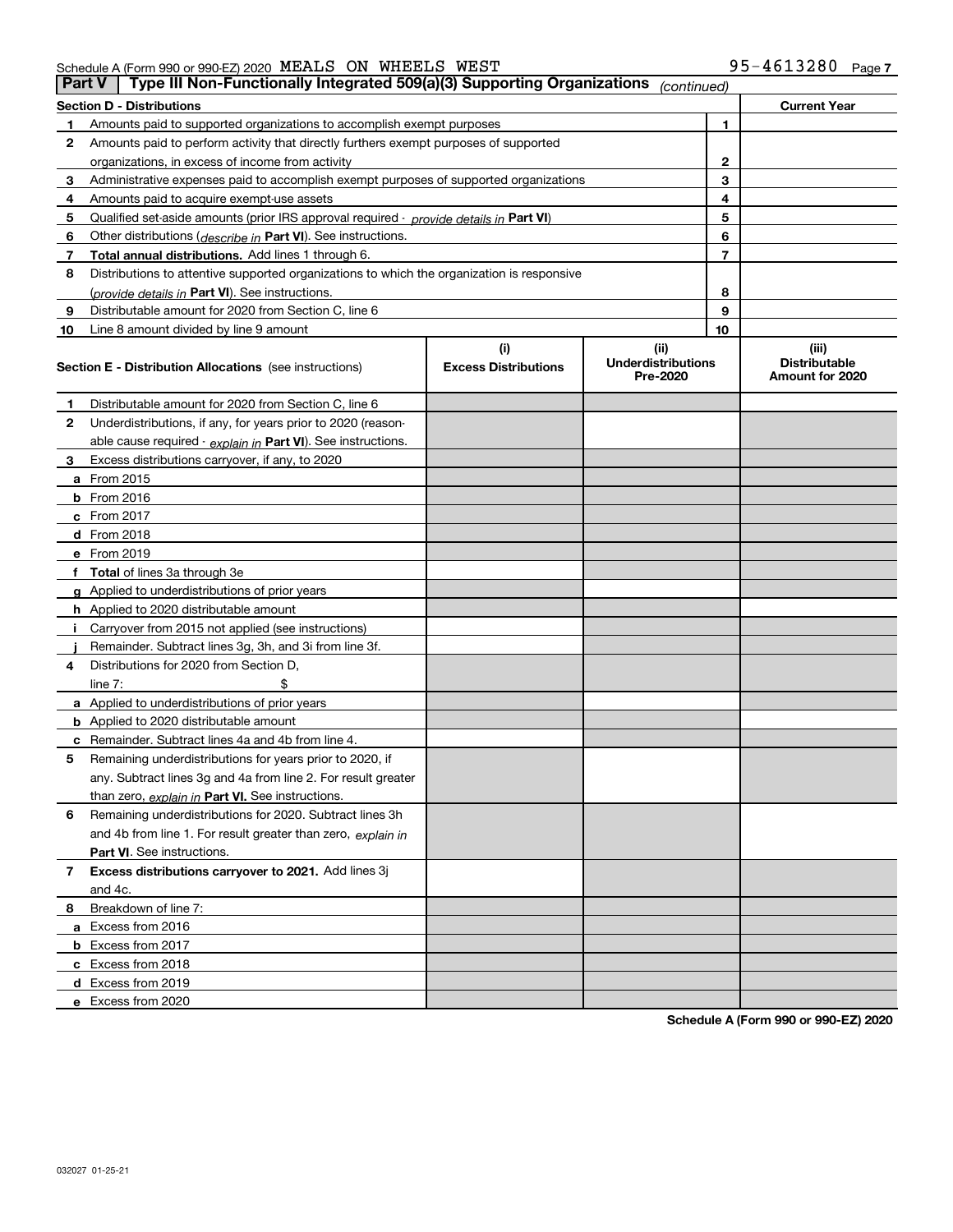| <b>Part VI</b> | Supplemental Information. Provide the explanations required by Part II, line 10; Part II, line 17a or 17b; Part III, line 12;                                                                                                                                                                    |
|----------------|--------------------------------------------------------------------------------------------------------------------------------------------------------------------------------------------------------------------------------------------------------------------------------------------------|
|                | Part IV, Section A, lines 1, 2, 3b, 3c, 4b, 4c, 5a, 6, 9a, 9b, 9c, 11a, 11b, and 11c; Part IV, Section B, lines 1 and 2; Part IV, Section C,<br>line 1; Part IV, Section D, lines 2 and 3; Part IV, Section E, lines 1c, 2a, 2b, 3a, and 3b; Part V, line 1; Part V, Section B, line 1e; Part V, |
|                | Section D, lines 5, 6, and 8; and Part V, Section E, lines 2, 5, and 6. Also complete this part for any additional information.<br>(See instructions.)                                                                                                                                           |
|                |                                                                                                                                                                                                                                                                                                  |
|                |                                                                                                                                                                                                                                                                                                  |
|                |                                                                                                                                                                                                                                                                                                  |
|                |                                                                                                                                                                                                                                                                                                  |
|                |                                                                                                                                                                                                                                                                                                  |
|                |                                                                                                                                                                                                                                                                                                  |
|                |                                                                                                                                                                                                                                                                                                  |
|                |                                                                                                                                                                                                                                                                                                  |
|                |                                                                                                                                                                                                                                                                                                  |
|                |                                                                                                                                                                                                                                                                                                  |
|                |                                                                                                                                                                                                                                                                                                  |
|                |                                                                                                                                                                                                                                                                                                  |
|                |                                                                                                                                                                                                                                                                                                  |
|                |                                                                                                                                                                                                                                                                                                  |
|                |                                                                                                                                                                                                                                                                                                  |
|                |                                                                                                                                                                                                                                                                                                  |
|                |                                                                                                                                                                                                                                                                                                  |
|                |                                                                                                                                                                                                                                                                                                  |
|                |                                                                                                                                                                                                                                                                                                  |
|                |                                                                                                                                                                                                                                                                                                  |
|                |                                                                                                                                                                                                                                                                                                  |
|                |                                                                                                                                                                                                                                                                                                  |
|                |                                                                                                                                                                                                                                                                                                  |
|                |                                                                                                                                                                                                                                                                                                  |
|                |                                                                                                                                                                                                                                                                                                  |
|                |                                                                                                                                                                                                                                                                                                  |
|                |                                                                                                                                                                                                                                                                                                  |
|                |                                                                                                                                                                                                                                                                                                  |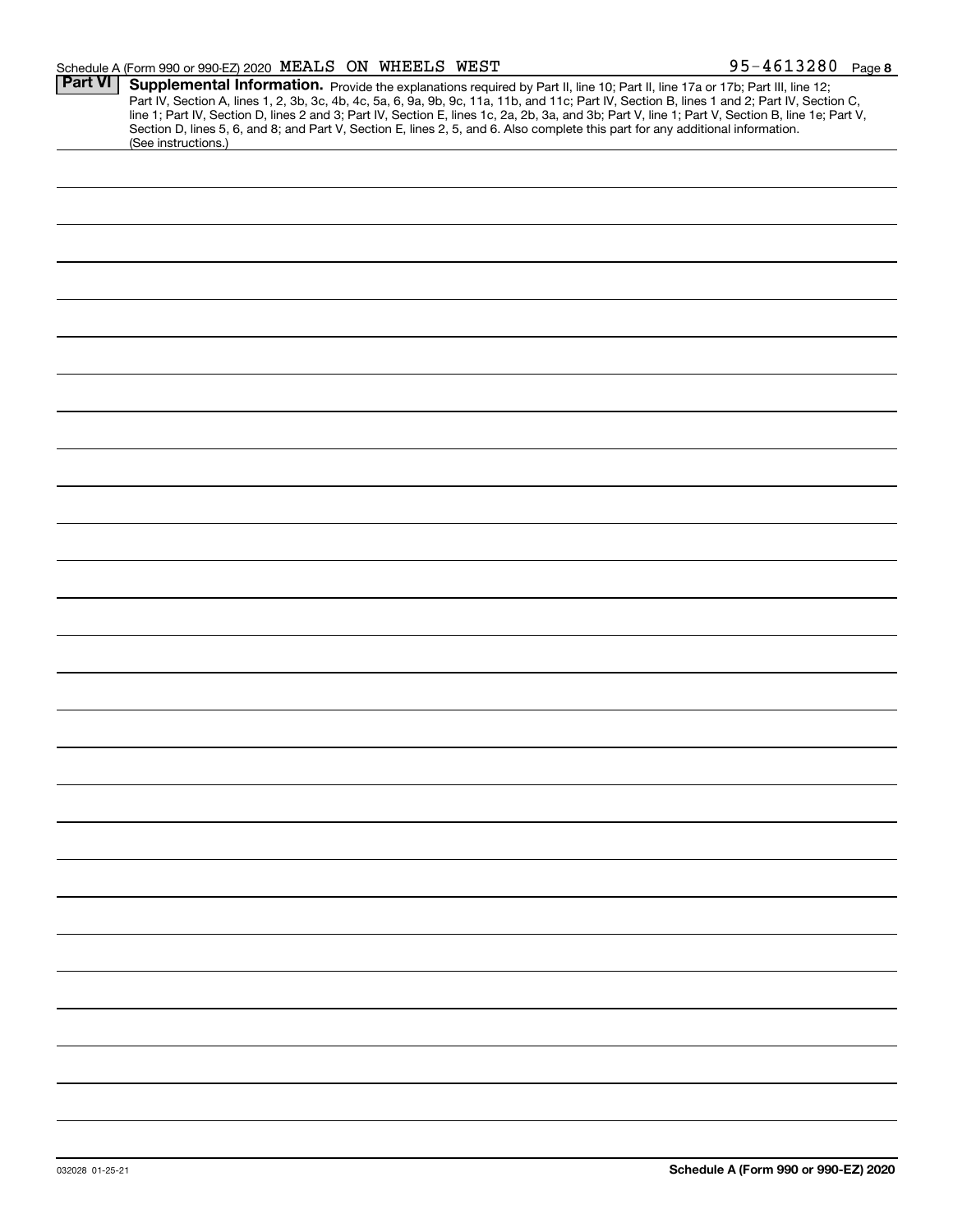Department of the Treasury Internal Revenue Service **(Form 990, 990-EZ, or 990-PF)**

Name of the organization

#### \*\* PUBLIC DISCLOSURE COPY \*\*

# **Schedule B Schedule of Contributors**

**| Attach to Form 990, Form 990-EZ, or Form 990-PF. | Go to www.irs.gov/Form990 for the latest information.** OMB No. 1545-0047

**2020**

**Employer identification number**

95-4613280

|                                       |  | MEALS ON WHEELS WEST |  |
|---------------------------------------|--|----------------------|--|
| <b>Organization type (check one):</b> |  |                      |  |

| Filers of:         | Section:                                                                           |
|--------------------|------------------------------------------------------------------------------------|
| Form 990 or 990-FZ | $\underline{X}$ 501(c)( 3) (enter number) organization                             |
|                    | $4947(a)(1)$ nonexempt charitable trust <b>not</b> treated as a private foundation |
|                    | 527 political organization                                                         |
| Form 990-PF        | 501(c)(3) exempt private foundation                                                |
|                    | 4947(a)(1) nonexempt charitable trust treated as a private foundation              |
|                    | 501(c)(3) taxable private foundation                                               |

Check if your organization is covered by the **General Rule** or a **Special Rule. Note:**  Only a section 501(c)(7), (8), or (10) organization can check boxes for both the General Rule and a Special Rule. See instructions.

#### **General Rule**

 $\mathcal{L}^{\text{max}}$ 

For an organization filing Form 990, 990-EZ, or 990-PF that received, during the year, contributions totaling \$5,000 or more (in money or property) from any one contributor. Complete Parts I and II. See instructions for determining a contributor's total contributions.

#### **Special Rules**

any one contributor, during the year, total contributions of the greater of  $\,$  (1) \$5,000; or **(2)** 2% of the amount on (i) Form 990, Part VIII, line 1h;  $\boxed{\textbf{X}}$  For an organization described in section 501(c)(3) filing Form 990 or 990-EZ that met the 33 1/3% support test of the regulations under sections 509(a)(1) and 170(b)(1)(A)(vi), that checked Schedule A (Form 990 or 990-EZ), Part II, line 13, 16a, or 16b, and that received from or (ii) Form 990-EZ, line 1. Complete Parts I and II.

For an organization described in section 501(c)(7), (8), or (10) filing Form 990 or 990-EZ that received from any one contributor, during the year, total contributions of more than \$1,000 exclusively for religious, charitable, scientific, literary, or educational purposes, or for the prevention of cruelty to children or animals. Complete Parts I (entering "N/A" in column (b) instead of the contributor name and address), II, and III.  $\mathcal{L}^{\text{max}}$ 

purpose. Don't complete any of the parts unless the **General Rule** applies to this organization because it received *nonexclusively* year, contributions <sub>exclusively</sub> for religious, charitable, etc., purposes, but no such contributions totaled more than \$1,000. If this box is checked, enter here the total contributions that were received during the year for an  $\;$ exclusively religious, charitable, etc., For an organization described in section 501(c)(7), (8), or (10) filing Form 990 or 990-EZ that received from any one contributor, during the religious, charitable, etc., contributions totaling \$5,000 or more during the year  $\Box$ — $\Box$   $\Box$  $\mathcal{L}^{\text{max}}$ 

**Caution:**  An organization that isn't covered by the General Rule and/or the Special Rules doesn't file Schedule B (Form 990, 990-EZ, or 990-PF),  **must** but it answer "No" on Part IV, line 2, of its Form 990; or check the box on line H of its Form 990-EZ or on its Form 990-PF, Part I, line 2, to certify that it doesn't meet the filing requirements of Schedule B (Form 990, 990-EZ, or 990-PF).

**For Paperwork Reduction Act Notice, see the instructions for Form 990, 990-EZ, or 990-PF. Schedule B (Form 990, 990-EZ, or 990-PF) (2020)** LHA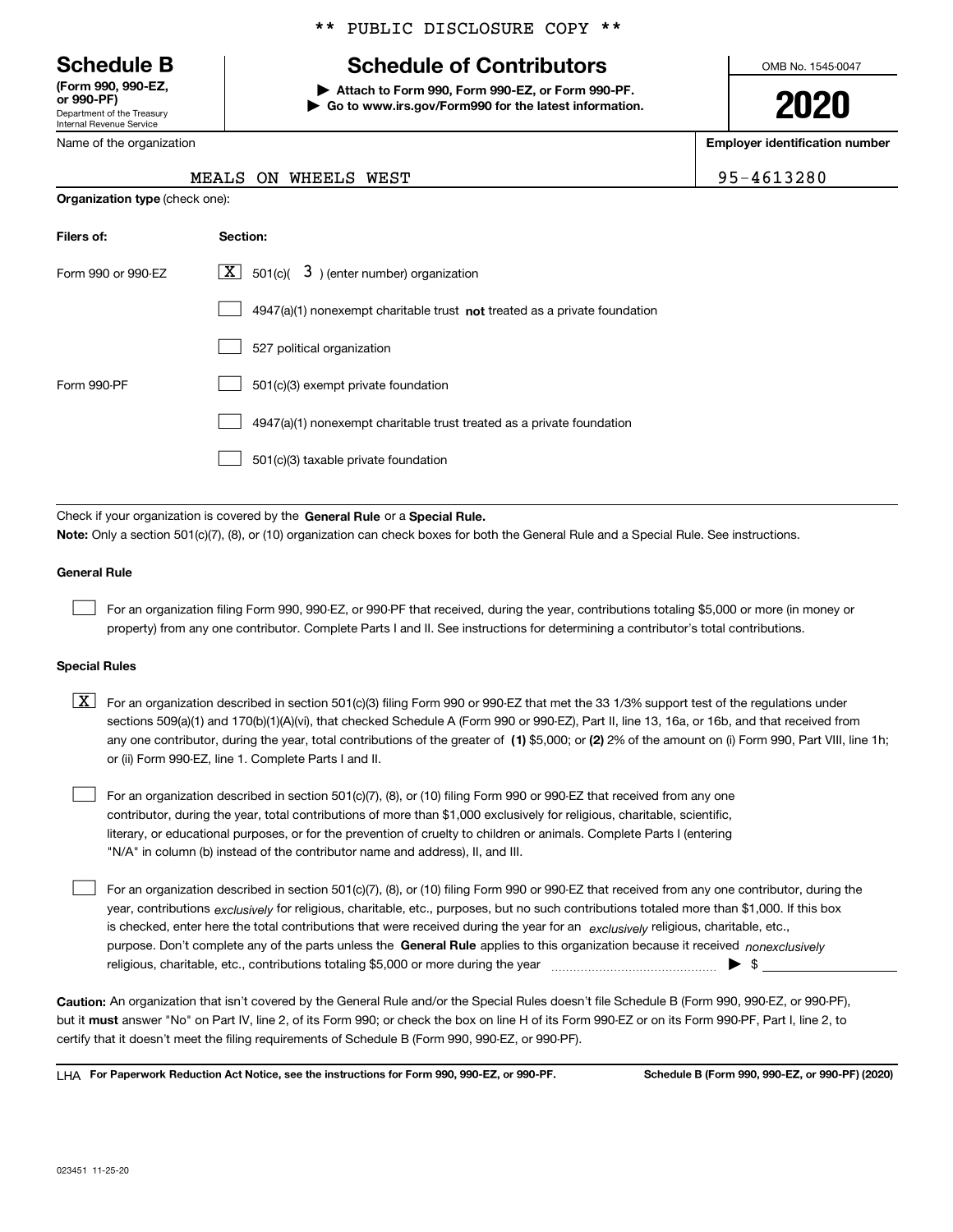# MEALS ON WHEELS WEST 95-4613280

|                      | Schedule B (Form 990, 990-EZ, or 990-PF) (2020)                                                       |                                   | Page 2                                                                                                                               |
|----------------------|-------------------------------------------------------------------------------------------------------|-----------------------------------|--------------------------------------------------------------------------------------------------------------------------------------|
| Name of organization |                                                                                                       |                                   | <b>Employer identification number</b>                                                                                                |
| MEALS                | ON WHEELS WEST                                                                                        |                                   | 95-4613280                                                                                                                           |
| Part I               | <b>Contributors</b> (see instructions). Use duplicate copies of Part I if additional space is needed. |                                   |                                                                                                                                      |
| (a)<br>No.           | (b)<br>Name, address, and ZIP + 4                                                                     | (c)<br><b>Total contributions</b> | (d)<br>Type of contribution                                                                                                          |
| 1                    |                                                                                                       | 150,890.<br>\$                    | $\overline{\mathbf{X}}$<br>Person<br>Payroll<br>Noncash<br>(Complete Part II for<br>noncash contributions.)                          |
| (a)<br>No.           | (b)<br>Name, address, and ZIP + 4                                                                     | (c)<br><b>Total contributions</b> | (d)<br>Type of contribution                                                                                                          |
| 2                    |                                                                                                       | 150,000.<br>\$                    | $\overline{\mathbf{X}}$<br>Person<br>Payroll<br>Noncash<br>(Complete Part II for<br>noncash contributions.)                          |
| (a)<br>No.           | (b)<br>Name, address, and ZIP + 4                                                                     | (c)<br><b>Total contributions</b> | (d)<br>Type of contribution                                                                                                          |
| 3                    |                                                                                                       | 50,000.<br>\$                     | $\overline{\mathbf{X}}$<br>Person<br>Payroll<br>Noncash<br>(Complete Part II for<br>noncash contributions.)                          |
| (a)<br>No.           | (b)<br>Name, address, and ZIP + 4                                                                     | (c)<br><b>Total contributions</b> | (d)<br>Type of contribution                                                                                                          |
| 4                    |                                                                                                       | 54,186.<br>\$                     | $\mathbf{X}$<br>Person<br>Payroll<br>Noncash<br>(Complete Part II for<br>noncash contributions.)                                     |
| (a)<br>No.           | (b)<br>Name, address, and ZIP + 4                                                                     | (c)<br><b>Total contributions</b> | (d)<br>Type of contribution                                                                                                          |
| 5                    |                                                                                                       | 50, 508.<br>\$                    | $\overline{\mathbf{X}}$<br>Person<br>Payroll<br>Noncash<br>$\overline{\text{X}}$<br>(Complete Part II for<br>noncash contributions.) |
| (a)<br>No.           | (b)<br>Name, address, and ZIP + 4                                                                     | (c)<br><b>Total contributions</b> | (d)<br>Type of contribution                                                                                                          |
| 6                    |                                                                                                       | 100,000.<br>\$                    | $\boxed{\text{X}}$<br>Person<br>Payroll<br>Noncash<br>(Complete Part II for<br>noncash contributions.)                               |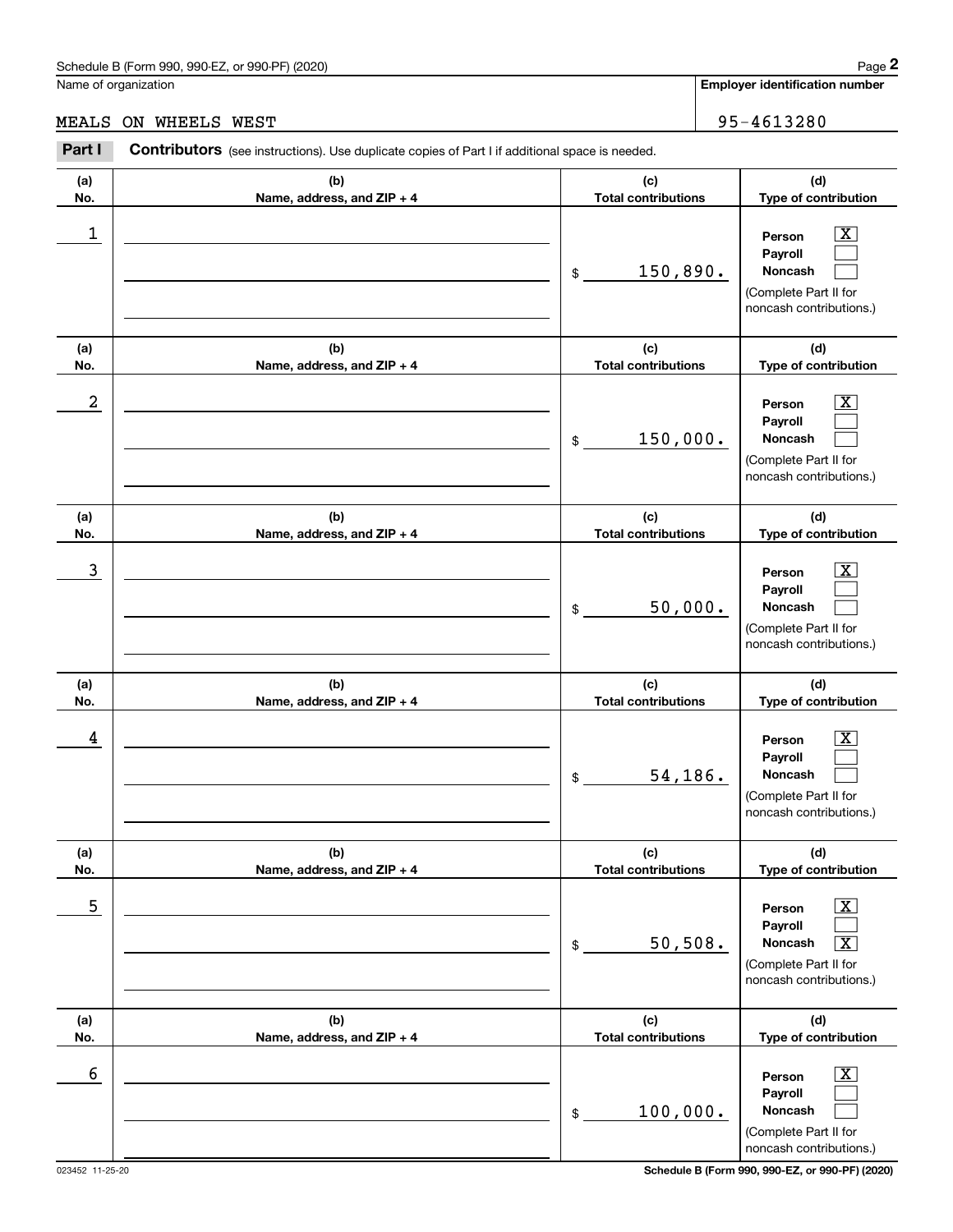## MEALS ON WHEELS WEST 95-4613280

|            | Schedule B (Form 990, 990-EZ, or 990-PF) (2020)                                                       |                                   | Page 2                                                                                                      |
|------------|-------------------------------------------------------------------------------------------------------|-----------------------------------|-------------------------------------------------------------------------------------------------------------|
|            | Name of organization                                                                                  |                                   | <b>Employer identification number</b>                                                                       |
| MEALS      | ON WHEELS WEST                                                                                        |                                   | 95-4613280                                                                                                  |
| Part I     | <b>Contributors</b> (see instructions). Use duplicate copies of Part I if additional space is needed. |                                   |                                                                                                             |
| (a)<br>No. | (b)<br>Name, address, and ZIP + 4                                                                     | (c)<br><b>Total contributions</b> | (d)<br>Type of contribution                                                                                 |
| 7          |                                                                                                       | 315,000.<br>\$                    | $\overline{\mathbf{X}}$<br>Person<br>Payroll<br>Noncash<br>(Complete Part II for<br>noncash contributions.) |
| (a)<br>No. | (b)<br>Name, address, and ZIP + 4                                                                     | (c)<br><b>Total contributions</b> | (d)<br>Type of contribution                                                                                 |
| 8          |                                                                                                       | 50, 264.<br>\$                    | $\overline{\mathbf{X}}$<br>Person<br>Payroll<br>Noncash<br>(Complete Part II for<br>noncash contributions.) |
| (a)<br>No. | (b)<br>Name, address, and ZIP + 4                                                                     | (c)<br><b>Total contributions</b> | (d)<br>Type of contribution                                                                                 |
| 9          |                                                                                                       | 50,000.<br>\$                     | $\overline{\mathbf{X}}$<br>Person<br>Payroll<br>Noncash<br>(Complete Part II for<br>noncash contributions.) |
| (a)<br>No. | (b)<br>Name, address, and ZIP + 4                                                                     | (c)<br><b>Total contributions</b> | (d)<br>Type of contribution                                                                                 |
| 10         |                                                                                                       | 40,000.<br>\$                     | $\mathbf{X}$<br>Person<br>Payroll<br>Noncash<br>(Complete Part II for<br>noncash contributions.)            |
| (a)<br>No. | (b)<br>Name, address, and ZIP + 4                                                                     | (c)<br><b>Total contributions</b> | (d)<br>Type of contribution                                                                                 |
|            |                                                                                                       | \$                                | Person<br>Payroll<br>Noncash<br>(Complete Part II for<br>noncash contributions.)                            |
| (a)<br>No. | (b)<br>Name, address, and ZIP + 4                                                                     | (c)<br><b>Total contributions</b> | (d)<br>Type of contribution                                                                                 |
|            |                                                                                                       | \$                                | Person<br>Payroll<br>Noncash<br>(Complete Part II for<br>noncash contributions.)                            |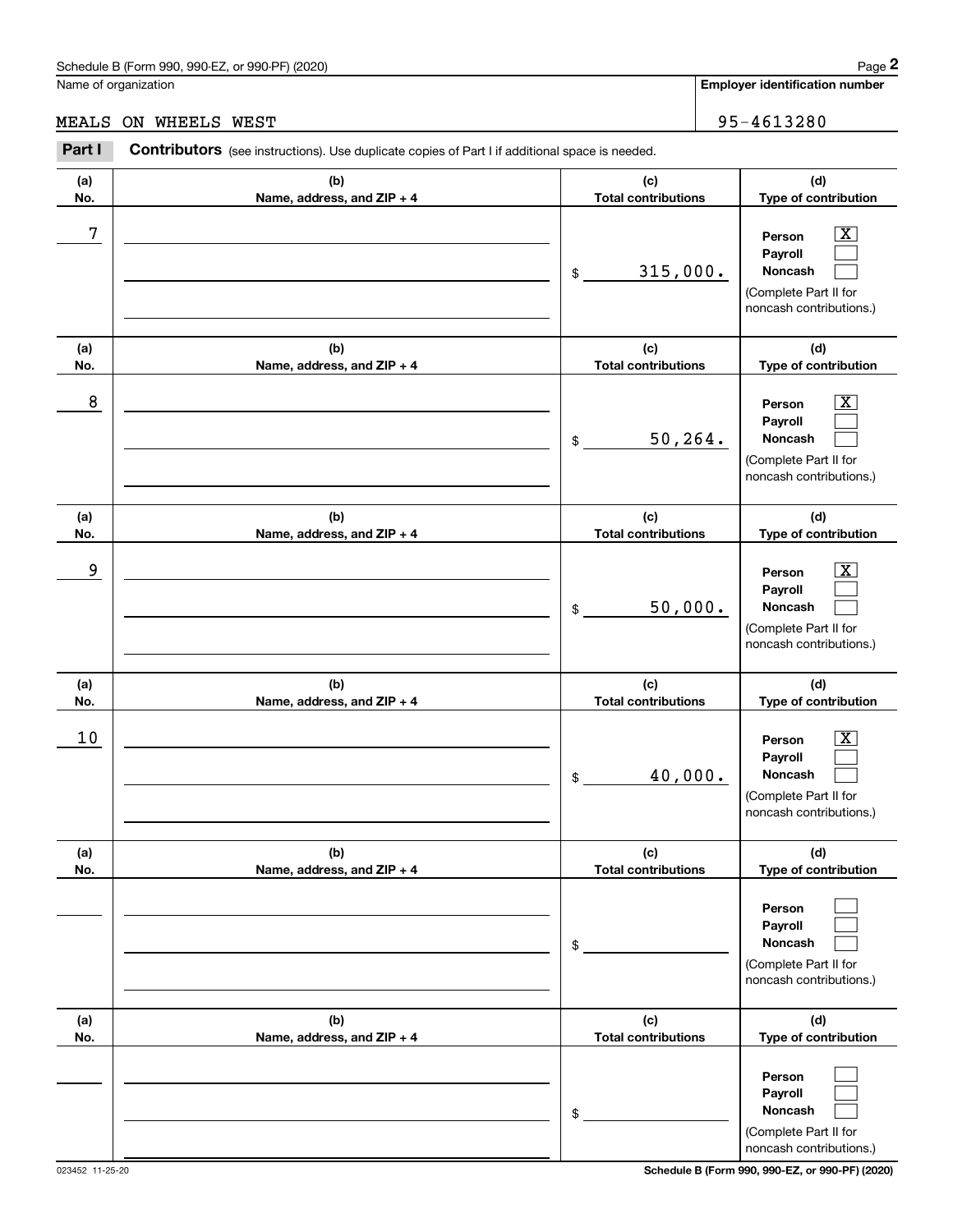**Employer identification number**

### MEALS ON WHEELS WEST 95-4613280

Chedule B (Form 990, 990-EZ, or 990-PF) (2020)<br>Iame of organization<br>**IEALS ON WHEELS WEST**<br>**Part II Noncash Property** (see instructions). Use duplicate copies of Part II if additional space is needed.

| (a)<br>No.<br>from<br>Part I | (b)<br>Description of noncash property given | (c)<br>FMV (or estimate)<br>(See instructions.) | (d)<br>Date received |
|------------------------------|----------------------------------------------|-------------------------------------------------|----------------------|
| 5                            | MEAL DONATIONS                               |                                                 |                      |
|                              |                                              | 50,508.<br>$\frac{1}{2}$                        |                      |
| (a)<br>No.<br>from<br>Part I | (b)<br>Description of noncash property given | (c)<br>FMV (or estimate)<br>(See instructions.) | (d)<br>Date received |
|                              |                                              | $\frac{1}{2}$                                   |                      |
| (a)<br>No.<br>from<br>Part I | (b)<br>Description of noncash property given | (c)<br>FMV (or estimate)<br>(See instructions.) | (d)<br>Date received |
|                              |                                              | $$^{\circ}$                                     |                      |
| (a)<br>No.<br>from<br>Part I | (b)<br>Description of noncash property given | (c)<br>FMV (or estimate)<br>(See instructions.) | (d)<br>Date received |
|                              |                                              | $$\mathbb{S}$$                                  |                      |
| (a)<br>No.<br>from<br>Part I | (b)<br>Description of noncash property given | (c)<br>FMV (or estimate)<br>(See instructions.) | (d)<br>Date received |
|                              |                                              | \$                                              |                      |
| (a)<br>No.<br>from<br>Part I | (b)<br>Description of noncash property given | (c)<br>FMV (or estimate)<br>(See instructions.) | (d)<br>Date received |
|                              |                                              | \$                                              |                      |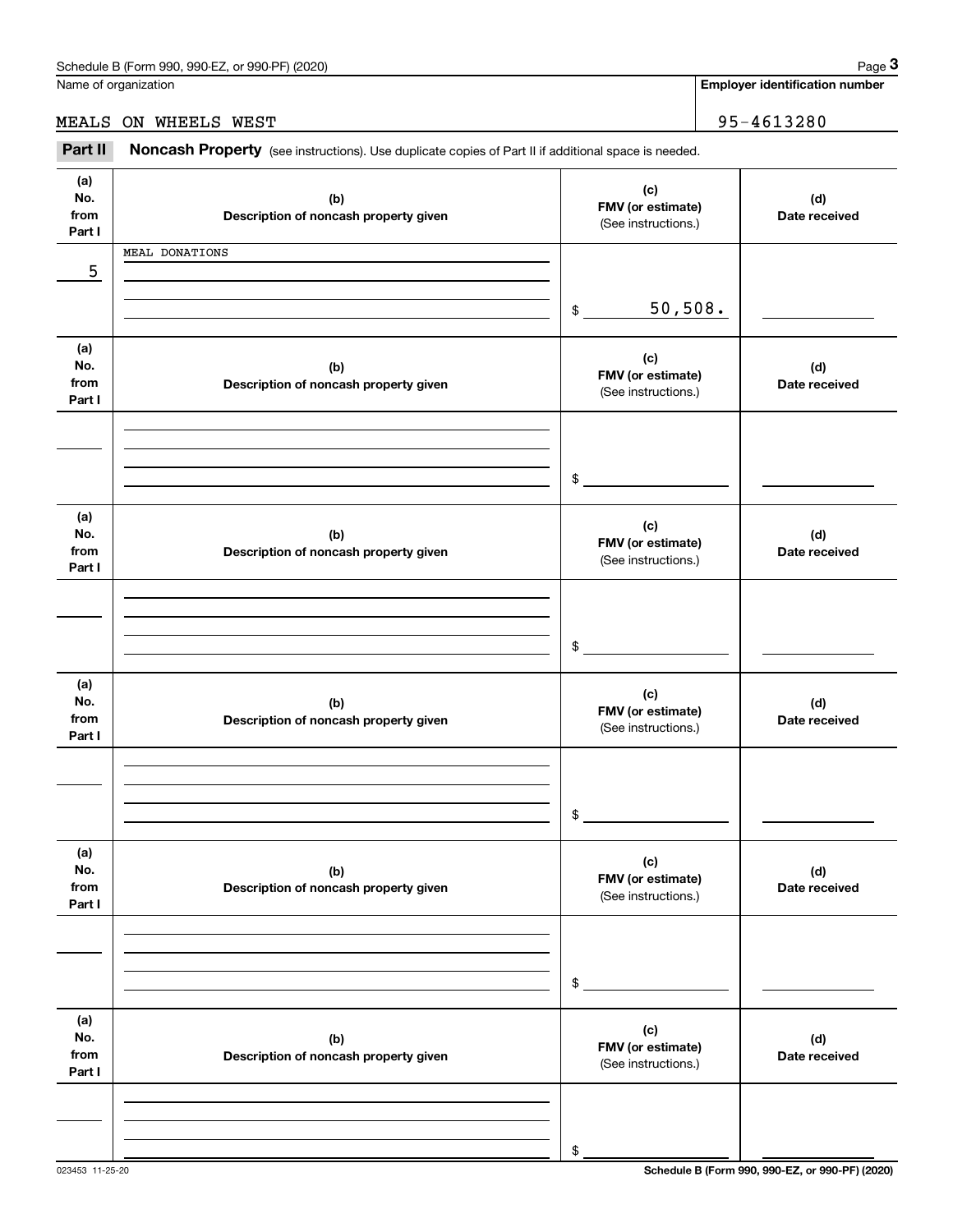|                           | Schedule B (Form 990, 990-EZ, or 990-PF) (2020)                                                                                                                                                                                                                                                 |                      | Page 4                                                                                                                                                         |  |  |  |  |  |
|---------------------------|-------------------------------------------------------------------------------------------------------------------------------------------------------------------------------------------------------------------------------------------------------------------------------------------------|----------------------|----------------------------------------------------------------------------------------------------------------------------------------------------------------|--|--|--|--|--|
| Name of organization      |                                                                                                                                                                                                                                                                                                 |                      | <b>Employer identification number</b>                                                                                                                          |  |  |  |  |  |
| MEALS                     | ON WHEELS WEST                                                                                                                                                                                                                                                                                  |                      | 95-4613280                                                                                                                                                     |  |  |  |  |  |
| Part III                  | from any one contributor. Complete columns (a) through (e) and the following line entry. For organizations<br>completing Part III, enter the total of exclusively religious, charitable, etc., contributions of \$1,000 or less for the year. (Enter this info. once.) $\blacktriangleright$ \$ |                      | Exclusively religious, charitable, etc., contributions to organizations described in section 501(c)(7), (8), or (10) that total more than \$1,000 for the year |  |  |  |  |  |
|                           | Use duplicate copies of Part III if additional space is needed.                                                                                                                                                                                                                                 |                      |                                                                                                                                                                |  |  |  |  |  |
| (a) No.<br>from<br>Part I | (b) Purpose of gift                                                                                                                                                                                                                                                                             | (c) Use of gift      | (d) Description of how gift is held                                                                                                                            |  |  |  |  |  |
|                           |                                                                                                                                                                                                                                                                                                 |                      |                                                                                                                                                                |  |  |  |  |  |
|                           |                                                                                                                                                                                                                                                                                                 | (e) Transfer of gift |                                                                                                                                                                |  |  |  |  |  |
|                           | Transferee's name, address, and ZIP + 4                                                                                                                                                                                                                                                         |                      | Relationship of transferor to transferee                                                                                                                       |  |  |  |  |  |
|                           |                                                                                                                                                                                                                                                                                                 |                      |                                                                                                                                                                |  |  |  |  |  |
| (a) No.<br>from           | (b) Purpose of gift                                                                                                                                                                                                                                                                             | (c) Use of gift      | (d) Description of how gift is held                                                                                                                            |  |  |  |  |  |
| Part I                    |                                                                                                                                                                                                                                                                                                 |                      |                                                                                                                                                                |  |  |  |  |  |
|                           |                                                                                                                                                                                                                                                                                                 |                      |                                                                                                                                                                |  |  |  |  |  |
|                           | (e) Transfer of gift                                                                                                                                                                                                                                                                            |                      |                                                                                                                                                                |  |  |  |  |  |
|                           | Transferee's name, address, and ZIP + 4                                                                                                                                                                                                                                                         |                      | Relationship of transferor to transferee                                                                                                                       |  |  |  |  |  |
|                           |                                                                                                                                                                                                                                                                                                 |                      |                                                                                                                                                                |  |  |  |  |  |
| (a) No.<br>from<br>Part I | (b) Purpose of gift                                                                                                                                                                                                                                                                             | (c) Use of gift      | (d) Description of how gift is held                                                                                                                            |  |  |  |  |  |
|                           |                                                                                                                                                                                                                                                                                                 |                      |                                                                                                                                                                |  |  |  |  |  |
|                           | (e) Transfer of gift                                                                                                                                                                                                                                                                            |                      |                                                                                                                                                                |  |  |  |  |  |
|                           | Transferee's name, address, and ZIP + 4                                                                                                                                                                                                                                                         |                      | Relationship of transferor to transferee                                                                                                                       |  |  |  |  |  |
|                           |                                                                                                                                                                                                                                                                                                 |                      |                                                                                                                                                                |  |  |  |  |  |
| (a) No.<br>from<br>Part I | (b) Purpose of gift                                                                                                                                                                                                                                                                             | (c) Use of gift      | (d) Description of how gift is held                                                                                                                            |  |  |  |  |  |
|                           |                                                                                                                                                                                                                                                                                                 |                      |                                                                                                                                                                |  |  |  |  |  |
|                           |                                                                                                                                                                                                                                                                                                 | (e) Transfer of gift |                                                                                                                                                                |  |  |  |  |  |
|                           | Transferee's name, address, and $ZIP + 4$                                                                                                                                                                                                                                                       |                      | Relationship of transferor to transferee                                                                                                                       |  |  |  |  |  |
|                           |                                                                                                                                                                                                                                                                                                 |                      |                                                                                                                                                                |  |  |  |  |  |
|                           |                                                                                                                                                                                                                                                                                                 |                      |                                                                                                                                                                |  |  |  |  |  |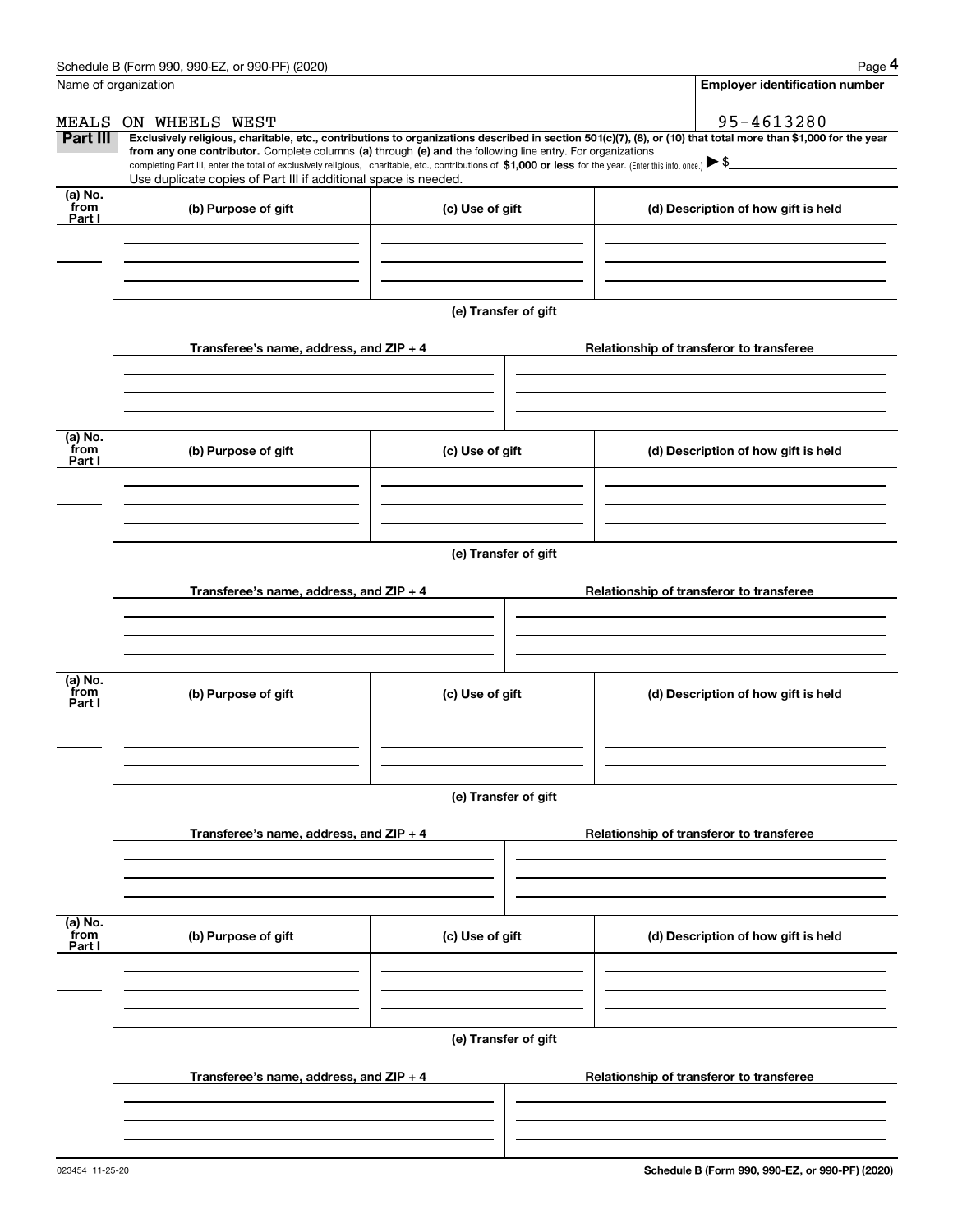|   | <b>SCHEDULE D</b><br>(Form 990)<br>Department of the Treasury |                                                                                                        | <b>Supplemental Financial Statements</b><br>Complete if the organization answered "Yes" on Form 990,<br>Part IV, line 6, 7, 8, 9, 10, 11a, 11b, 11c, 11d, 11e, 11f, 12a, or 12b.<br>Attach to Form 990.                                                                                                                                    |                | OMB No. 1545-0047<br>Open to Public<br><b>Inspection</b> |
|---|---------------------------------------------------------------|--------------------------------------------------------------------------------------------------------|--------------------------------------------------------------------------------------------------------------------------------------------------------------------------------------------------------------------------------------------------------------------------------------------------------------------------------------------|----------------|----------------------------------------------------------|
|   | Internal Revenue Service                                      |                                                                                                        | Go to www.irs.gov/Form990 for instructions and the latest information.                                                                                                                                                                                                                                                                     |                |                                                          |
|   | Name of the organization                                      | MEALS ON WHEELS WEST                                                                                   |                                                                                                                                                                                                                                                                                                                                            |                | <b>Employer identification number</b><br>95-4613280      |
|   | Part I                                                        |                                                                                                        | Organizations Maintaining Donor Advised Funds or Other Similar Funds or Accounts. Complete if the                                                                                                                                                                                                                                          |                |                                                          |
|   |                                                               | organization answered "Yes" on Form 990, Part IV, line 6.                                              |                                                                                                                                                                                                                                                                                                                                            |                |                                                          |
|   |                                                               |                                                                                                        | (a) Donor advised funds                                                                                                                                                                                                                                                                                                                    |                | (b) Funds and other accounts                             |
| 1 |                                                               |                                                                                                        |                                                                                                                                                                                                                                                                                                                                            |                |                                                          |
| 2 |                                                               | Aggregate value of contributions to (during year)                                                      |                                                                                                                                                                                                                                                                                                                                            |                |                                                          |
| з |                                                               |                                                                                                        |                                                                                                                                                                                                                                                                                                                                            |                |                                                          |
| 4 |                                                               |                                                                                                        |                                                                                                                                                                                                                                                                                                                                            |                |                                                          |
| 5 |                                                               |                                                                                                        | Did the organization inform all donors and donor advisors in writing that the assets held in donor advised funds                                                                                                                                                                                                                           |                |                                                          |
|   |                                                               |                                                                                                        |                                                                                                                                                                                                                                                                                                                                            |                | Yes<br>No                                                |
| 6 |                                                               |                                                                                                        | Did the organization inform all grantees, donors, and donor advisors in writing that grant funds can be used only                                                                                                                                                                                                                          |                |                                                          |
|   |                                                               |                                                                                                        | for charitable purposes and not for the benefit of the donor or donor advisor, or for any other purpose conferring                                                                                                                                                                                                                         |                |                                                          |
|   |                                                               |                                                                                                        |                                                                                                                                                                                                                                                                                                                                            |                | Yes<br>No                                                |
|   | Part II                                                       |                                                                                                        | Conservation Easements. Complete if the organization answered "Yes" on Form 990, Part IV, line 7.                                                                                                                                                                                                                                          |                |                                                          |
| 1 |                                                               | Purpose(s) of conservation easements held by the organization (check all that apply).                  |                                                                                                                                                                                                                                                                                                                                            |                |                                                          |
|   |                                                               | Preservation of land for public use (for example, recreation or education)                             | Preservation of a historically important land area                                                                                                                                                                                                                                                                                         |                |                                                          |
|   |                                                               | Protection of natural habitat                                                                          | Preservation of a certified historic structure                                                                                                                                                                                                                                                                                             |                |                                                          |
|   |                                                               | Preservation of open space                                                                             |                                                                                                                                                                                                                                                                                                                                            |                |                                                          |
| 2 |                                                               |                                                                                                        | Complete lines 2a through 2d if the organization held a qualified conservation contribution in the form of a conservation easement on the last                                                                                                                                                                                             |                |                                                          |
|   | day of the tax year.                                          |                                                                                                        |                                                                                                                                                                                                                                                                                                                                            |                | Held at the End of the Tax Year                          |
| a |                                                               |                                                                                                        |                                                                                                                                                                                                                                                                                                                                            | 2a             |                                                          |
| b |                                                               | Total acreage restricted by conservation easements                                                     |                                                                                                                                                                                                                                                                                                                                            | 2 <sub>b</sub> |                                                          |
| c |                                                               |                                                                                                        |                                                                                                                                                                                                                                                                                                                                            | 2 <sub>c</sub> |                                                          |
| d |                                                               |                                                                                                        | Number of conservation easements included in (c) acquired after 7/25/06, and not on a historic structure<br>listed in the National Register [111] [12] and the National Register [11] [12] and the National Register [11] [12] and the National Register [11] [12] and the National Register [11] [12] and the Main Register [12] [12] and | 2d             |                                                          |
| 3 |                                                               |                                                                                                        | Number of conservation easements modified, transferred, released, extinguished, or terminated by the organization during the tax                                                                                                                                                                                                           |                |                                                          |
|   | $year \blacktriangleright$                                    |                                                                                                        |                                                                                                                                                                                                                                                                                                                                            |                |                                                          |
| 4 |                                                               | Number of states where property subject to conservation easement is located >                          |                                                                                                                                                                                                                                                                                                                                            |                |                                                          |
| 5 |                                                               | Does the organization have a written policy regarding the periodic monitoring, inspection, handling of |                                                                                                                                                                                                                                                                                                                                            |                |                                                          |
|   |                                                               | violations, and enforcement of the conservation easements it holds?                                    |                                                                                                                                                                                                                                                                                                                                            |                | No<br>Yes                                                |
| 6 |                                                               |                                                                                                        | Staff and volunteer hours devoted to monitoring, inspecting, handling of violations, and enforcing conservation easements during the year                                                                                                                                                                                                  |                |                                                          |
|   |                                                               |                                                                                                        |                                                                                                                                                                                                                                                                                                                                            |                |                                                          |
| 7 |                                                               |                                                                                                        | Amount of expenses incurred in monitoring, inspecting, handling of violations, and enforcing conservation easements during the year                                                                                                                                                                                                        |                |                                                          |
|   | $\blacktriangleright$ \$                                      |                                                                                                        |                                                                                                                                                                                                                                                                                                                                            |                |                                                          |
| 8 |                                                               |                                                                                                        | Does each conservation easement reported on line 2(d) above satisfy the requirements of section 170(h)(4)(B)(i)                                                                                                                                                                                                                            |                |                                                          |
|   |                                                               |                                                                                                        |                                                                                                                                                                                                                                                                                                                                            |                | Yes<br>No                                                |
| 9 |                                                               |                                                                                                        | In Part XIII, describe how the organization reports conservation easements in its revenue and expense statement and                                                                                                                                                                                                                        |                |                                                          |
|   |                                                               |                                                                                                        | balance sheet, and include, if applicable, the text of the footnote to the organization's financial statements that describes the                                                                                                                                                                                                          |                |                                                          |
|   |                                                               | organization's accounting for conservation easements.                                                  |                                                                                                                                                                                                                                                                                                                                            |                |                                                          |
|   | Part III                                                      |                                                                                                        | Organizations Maintaining Collections of Art, Historical Treasures, or Other Similar Assets.                                                                                                                                                                                                                                               |                |                                                          |
|   |                                                               | Complete if the organization answered "Yes" on Form 990, Part IV, line 8.                              |                                                                                                                                                                                                                                                                                                                                            |                |                                                          |
|   |                                                               |                                                                                                        | 1a If the organization elected, as permitted under FASB ASC 958, not to report in its revenue statement and balance sheet works                                                                                                                                                                                                            |                |                                                          |
|   |                                                               |                                                                                                        | of art, historical treasures, or other similar assets held for public exhibition, education, or research in furtherance of public                                                                                                                                                                                                          |                |                                                          |
|   |                                                               |                                                                                                        | service, provide in Part XIII the text of the footnote to its financial statements that describes these items.                                                                                                                                                                                                                             |                |                                                          |
|   |                                                               |                                                                                                        | <b>b</b> If the organization elected, as permitted under FASB ASC 958, to report in its revenue statement and balance sheet works of                                                                                                                                                                                                       |                |                                                          |
|   |                                                               |                                                                                                        | art, historical treasures, or other similar assets held for public exhibition, education, or research in furtherance of public service,                                                                                                                                                                                                    |                |                                                          |
|   |                                                               | provide the following amounts relating to these items:                                                 |                                                                                                                                                                                                                                                                                                                                            |                |                                                          |
|   |                                                               |                                                                                                        |                                                                                                                                                                                                                                                                                                                                            | - \$           |                                                          |
|   |                                                               | (ii) Assets included in Form 990, Part X                                                               |                                                                                                                                                                                                                                                                                                                                            | \$             |                                                          |
| 2 |                                                               | the following amounts required to be reported under FASB ASC 958 relating to these items:              | If the organization received or held works of art, historical treasures, or other similar assets for financial gain, provide                                                                                                                                                                                                               |                |                                                          |
|   |                                                               |                                                                                                        |                                                                                                                                                                                                                                                                                                                                            | ▶ \$           |                                                          |

| <b>a</b> Revenue included on Form 990, Part VIII, line 1 |  |
|----------------------------------------------------------|--|
| <b>b</b> Assets included in Form 990, Part X             |  |

**For Paperwork Reduction Act Notice, see the Instructions for Form 990. Schedule D (Form 990) 2020** LHA

 $\blacktriangleright$  \$

032051 12-01-20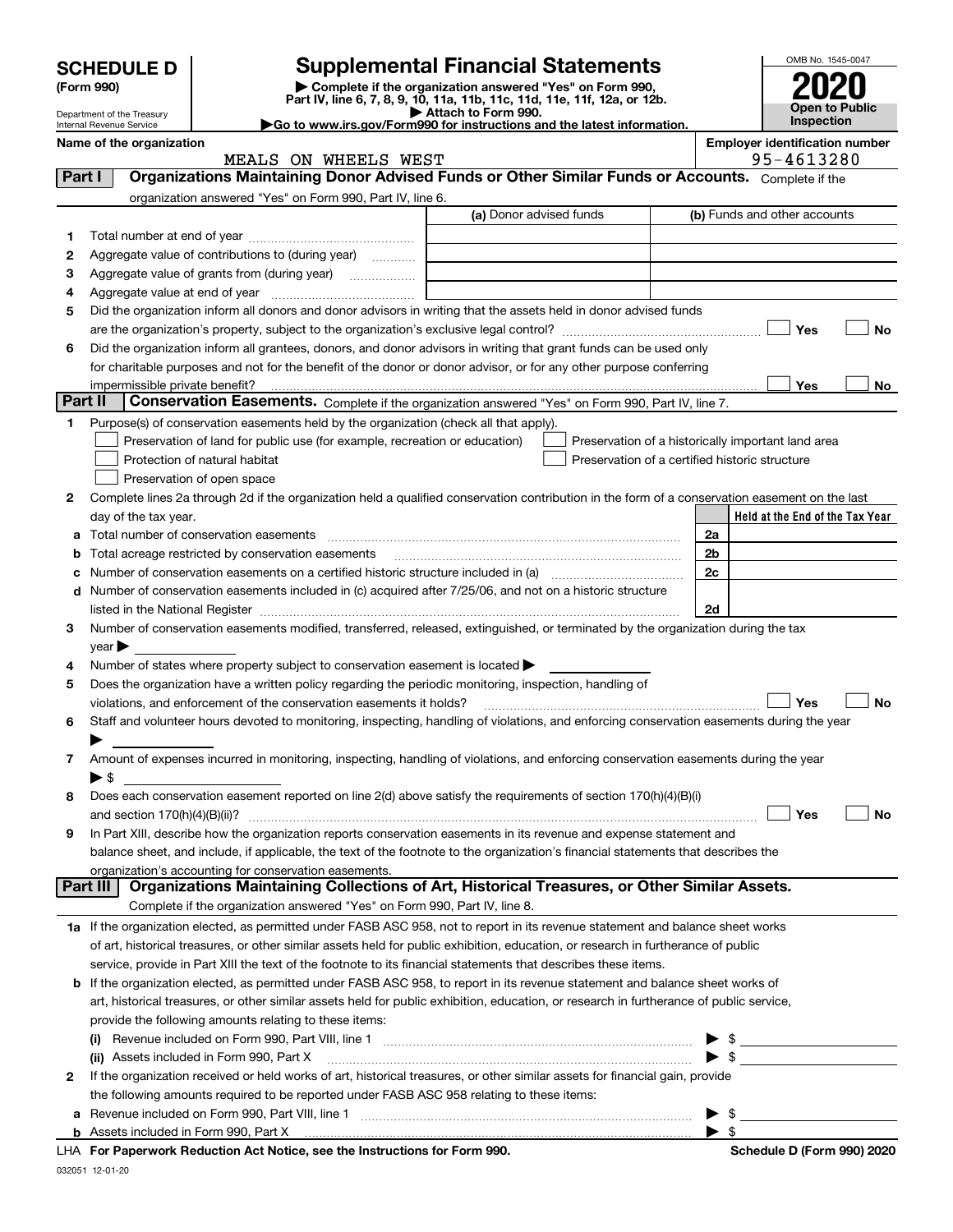|               | Schedule D (Form 990) 2020                                                                                                                                                                                                    | MEALS ON WHEELS WEST                    |   |                |                                                                                                                                                                                                                                |                                 | 95-4613280 Page 2 |                |        |    |
|---------------|-------------------------------------------------------------------------------------------------------------------------------------------------------------------------------------------------------------------------------|-----------------------------------------|---|----------------|--------------------------------------------------------------------------------------------------------------------------------------------------------------------------------------------------------------------------------|---------------------------------|-------------------|----------------|--------|----|
| Part III      | Organizations Maintaining Collections of Art, Historical Treasures, or Other Similar Assets (continued)                                                                                                                       |                                         |   |                |                                                                                                                                                                                                                                |                                 |                   |                |        |    |
| 3             | Using the organization's acquisition, accession, and other records, check any of the following that make significant use of its                                                                                               |                                         |   |                |                                                                                                                                                                                                                                |                                 |                   |                |        |    |
|               | collection items (check all that apply):                                                                                                                                                                                      |                                         |   |                |                                                                                                                                                                                                                                |                                 |                   |                |        |    |
| a             | Public exhibition                                                                                                                                                                                                             |                                         |   |                | Loan or exchange program                                                                                                                                                                                                       |                                 |                   |                |        |    |
| b             | Scholarly research                                                                                                                                                                                                            |                                         |   |                | Other and the control of the control of the control of the control of the control of the control of the control of the control of the control of the control of the control of the control of the control of the control of th |                                 |                   |                |        |    |
| c             | Preservation for future generations                                                                                                                                                                                           |                                         |   |                |                                                                                                                                                                                                                                |                                 |                   |                |        |    |
|               | Provide a description of the organization's collections and explain how they further the organization's exempt purpose in Part XIII.                                                                                          |                                         |   |                |                                                                                                                                                                                                                                |                                 |                   |                |        |    |
| 5             | During the year, did the organization solicit or receive donations of art, historical treasures, or other similar assets                                                                                                      |                                         |   |                |                                                                                                                                                                                                                                |                                 |                   |                |        |    |
|               | to be sold to raise funds rather than to be maintained as part of the organization's collection?                                                                                                                              |                                         |   |                |                                                                                                                                                                                                                                |                                 |                   | Yes            |        | No |
|               | <b>Part IV</b><br>Escrow and Custodial Arrangements. Complete if the organization answered "Yes" on Form 990, Part IV, line 9, or                                                                                             |                                         |   |                |                                                                                                                                                                                                                                |                                 |                   |                |        |    |
|               | reported an amount on Form 990, Part X, line 21.                                                                                                                                                                              |                                         |   |                |                                                                                                                                                                                                                                |                                 |                   |                |        |    |
|               | 1a Is the organization an agent, trustee, custodian or other intermediary for contributions or other assets not included                                                                                                      |                                         |   |                |                                                                                                                                                                                                                                |                                 |                   |                |        |    |
|               |                                                                                                                                                                                                                               |                                         |   |                |                                                                                                                                                                                                                                |                                 |                   | Yes            |        | No |
|               | b If "Yes," explain the arrangement in Part XIII and complete the following table:                                                                                                                                            |                                         |   |                |                                                                                                                                                                                                                                |                                 |                   |                |        |    |
|               |                                                                                                                                                                                                                               |                                         |   |                |                                                                                                                                                                                                                                |                                 |                   | Amount         |        |    |
| c             | Beginning balance                                                                                                                                                                                                             |                                         |   |                |                                                                                                                                                                                                                                | 1c                              |                   |                |        |    |
|               | Additions during the year manufactured and an account of the year manufactured and account of the year manufactured and account of the state of the state of the state of the state of the state of the state of the state of |                                         |   |                |                                                                                                                                                                                                                                | 1d                              |                   |                |        |    |
|               | Distributions during the year measurements are all the set of the set of the set of the set of the set of the s                                                                                                               |                                         |   |                |                                                                                                                                                                                                                                | 1e                              |                   |                |        |    |
|               |                                                                                                                                                                                                                               |                                         |   |                |                                                                                                                                                                                                                                | 1f                              |                   |                |        |    |
|               | 2a Did the organization include an amount on Form 990, Part X, line 21, for escrow or custodial account liability?                                                                                                            |                                         |   |                |                                                                                                                                                                                                                                |                                 |                   | Yes            |        | No |
| <b>Part V</b> | <b>b</b> If "Yes," explain the arrangement in Part XIII. Check here if the explanation has been provided on Part XIII<br><b>Endowment Funds.</b> Complete if the organization answered "Yes" on Form 990, Part IV, line 10.   |                                         |   |                |                                                                                                                                                                                                                                |                                 |                   |                |        |    |
|               |                                                                                                                                                                                                                               |                                         |   |                |                                                                                                                                                                                                                                |                                 |                   |                |        |    |
|               |                                                                                                                                                                                                                               | (a) Current year                        |   | (b) Prior year | (c) Two years back $\vert$ (d) Three years back $\vert$ (e) Four years back                                                                                                                                                    |                                 |                   |                |        |    |
|               | 1a Beginning of year balance                                                                                                                                                                                                  |                                         |   |                |                                                                                                                                                                                                                                |                                 |                   |                |        |    |
|               |                                                                                                                                                                                                                               |                                         |   |                |                                                                                                                                                                                                                                |                                 |                   |                |        |    |
|               | Net investment earnings, gains, and losses                                                                                                                                                                                    |                                         |   |                |                                                                                                                                                                                                                                |                                 |                   |                |        |    |
|               |                                                                                                                                                                                                                               |                                         |   |                |                                                                                                                                                                                                                                |                                 |                   |                |        |    |
|               | e Other expenditures for facilities                                                                                                                                                                                           |                                         |   |                |                                                                                                                                                                                                                                |                                 |                   |                |        |    |
|               | and programs                                                                                                                                                                                                                  |                                         |   |                |                                                                                                                                                                                                                                |                                 |                   |                |        |    |
|               | End of year balance                                                                                                                                                                                                           |                                         |   |                |                                                                                                                                                                                                                                |                                 |                   |                |        |    |
| g<br>2        | Provide the estimated percentage of the current year end balance (line 1g, column (a)) held as:                                                                                                                               |                                         |   |                |                                                                                                                                                                                                                                |                                 |                   |                |        |    |
|               | Board designated or quasi-endowment                                                                                                                                                                                           |                                         | % |                |                                                                                                                                                                                                                                |                                 |                   |                |        |    |
| b             | Permanent endowment                                                                                                                                                                                                           | %                                       |   |                |                                                                                                                                                                                                                                |                                 |                   |                |        |    |
| c             | Term endowment $\blacktriangleright$                                                                                                                                                                                          | %                                       |   |                |                                                                                                                                                                                                                                |                                 |                   |                |        |    |
|               | The percentages on lines 2a, 2b, and 2c should equal 100%.                                                                                                                                                                    |                                         |   |                |                                                                                                                                                                                                                                |                                 |                   |                |        |    |
|               | <b>3a</b> Are there endowment funds not in the possession of the organization that are held and administered for the organization                                                                                             |                                         |   |                |                                                                                                                                                                                                                                |                                 |                   |                |        |    |
|               | by:                                                                                                                                                                                                                           |                                         |   |                |                                                                                                                                                                                                                                |                                 |                   |                | Yes    | No |
|               | (i)                                                                                                                                                                                                                           |                                         |   |                |                                                                                                                                                                                                                                |                                 |                   | 3a(i)          |        |    |
|               | (ii)                                                                                                                                                                                                                          |                                         |   |                |                                                                                                                                                                                                                                |                                 |                   | 3a(ii)         |        |    |
|               |                                                                                                                                                                                                                               |                                         |   |                |                                                                                                                                                                                                                                |                                 |                   | 3b             |        |    |
|               | Describe in Part XIII the intended uses of the organization's endowment funds.                                                                                                                                                |                                         |   |                |                                                                                                                                                                                                                                |                                 |                   |                |        |    |
|               | Land, Buildings, and Equipment.<br><b>Part VI</b>                                                                                                                                                                             |                                         |   |                |                                                                                                                                                                                                                                |                                 |                   |                |        |    |
|               | Complete if the organization answered "Yes" on Form 990, Part IV, line 11a. See Form 990, Part X, line 10.                                                                                                                    |                                         |   |                |                                                                                                                                                                                                                                |                                 |                   |                |        |    |
|               | Description of property                                                                                                                                                                                                       | (a) Cost or other<br>basis (investment) |   |                | (b) Cost or other<br>basis (other)                                                                                                                                                                                             | (c) Accumulated<br>depreciation |                   | (d) Book value |        |    |
|               |                                                                                                                                                                                                                               |                                         |   |                |                                                                                                                                                                                                                                |                                 |                   |                |        |    |
| b             |                                                                                                                                                                                                                               |                                         |   |                |                                                                                                                                                                                                                                |                                 |                   |                |        |    |
|               |                                                                                                                                                                                                                               |                                         |   |                | 4,808.                                                                                                                                                                                                                         | 4,808.                          |                   |                |        | 0. |
|               |                                                                                                                                                                                                                               |                                         |   |                | 39,827.                                                                                                                                                                                                                        | 31,546.                         |                   |                | 8,281. |    |
|               |                                                                                                                                                                                                                               |                                         |   |                |                                                                                                                                                                                                                                |                                 |                   |                |        |    |
|               |                                                                                                                                                                                                                               |                                         |   |                |                                                                                                                                                                                                                                |                                 |                   |                | 8,281. |    |
|               |                                                                                                                                                                                                                               |                                         |   |                |                                                                                                                                                                                                                                |                                 |                   |                |        |    |

**Schedule D (Form 990) 2020**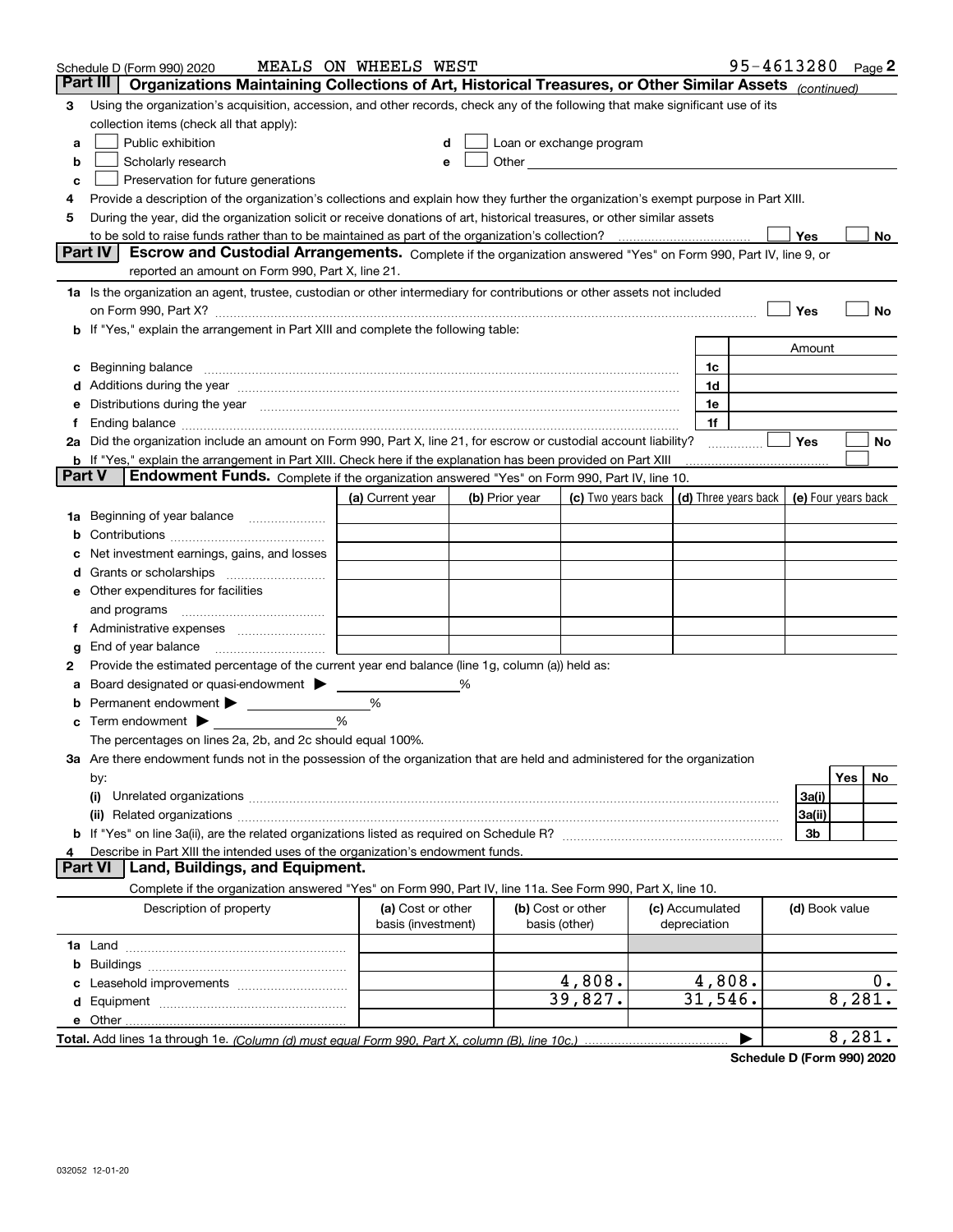| MEALS ON WHEELS WEST<br>Schedule D (Form 990) 2020                                                                |                 |                                                           | 95-4613280<br>Page $\bf{3}$ |
|-------------------------------------------------------------------------------------------------------------------|-----------------|-----------------------------------------------------------|-----------------------------|
| Part VII Investments - Other Securities.                                                                          |                 |                                                           |                             |
| Complete if the organization answered "Yes" on Form 990, Part IV, line 11b. See Form 990, Part X, line 12.        |                 |                                                           |                             |
| (a) Description of security or category (including name of security)                                              | (b) Book value  | (c) Method of valuation: Cost or end-of-year market value |                             |
| (1) Financial derivatives                                                                                         |                 |                                                           |                             |
|                                                                                                                   |                 |                                                           |                             |
| (3) Other                                                                                                         |                 |                                                           |                             |
| (A)                                                                                                               |                 |                                                           |                             |
| (B)                                                                                                               |                 |                                                           |                             |
| (C)                                                                                                               |                 |                                                           |                             |
| (D)                                                                                                               |                 |                                                           |                             |
| (E)                                                                                                               |                 |                                                           |                             |
| (F)                                                                                                               |                 |                                                           |                             |
| (G)                                                                                                               |                 |                                                           |                             |
| (H)                                                                                                               |                 |                                                           |                             |
| Total. (Col. (b) must equal Form 990, Part X, col. (B) line 12.)                                                  |                 |                                                           |                             |
| Part VIII Investments - Program Related.                                                                          |                 |                                                           |                             |
| Complete if the organization answered "Yes" on Form 990, Part IV, line 11c. See Form 990, Part X, line 13.        |                 |                                                           |                             |
| (a) Description of investment                                                                                     | (b) Book value  | (c) Method of valuation: Cost or end-of-year market value |                             |
| (1)                                                                                                               |                 |                                                           |                             |
| (2)                                                                                                               |                 |                                                           |                             |
| (3)                                                                                                               |                 |                                                           |                             |
| (4)                                                                                                               |                 |                                                           |                             |
| (5)                                                                                                               |                 |                                                           |                             |
|                                                                                                                   |                 |                                                           |                             |
| (6)                                                                                                               |                 |                                                           |                             |
| (7)<br>(8)                                                                                                        |                 |                                                           |                             |
| (9)                                                                                                               |                 |                                                           |                             |
|                                                                                                                   |                 |                                                           |                             |
| Total. (Col. (b) must equal Form 990, Part X, col. (B) line $13.$ )<br>Part IX<br><b>Other Assets.</b>            |                 |                                                           |                             |
| Complete if the organization answered "Yes" on Form 990, Part IV, line 11d. See Form 990, Part X, line 15.        |                 |                                                           |                             |
|                                                                                                                   | (a) Description |                                                           | (b) Book value              |
| (1)                                                                                                               |                 |                                                           |                             |
| (2)                                                                                                               |                 |                                                           |                             |
|                                                                                                                   |                 |                                                           |                             |
| (3)                                                                                                               |                 |                                                           |                             |
| (4)                                                                                                               |                 |                                                           |                             |
| (5)                                                                                                               |                 |                                                           |                             |
| (6)                                                                                                               |                 |                                                           |                             |
| (7)                                                                                                               |                 |                                                           |                             |
| (8)                                                                                                               |                 |                                                           |                             |
| (9)                                                                                                               |                 |                                                           |                             |
| Total. (Column (b) must equal Form 990. Part X, col. (B) line 15.)<br><b>Other Liabilities.</b><br>Part X         |                 |                                                           |                             |
|                                                                                                                   |                 |                                                           |                             |
| Complete if the organization answered "Yes" on Form 990, Part IV, line 11e or 11f. See Form 990, Part X, line 25. |                 |                                                           |                             |
| (a) Description of liability<br>1.                                                                                |                 |                                                           | (b) Book value              |
| (1)<br>Federal income taxes                                                                                       |                 |                                                           |                             |
| (2)                                                                                                               |                 |                                                           |                             |
| (3)                                                                                                               |                 |                                                           |                             |
| (4)                                                                                                               |                 |                                                           |                             |
| (5)                                                                                                               |                 |                                                           |                             |
| (6)                                                                                                               |                 |                                                           |                             |
| (7)                                                                                                               |                 |                                                           |                             |
| (8)                                                                                                               |                 |                                                           |                             |
| (9)                                                                                                               |                 |                                                           |                             |
| Total. (Column (b) must equal Form 990, Part X, col. (B) line 25.)                                                |                 |                                                           |                             |

*(Column (b) must equal Form 990, Part X, col. (B) line 25.)*

**2.** Liability for uncertain tax positions. In Part XIII, provide the text of the footnote to the organization's financial statements that reports the organization's liability for uncertain tax positions under FASB ASC 740. Check here if the text of the footnote has been provided in Part XIII

 $\vert$  X  $\vert$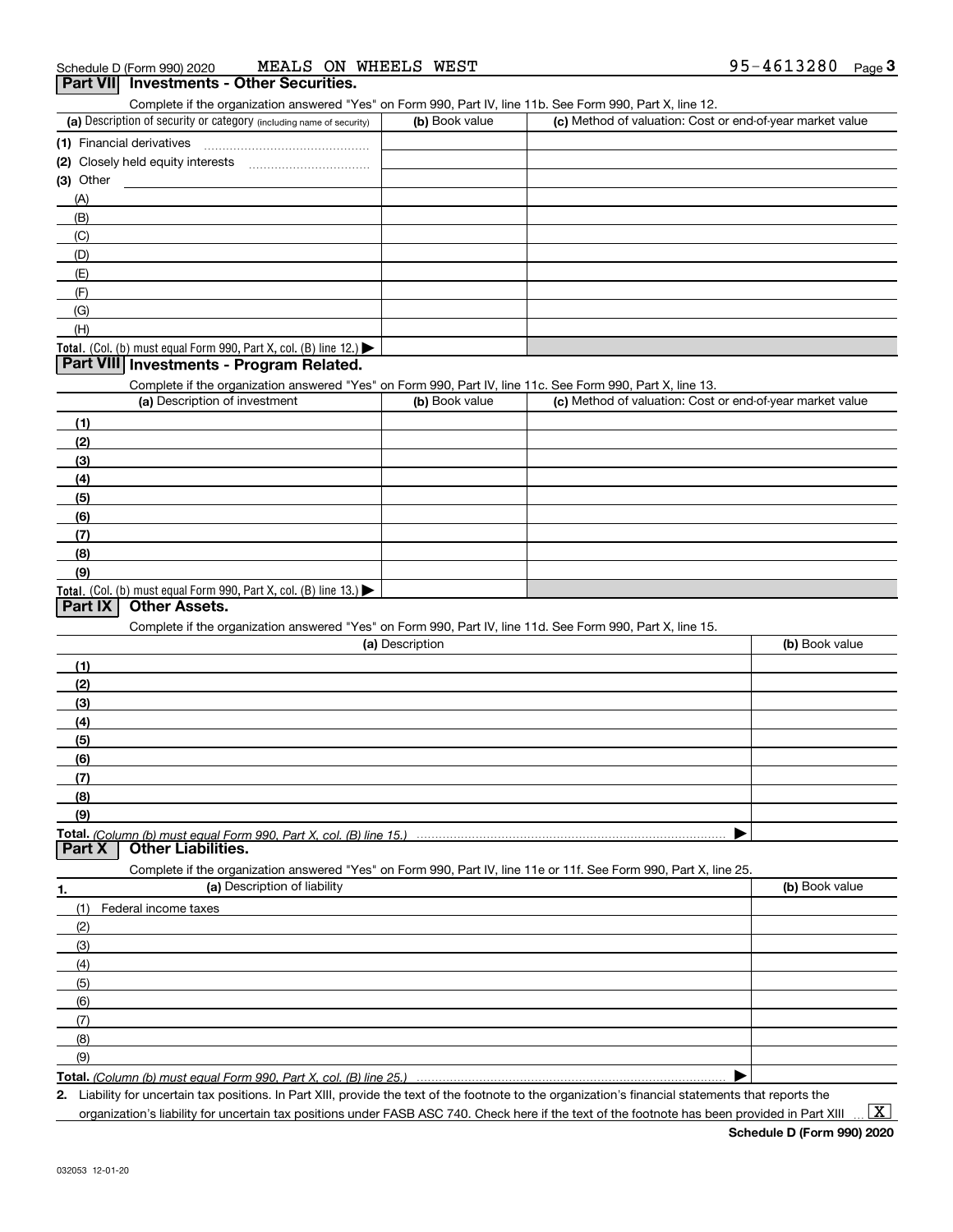|   | MEALS ON WHEELS WEST<br>Schedule D (Form 990) 2020                                                                                                                                                                             |                | 95-4613280 Page 4          |                |                               |
|---|--------------------------------------------------------------------------------------------------------------------------------------------------------------------------------------------------------------------------------|----------------|----------------------------|----------------|-------------------------------|
|   | Reconciliation of Revenue per Audited Financial Statements With Revenue per Return.<br><b>Part XI</b>                                                                                                                          |                |                            |                |                               |
|   | Complete if the organization answered "Yes" on Form 990, Part IV, line 12a.                                                                                                                                                    |                |                            |                |                               |
| 1 | Total revenue, gains, and other support per audited financial statements                                                                                                                                                       |                |                            | $\blacksquare$ | 2,300,714.                    |
| 2 | Amounts included on line 1 but not on Form 990, Part VIII, line 12:                                                                                                                                                            |                |                            |                |                               |
|   | Net unrealized gains (losses) on investments [11] matter contracts and the unrealized gains (losses) on investments                                                                                                            | 2a             | 129,795.                   |                |                               |
| b |                                                                                                                                                                                                                                | 2 <sub>b</sub> |                            |                |                               |
| c |                                                                                                                                                                                                                                | 2c             |                            |                |                               |
| d | Other (Describe in Part XIII.)                                                                                                                                                                                                 | 2d             |                            |                |                               |
| e | Add lines 2a through 2d                                                                                                                                                                                                        |                |                            | <b>2e</b>      | $\frac{129,795}{2,170,919}$ . |
| 3 |                                                                                                                                                                                                                                |                |                            | $\overline{3}$ |                               |
|   | Amounts included on Form 990, Part VIII, line 12, but not on line 1:                                                                                                                                                           |                |                            |                |                               |
| a | Investment expenses not included on Form 990, Part VIII, line 7b [100] [100] [100] [100] [100] [100] [100] [10                                                                                                                 | 4a             | $\frac{10,719.}{-31,238.}$ |                |                               |
| b |                                                                                                                                                                                                                                | 4 <sub>b</sub> |                            |                |                               |
|   | Add lines 4a and 4b                                                                                                                                                                                                            |                |                            | 4c             | $-20,519.$                    |
| 5 |                                                                                                                                                                                                                                |                |                            |                | 2,150,400.                    |
|   | Part XII   Reconciliation of Expenses per Audited Financial Statements With Expenses per Return.                                                                                                                               |                |                            |                |                               |
|   | Complete if the organization answered "Yes" on Form 990, Part IV, line 12a.                                                                                                                                                    |                |                            |                |                               |
| 1 |                                                                                                                                                                                                                                |                |                            | $\blacksquare$ | 1,688,346.                    |
| 2 | Amounts included on line 1 but not on Form 990, Part IX, line 25:                                                                                                                                                              |                |                            |                |                               |
| a |                                                                                                                                                                                                                                | 2a             |                            |                |                               |
| b | Prior year adjustments <b>constructed</b> and construction of the construction of the construction of the construction                                                                                                         | 2 <sub>b</sub> |                            |                |                               |
|   |                                                                                                                                                                                                                                | 2c             |                            |                |                               |
|   | Other (Describe in Part XIII.) (2000) (2000) (2000) (2000) (2000) (2000) (2000) (2000) (2000) (2000) (2000) (2000) (2000) (2000) (2000) (2000) (2000) (2000) (2000) (2000) (2000) (2000) (2000) (2000) (2000) (2000) (2000) (2 | 2d             | 31, 238.                   |                |                               |
|   |                                                                                                                                                                                                                                |                |                            | 2e             | 31, 238.                      |
| з |                                                                                                                                                                                                                                |                |                            | 3              | 1,657,108.                    |
| 4 | Amounts included on Form 990, Part IX, line 25, but not on line 1:                                                                                                                                                             |                |                            |                |                               |
| a |                                                                                                                                                                                                                                | 4a             | 10,719.                    |                |                               |
| b | Other (Describe in Part XIII.) <b>Construction Contract Construction</b> [                                                                                                                                                     | 4b             |                            |                |                               |
|   | Add lines 4a and 4b                                                                                                                                                                                                            |                |                            | 4с             | 10,719.                       |
| 5 |                                                                                                                                                                                                                                |                |                            | 5              | 1,667,827.                    |
|   | Part XIII Supplemental Information.                                                                                                                                                                                            |                |                            |                |                               |

Provide the descriptions required for Part II, lines 3, 5, and 9; Part III, lines 1a and 4; Part IV, lines 1b and 2b; Part V, line 4; Part X, line 2; Part XI, lines 2d and 4b; and Part XII, lines 2d and 4b. Also complete this part to provide any additional information.

#### PART X, LINE 2:

| MEALS ON WHEELS WEST IS EXEMPT FROM FEDERAL INCOME TAXES UNDER SECTION       |
|------------------------------------------------------------------------------|
| $501(C)(3)$ OF THE INTERNAL REVENUE CODE AND IS EXEMPT FROM CALIFORNIA STATE |
| FRANCHISE TAXES UNDER SECTION 23701(D) OF THE CALIFORNIA REVENUE AND         |
| TAXATION CODE. UNRELATED BUSINESS INCOME, AS DEFINED BY SECTION $509(A)(1)$  |
| OF THE INTERNAL REVENUE CODE, IS SUBJECT TO FEDERAL INCOME TAX. HOWEVER,     |
| THE ORGANIZATION DOES NOT BELIEVE THAT DURING THE YEARS ENDED JUNE 30,       |
| 2021 AND 2020, IT HAD ANY NET UNRELATED BUSINESS INCOME AND ACCORDINGLY,     |
| NO PROVISION FOR INCOME TAXES HAS BEEN RECORDED IN THE ACCOMPANYING          |
| FINANCIAL STATEMENTS.                                                        |
|                                                                              |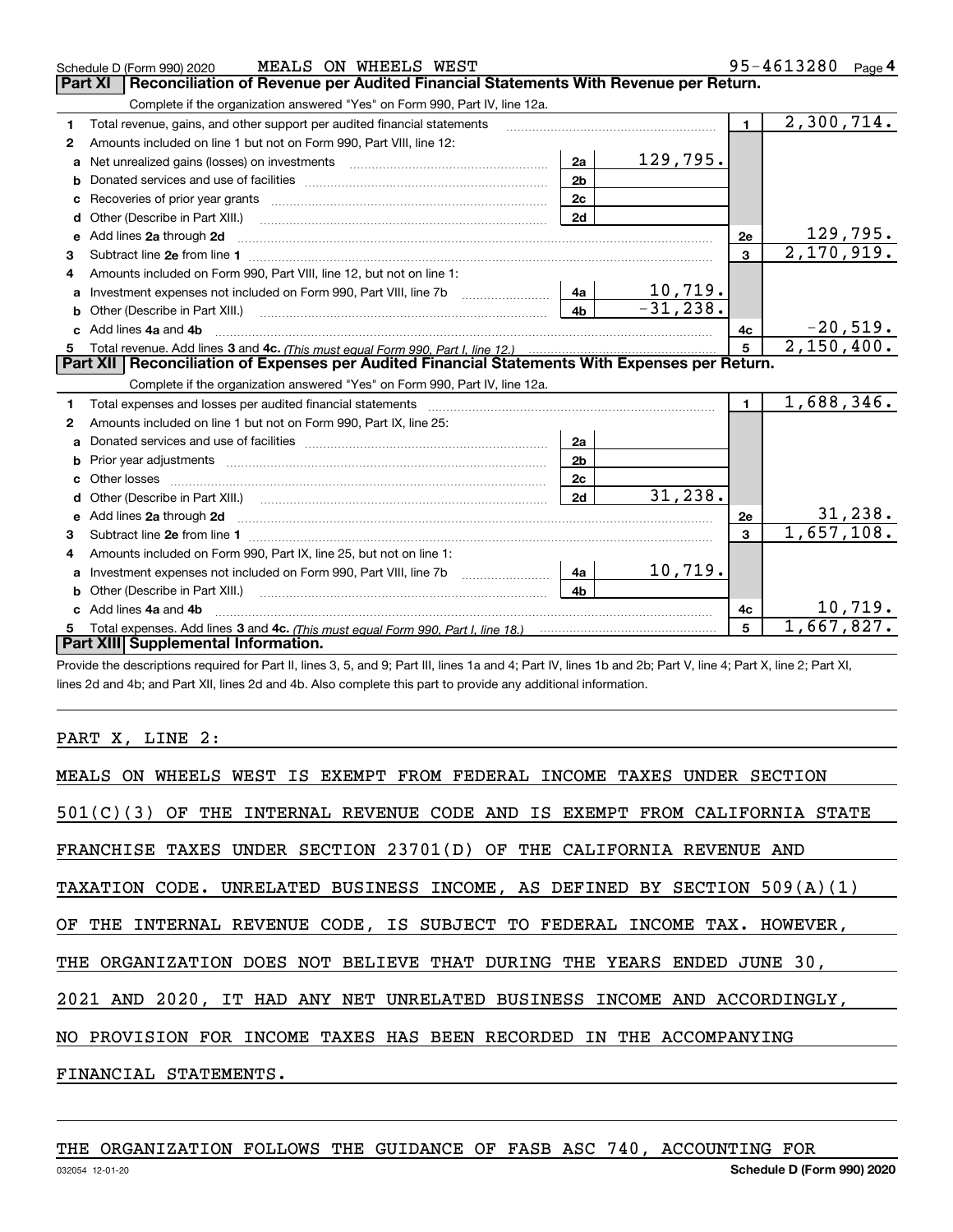| MEALS ON WHEELS WEST<br>Schedule D (Form 990) 2020                         | 95-4613280 Page 5 |
|----------------------------------------------------------------------------|-------------------|
| <b>Part XIII Supplemental Information</b> (continued)                      |                   |
| INCOME TAXES, RELATED TO UNCERTAINTIES IN INCOME TAXES, WHICH PRESCRIBES A |                   |
| THRESHOLD OF MORE LIKELY THAN NOT FOR RECOGNITION AND DERECOGNITION OF TAX |                   |
| POSITIONS TAKEN OR EXPECTED TO BE TAKEN IN A TAX RETURN. THE ORGANIZATION  |                   |
| HAS DETERMINED THAT THERE ARE NO MATERIAL UNCERTAIN TAX POSITIONS THAT     |                   |
| REQUIRE RECOGNITION OR DISCLOSURE IN THE FINANCIAL STATEMENTS.             |                   |
|                                                                            |                   |
| PART XI, LINE 4B - OTHER ADJUSTMENTS:                                      |                   |
| DIRECT FUNDRAISING EXPENSES                                                | $-31,238.$        |
|                                                                            |                   |
| PART XII, LINE 2D - OTHER ADJUSTMENTS:                                     |                   |
| DIRECT FUNDRAISING EXPENSES                                                | 31, 238.          |
|                                                                            |                   |
|                                                                            |                   |
|                                                                            |                   |
|                                                                            |                   |
|                                                                            |                   |
|                                                                            |                   |
|                                                                            |                   |
|                                                                            |                   |
|                                                                            |                   |
|                                                                            |                   |
|                                                                            |                   |
|                                                                            |                   |
|                                                                            |                   |
|                                                                            |                   |
|                                                                            |                   |
|                                                                            |                   |
|                                                                            |                   |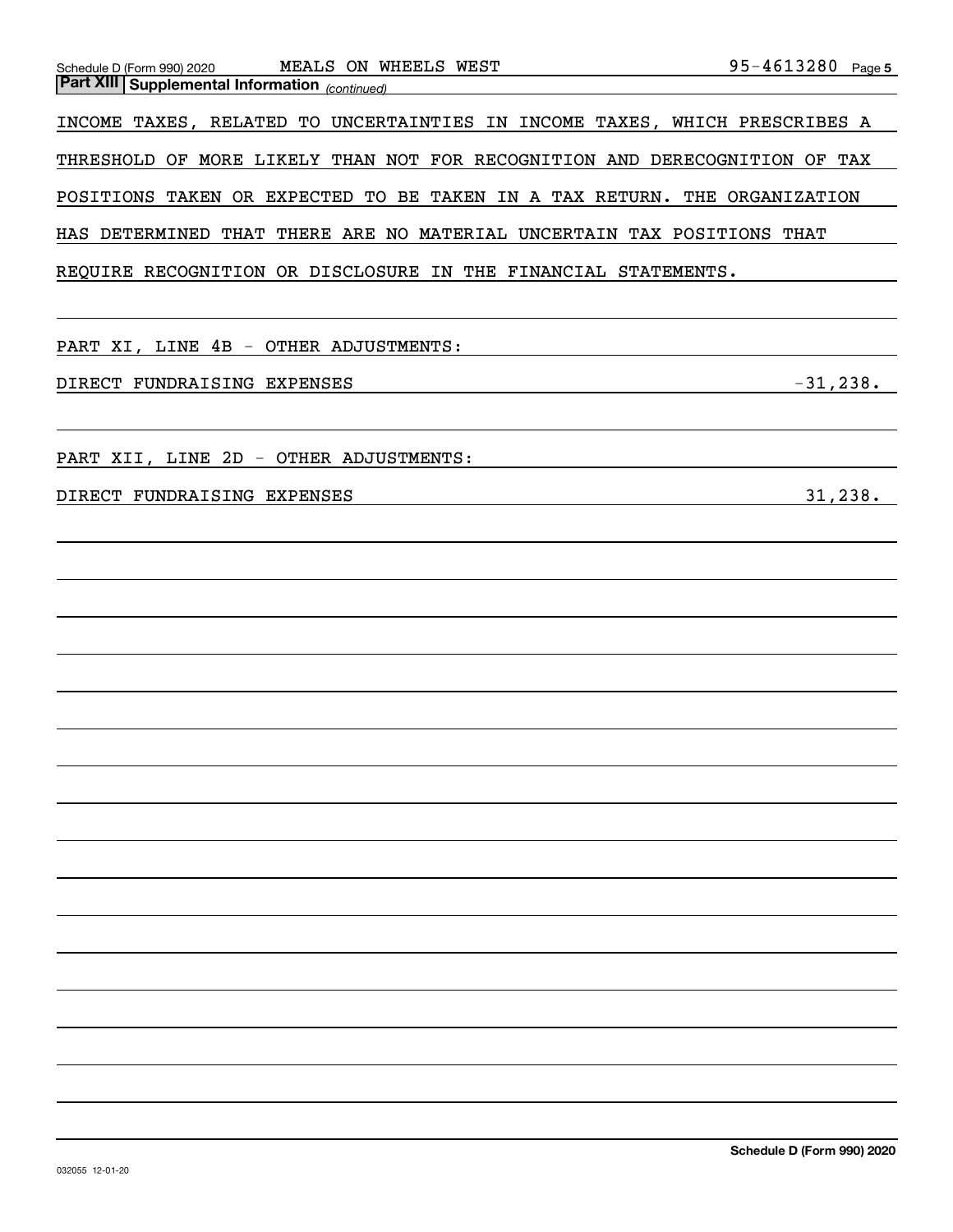| <b>SCHEDULE G</b>                                                                                                                            |                                                                                                                                                                     |                           |                                    |                               |    | <b>Supplemental Information Regarding Fundraising or Gaming Activities</b>                                                    |                                        | OMB No. 1545-0047                     |
|----------------------------------------------------------------------------------------------------------------------------------------------|---------------------------------------------------------------------------------------------------------------------------------------------------------------------|---------------------------|------------------------------------|-------------------------------|----|-------------------------------------------------------------------------------------------------------------------------------|----------------------------------------|---------------------------------------|
| (Form 990 or 990-EZ)                                                                                                                         | Complete if the organization answered "Yes" on Form 990, Part IV, line 17, 18, or 19, or if the<br>organization entered more than \$15,000 on Form 990-EZ, line 6a. |                           |                                    |                               |    |                                                                                                                               |                                        |                                       |
| Department of the Treasury                                                                                                                   |                                                                                                                                                                     |                           | Attach to Form 990 or Form 990-EZ. |                               |    |                                                                                                                               |                                        | <b>Open to Public</b>                 |
| Internal Revenue Service                                                                                                                     |                                                                                                                                                                     |                           |                                    |                               |    | Go to www.irs.gov/Form990 for instructions and the latest information.                                                        |                                        | Inspection                            |
| Name of the organization                                                                                                                     |                                                                                                                                                                     |                           |                                    |                               |    |                                                                                                                               |                                        | <b>Employer identification number</b> |
|                                                                                                                                              |                                                                                                                                                                     | MEALS ON WHEELS WEST      |                                    |                               |    |                                                                                                                               | 95-4613280                             |                                       |
| Part I                                                                                                                                       | required to complete this part.                                                                                                                                     |                           |                                    |                               |    | Fundraising Activities. Complete if the organization answered "Yes" on Form 990, Part IV, line 17. Form 990-EZ filers are not |                                        |                                       |
|                                                                                                                                              |                                                                                                                                                                     |                           |                                    |                               |    |                                                                                                                               |                                        |                                       |
| 1 Indicate whether the organization raised funds through any of the following activities. Check all that apply.<br>ΧI<br>Mail solicitations  |                                                                                                                                                                     |                           | e                                  |                               |    | Solicitation of non-government grants                                                                                         |                                        |                                       |
| a<br>b                                                                                                                                       | Internet and email solicitations                                                                                                                                    |                           | f                                  |                               |    | Solicitation of government grants                                                                                             |                                        |                                       |
| Phone solicitations<br>c                                                                                                                     |                                                                                                                                                                     |                           | Special fundraising events         |                               |    |                                                                                                                               |                                        |                                       |
| In-person solicitations<br>d                                                                                                                 |                                                                                                                                                                     |                           | g                                  |                               |    |                                                                                                                               |                                        |                                       |
| 2 a Did the organization have a written or oral agreement with any individual (including officers, directors, trustees, or                   |                                                                                                                                                                     |                           |                                    |                               |    |                                                                                                                               |                                        |                                       |
|                                                                                                                                              |                                                                                                                                                                     |                           |                                    |                               |    | key employees listed in Form 990, Part VII) or entity in connection with professional fundraising services?                   |                                        | $ \overline{X} $ No<br>Yes            |
| <b>b</b> If "Yes," list the 10 highest paid individuals or entities (fundraisers) pursuant to agreements under which the fundraiser is to be |                                                                                                                                                                     |                           |                                    |                               |    |                                                                                                                               |                                        |                                       |
| compensated at least \$5,000 by the organization.                                                                                            |                                                                                                                                                                     |                           |                                    |                               |    |                                                                                                                               |                                        |                                       |
|                                                                                                                                              |                                                                                                                                                                     |                           |                                    |                               |    |                                                                                                                               |                                        |                                       |
| (i) Name and address of individual                                                                                                           |                                                                                                                                                                     |                           |                                    | (iii) Did<br>fundraiser       |    | (iv) Gross receipts                                                                                                           | (v) Amount paid<br>to (or retained by) | (vi) Amount paid                      |
| or entity (fundraiser)                                                                                                                       |                                                                                                                                                                     | (ii) Activity             |                                    | have custody<br>or control of |    | from activity                                                                                                                 | fundraiser                             | to (or retained by)<br>organization   |
|                                                                                                                                              |                                                                                                                                                                     |                           |                                    | contributions?                |    |                                                                                                                               | listed in col. (i)                     |                                       |
| LAUTMAN MASK NEIL CO - 1730                                                                                                                  |                                                                                                                                                                     |                           |                                    | Yes                           | No |                                                                                                                               |                                        |                                       |
| RHODE ISLAND AVE NW STE 301,                                                                                                                 |                                                                                                                                                                     | DIRECT MAIL SOLICITATIONS |                                    |                               | X  | 0.                                                                                                                            | 38,400.                                | 0.                                    |
|                                                                                                                                              |                                                                                                                                                                     |                           |                                    |                               |    |                                                                                                                               |                                        |                                       |
|                                                                                                                                              |                                                                                                                                                                     |                           |                                    |                               |    |                                                                                                                               |                                        |                                       |
|                                                                                                                                              |                                                                                                                                                                     |                           |                                    |                               |    |                                                                                                                               |                                        |                                       |
|                                                                                                                                              |                                                                                                                                                                     |                           |                                    |                               |    |                                                                                                                               |                                        |                                       |
|                                                                                                                                              |                                                                                                                                                                     |                           |                                    |                               |    |                                                                                                                               |                                        |                                       |
|                                                                                                                                              |                                                                                                                                                                     |                           |                                    |                               |    |                                                                                                                               |                                        |                                       |
|                                                                                                                                              |                                                                                                                                                                     |                           |                                    |                               |    |                                                                                                                               |                                        |                                       |
|                                                                                                                                              |                                                                                                                                                                     |                           |                                    |                               |    |                                                                                                                               |                                        |                                       |
|                                                                                                                                              |                                                                                                                                                                     |                           |                                    |                               |    |                                                                                                                               |                                        |                                       |
|                                                                                                                                              |                                                                                                                                                                     |                           |                                    |                               |    |                                                                                                                               |                                        |                                       |
|                                                                                                                                              |                                                                                                                                                                     |                           |                                    |                               |    |                                                                                                                               |                                        |                                       |
|                                                                                                                                              |                                                                                                                                                                     |                           |                                    |                               |    |                                                                                                                               |                                        |                                       |
|                                                                                                                                              |                                                                                                                                                                     |                           |                                    |                               |    |                                                                                                                               |                                        |                                       |
|                                                                                                                                              |                                                                                                                                                                     |                           |                                    |                               |    |                                                                                                                               |                                        |                                       |
|                                                                                                                                              |                                                                                                                                                                     |                           |                                    |                               |    |                                                                                                                               |                                        |                                       |
|                                                                                                                                              |                                                                                                                                                                     |                           |                                    |                               |    |                                                                                                                               |                                        |                                       |
|                                                                                                                                              |                                                                                                                                                                     |                           |                                    |                               |    |                                                                                                                               |                                        |                                       |
|                                                                                                                                              |                                                                                                                                                                     |                           |                                    |                               |    |                                                                                                                               |                                        |                                       |
|                                                                                                                                              |                                                                                                                                                                     |                           |                                    |                               |    |                                                                                                                               |                                        |                                       |
| Total                                                                                                                                        |                                                                                                                                                                     |                           |                                    |                               |    |                                                                                                                               | 38,400.                                |                                       |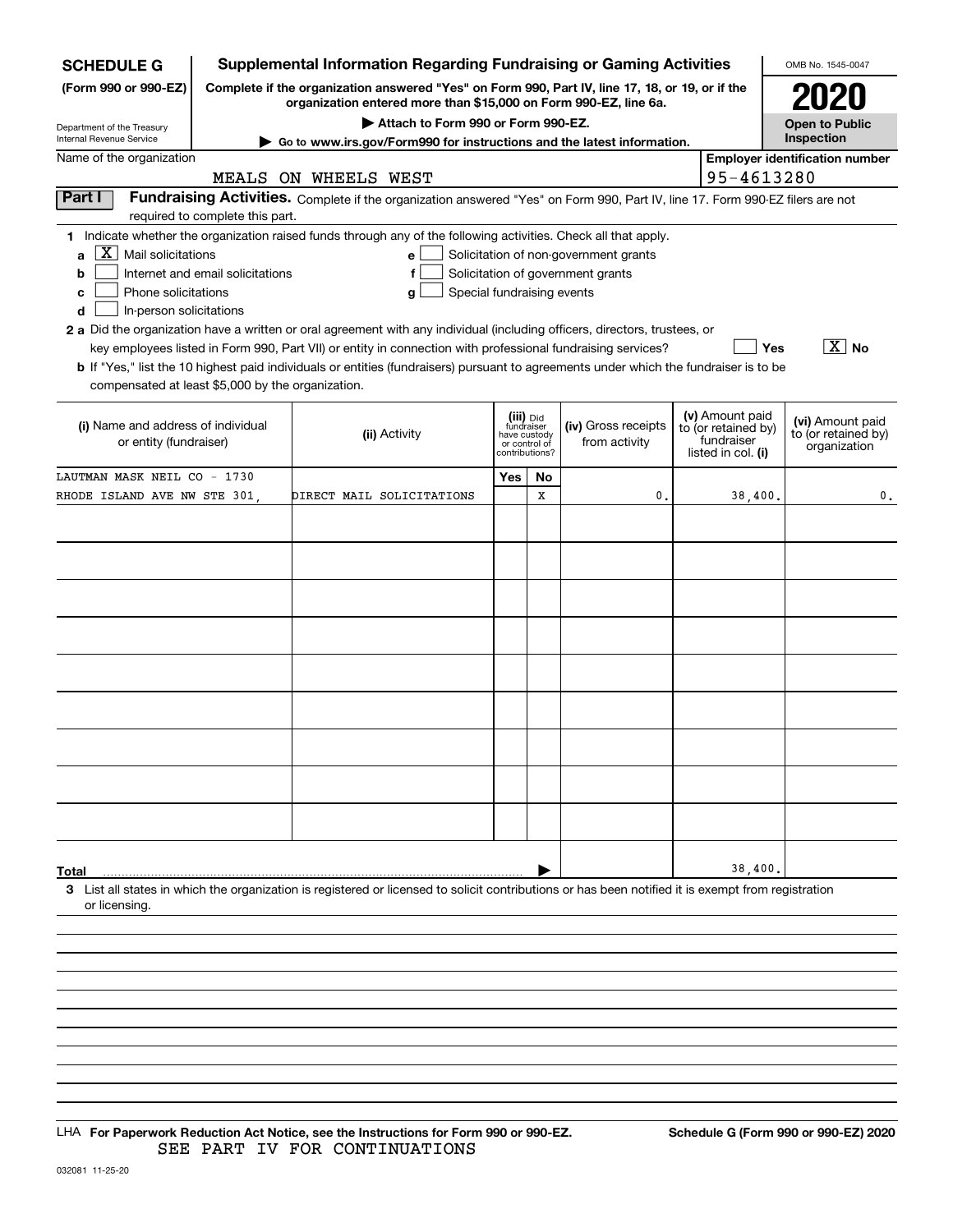#### Schedule G (Form 990 or 990-EZ) 2020 Page MEALS ON WHEELS WEST 95-4613280

**2**

**(d)**  Total events **(a)** Event  $#1$  **(b)** Event  $#2$ **Part II** | Fundraising Events. Complete if the organization answered "Yes" on Form 990, Part IV, line 18, or reported more than \$15,000 of fundraising event contributions and gross income on Form 990-EZ, lines 1 and 6b. List events with gross receipts greater than \$5,000. (c) Other events NONE

|                 |                                                                                                                          |                                                                 |              |              | NONE           | (add col. (a) through |  |  |  |  |
|-----------------|--------------------------------------------------------------------------------------------------------------------------|-----------------------------------------------------------------|--------------|--------------|----------------|-----------------------|--|--|--|--|
|                 |                                                                                                                          |                                                                 | MONSTER BASH |              |                | col. (c)              |  |  |  |  |
|                 |                                                                                                                          |                                                                 | (event type) | (event type) | (total number) |                       |  |  |  |  |
|                 |                                                                                                                          |                                                                 |              |              |                |                       |  |  |  |  |
| Revenue         |                                                                                                                          |                                                                 | 26, 102.     |              |                | 26, 102.              |  |  |  |  |
|                 |                                                                                                                          |                                                                 |              |              |                |                       |  |  |  |  |
|                 | $\mathbf{2}$                                                                                                             | Less: Contributions                                             | 12,280.      |              |                | 12,280.               |  |  |  |  |
|                 |                                                                                                                          |                                                                 |              |              |                |                       |  |  |  |  |
|                 | 3                                                                                                                        | Gross income (line 1 minus line 2)                              | 13,822.      |              |                | 13,822.               |  |  |  |  |
|                 |                                                                                                                          |                                                                 |              |              |                |                       |  |  |  |  |
|                 |                                                                                                                          |                                                                 |              |              |                |                       |  |  |  |  |
|                 |                                                                                                                          |                                                                 |              |              |                |                       |  |  |  |  |
|                 |                                                                                                                          |                                                                 |              |              |                |                       |  |  |  |  |
|                 | 5                                                                                                                        |                                                                 |              |              |                |                       |  |  |  |  |
| Direct Expenses |                                                                                                                          |                                                                 |              |              |                |                       |  |  |  |  |
|                 |                                                                                                                          |                                                                 | 16,618.      |              |                | 16,618.               |  |  |  |  |
|                 |                                                                                                                          |                                                                 |              |              |                |                       |  |  |  |  |
|                 |                                                                                                                          | Food and beverages                                              |              |              |                |                       |  |  |  |  |
|                 |                                                                                                                          |                                                                 |              |              |                |                       |  |  |  |  |
|                 | 8                                                                                                                        |                                                                 | 1,400.       |              |                | 1,400.                |  |  |  |  |
|                 | 9                                                                                                                        |                                                                 | 13,220.      |              |                | 13,220.               |  |  |  |  |
|                 | 10                                                                                                                       | Direct expense summary. Add lines 4 through 9 in column (d)     |              |              |                | 31, 238.              |  |  |  |  |
|                 |                                                                                                                          | $-17,416.$                                                      |              |              |                |                       |  |  |  |  |
|                 |                                                                                                                          | 11 Net income summary. Subtract line 10 from line 3, column (d) |              |              |                |                       |  |  |  |  |
|                 | <b>Part III</b> Gaming. Complete if the organization answered "Yes" on Form 990, Part IV, line 19, or reported more than |                                                                 |              |              |                |                       |  |  |  |  |

\$15,000 on Form 990-EZ, line 6a.

| Revenue                                                                       |              |  | (a) Bingo                  | (b) Pull tabs/instant<br>bingo/progressive bingo | (c) Other gaming | (d) Total gaming (add<br>col. (a) through col. (c)) |  |  |  |
|-------------------------------------------------------------------------------|--------------|--|----------------------------|--------------------------------------------------|------------------|-----------------------------------------------------|--|--|--|
|                                                                               | 1            |  |                            |                                                  |                  |                                                     |  |  |  |
|                                                                               | $\mathbf{2}$ |  |                            |                                                  |                  |                                                     |  |  |  |
|                                                                               | 3            |  |                            |                                                  |                  |                                                     |  |  |  |
| Direct Expenses                                                               | 4            |  |                            |                                                  |                  |                                                     |  |  |  |
|                                                                               |              |  |                            |                                                  |                  |                                                     |  |  |  |
|                                                                               | 6            |  | Yes________ %<br><b>No</b> | Yes $\_\_$<br>%<br><b>No</b>                     | %<br><b>No</b>   |                                                     |  |  |  |
| Direct expense summary. Add lines 2 through 5 in column (d)<br>7              |              |  |                            |                                                  |                  |                                                     |  |  |  |
|                                                                               | 8            |  |                            |                                                  |                  |                                                     |  |  |  |
| Enter the state(s) in which the organization conducts gaming activities:<br>9 |              |  |                            |                                                  |                  |                                                     |  |  |  |
| Yes<br><b>No</b>                                                              |              |  |                            |                                                  |                  |                                                     |  |  |  |
|                                                                               |              |  |                            |                                                  |                  |                                                     |  |  |  |
|                                                                               |              |  |                            |                                                  |                  | <b>No</b><br>Yes                                    |  |  |  |
|                                                                               |              |  |                            |                                                  |                  |                                                     |  |  |  |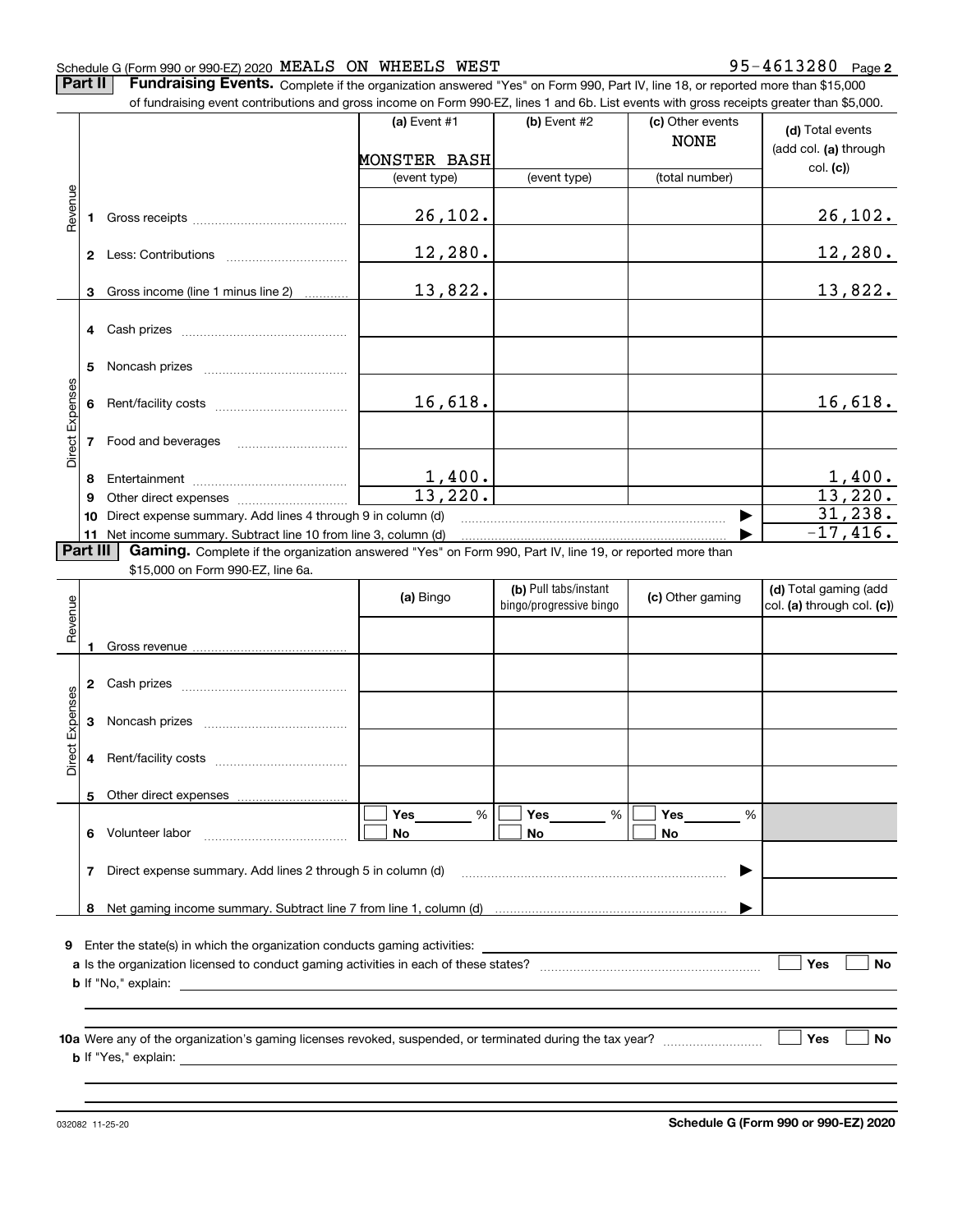|       | Schedule G (Form 990 or 990-EZ) 2020 MEALS ON WHEELS WEST                                                                                                                                                                                             | 95-4613280      |            | Page 3    |
|-------|-------------------------------------------------------------------------------------------------------------------------------------------------------------------------------------------------------------------------------------------------------|-----------------|------------|-----------|
|       |                                                                                                                                                                                                                                                       |                 | Yes        | No        |
|       | 12 Is the organization a grantor, beneficiary or trustee of a trust, or a member of a partnership or other entity formed                                                                                                                              |                 | Yes        | No        |
|       | 13 Indicate the percentage of gaming activity conducted in:                                                                                                                                                                                           |                 |            |           |
|       |                                                                                                                                                                                                                                                       | 13а             |            | %         |
|       | <b>b</b> An outside facility <i>www.communically.communically.communically.communically.communically.communically.communically.communically.communically.communically.communically.communically.communically.communically.communicall</i>             | 13 <sub>b</sub> |            | %         |
|       | 14 Enter the name and address of the person who prepares the organization's gaming/special events books and records:                                                                                                                                  |                 |            |           |
|       | Name $\blacktriangleright$<br><u> 1989 - Andrea Stadt Britain, amerikansk politiker (d. 1989)</u>                                                                                                                                                     |                 |            |           |
|       |                                                                                                                                                                                                                                                       |                 |            |           |
|       |                                                                                                                                                                                                                                                       |                 | Yes        | No        |
|       |                                                                                                                                                                                                                                                       |                 |            |           |
|       | c If "Yes," enter name and address of the third party:                                                                                                                                                                                                |                 |            |           |
|       | Name $\blacktriangleright$                                                                                                                                                                                                                            |                 |            |           |
|       | Address $\blacktriangleright$                                                                                                                                                                                                                         |                 |            |           |
|       | 16 Gaming manager information:                                                                                                                                                                                                                        |                 |            |           |
|       | Name $\blacktriangleright$                                                                                                                                                                                                                            |                 |            |           |
|       | Gaming manager compensation > \$                                                                                                                                                                                                                      |                 |            |           |
|       |                                                                                                                                                                                                                                                       |                 |            |           |
|       |                                                                                                                                                                                                                                                       |                 |            |           |
|       | Director/officer<br>Employee<br>Independent contractor                                                                                                                                                                                                |                 |            |           |
| 17.   | Mandatory distributions:                                                                                                                                                                                                                              |                 |            |           |
|       | a Is the organization required under state law to make charitable distributions from the gaming proceeds to                                                                                                                                           |                 | $\Box$ Yes | $\Box$ No |
|       | <b>b</b> Enter the amount of distributions required under state law to be distributed to other exempt organizations or spent in the<br>organization's own exempt activities during the tax year $\triangleright$ \$                                   |                 |            |           |
|       | Part IV<br>Supplemental Information. Provide the explanations required by Part I, line 2b, columns (iii) and (v); and Part III, lines 9, 9b, 10b,<br>15b, 15c, 16, and 17b, as applicable. Also provide any additional information. See instructions. |                 |            |           |
|       | SCHEDULE G, PART I, LINE 2B, LIST OF TEN HIGHEST PAID FUNDRAISERS:                                                                                                                                                                                    |                 |            |           |
|       |                                                                                                                                                                                                                                                       |                 |            |           |
| ( I ) | NAME OF FUNDRAISER: LAUTMAN MASK NEIL CO                                                                                                                                                                                                              |                 |            |           |
| ( I ) | ADDRESS OF FUNDRAISER:                                                                                                                                                                                                                                |                 |            |           |
|       | 20036<br>1730 RHODE ISLAND AVE NW STE 301, WASHINGTON, DC                                                                                                                                                                                             |                 |            |           |
|       |                                                                                                                                                                                                                                                       |                 |            |           |
|       |                                                                                                                                                                                                                                                       |                 |            |           |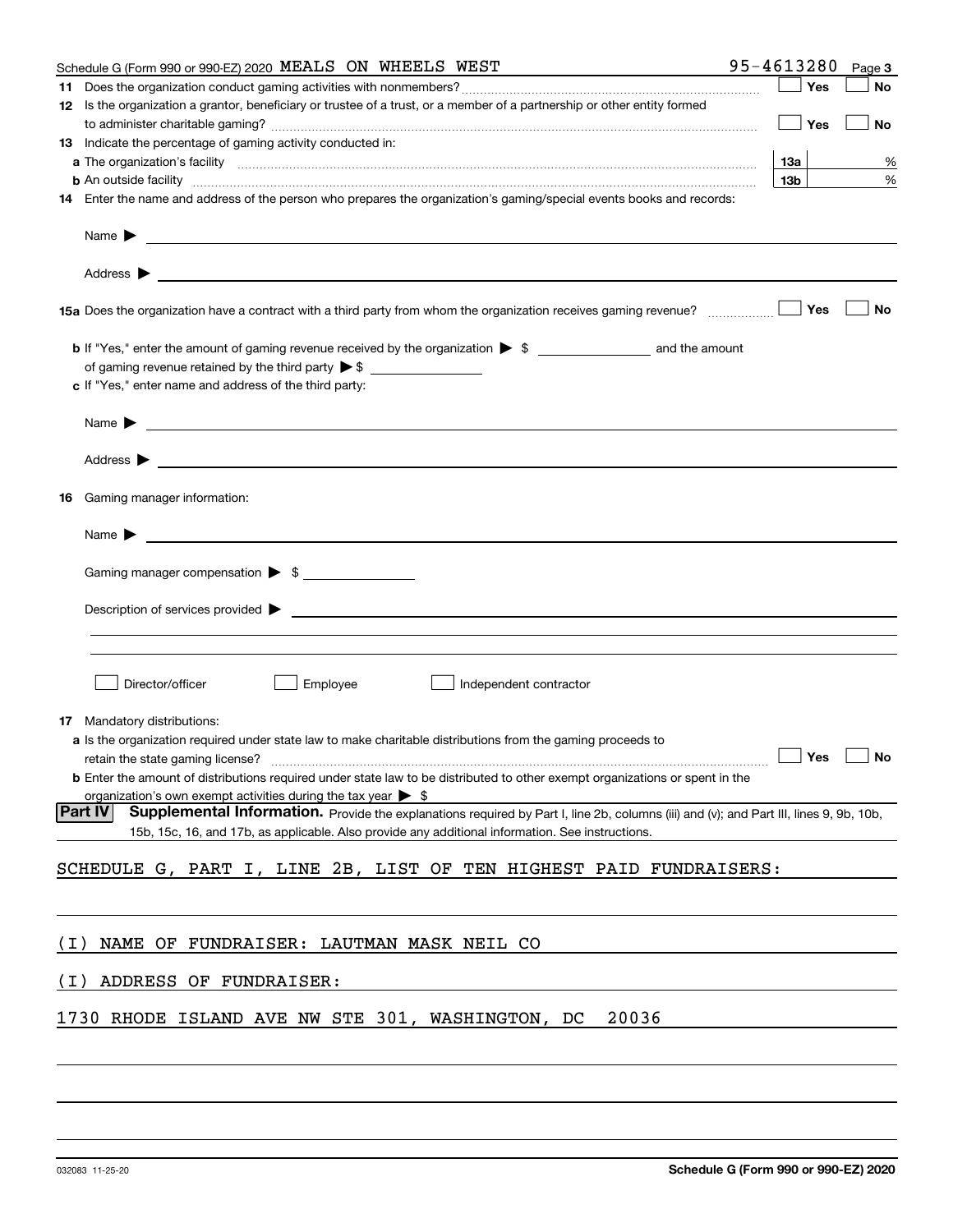| <u> 1989 - Johann Barbara, martxa alemaniar amerikan basar da da a shekara a shekara tsa a shekara a shekara a sh</u> |
|-----------------------------------------------------------------------------------------------------------------------|
|                                                                                                                       |
|                                                                                                                       |
| <u> 1989 - Johann Stoff, amerikansk politiker (d. 1989)</u>                                                           |
|                                                                                                                       |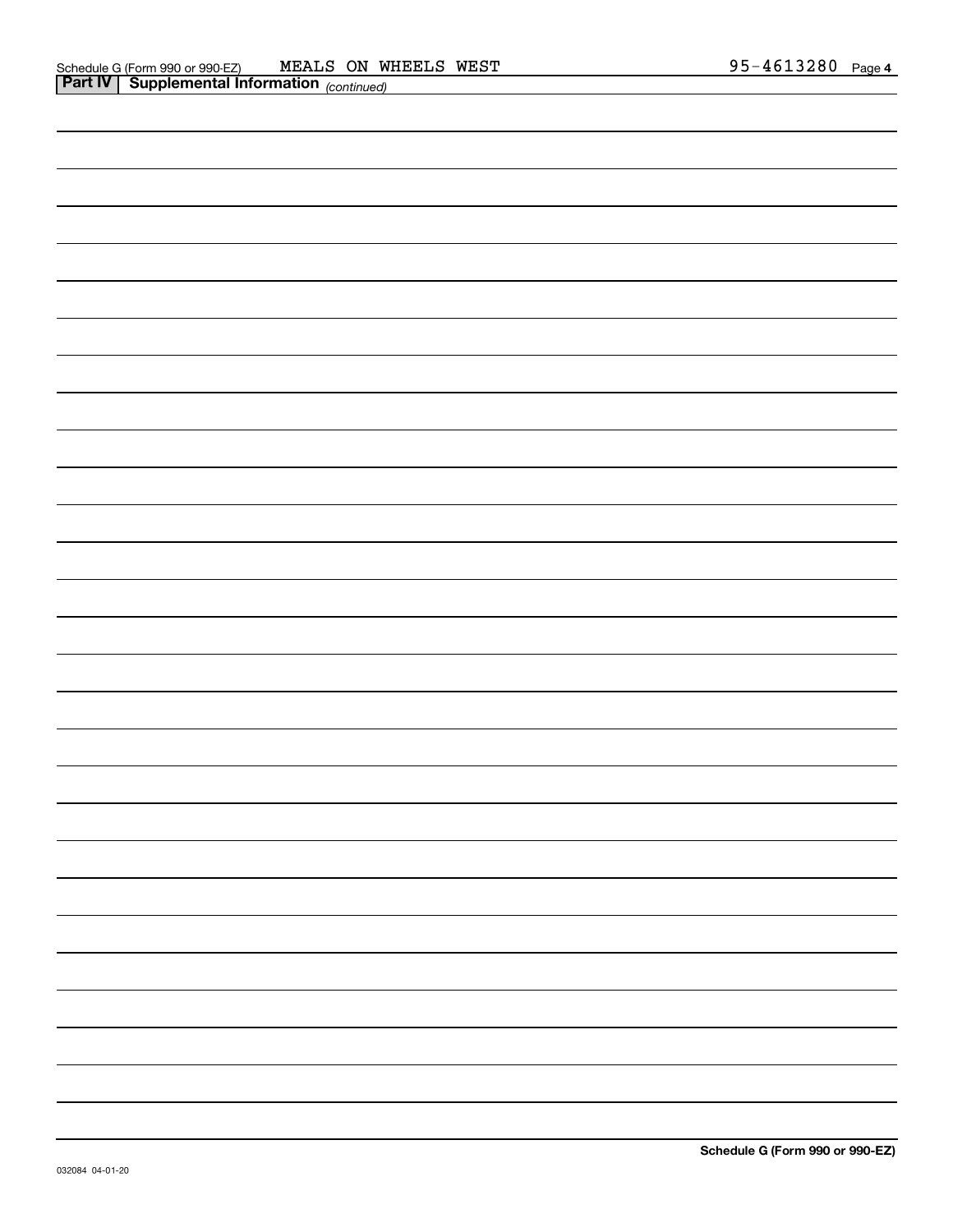#### **SCHEDULE M (Form 990)**

# **Noncash Contributions**

OMB No. 1545-0047

| Department of the Treasury      |
|---------------------------------|
| <b>Internal Revenue Service</b> |

**Complete if the organizations answered "Yes" on Form 990, Part IV, lines 29 or 30.** <sup>J</sup>**2020 Attach to Form 990.** J

**Open to Public Inspection**

|  | Go to www.irs.gov/Form990 for instructions and the latest information. |  |
|--|------------------------------------------------------------------------|--|
|--|------------------------------------------------------------------------|--|

| Name of the organization |
|--------------------------|
|--------------------------|

 $\blacktriangleright$ 

| <b>Employer identification number</b> |  |  |  |  |  |
|---------------------------------------|--|--|--|--|--|
| 95-4613280                            |  |  |  |  |  |

|  | MEALS ON WHEELS WEST |  |
|--|----------------------|--|

| <b>Part I</b> | <b>Types of Property</b>                                                                                                                                                                                                                 |                               |                                      |                                                                                                       |                                                              |     |    |
|---------------|------------------------------------------------------------------------------------------------------------------------------------------------------------------------------------------------------------------------------------------|-------------------------------|--------------------------------------|-------------------------------------------------------------------------------------------------------|--------------------------------------------------------------|-----|----|
|               |                                                                                                                                                                                                                                          | (a)<br>Check if<br>applicable | (b)<br>Number of<br>contributions or | (c)<br>Noncash contribution<br>amounts reported on<br>litems contributed Form 990, Part VIII, line 1g | (d)<br>Method of determining<br>noncash contribution amounts |     |    |
| 1.            |                                                                                                                                                                                                                                          |                               |                                      |                                                                                                       |                                                              |     |    |
| 2             | Art - Historical treasures                                                                                                                                                                                                               |                               |                                      |                                                                                                       |                                                              |     |    |
| з             | Art - Fractional interests                                                                                                                                                                                                               |                               |                                      |                                                                                                       |                                                              |     |    |
| 4             | Books and publications                                                                                                                                                                                                                   |                               |                                      |                                                                                                       |                                                              |     |    |
| 5             | Clothing and household goods                                                                                                                                                                                                             |                               |                                      |                                                                                                       |                                                              |     |    |
| 6             |                                                                                                                                                                                                                                          |                               |                                      |                                                                                                       |                                                              |     |    |
| 7             |                                                                                                                                                                                                                                          |                               |                                      |                                                                                                       |                                                              |     |    |
| 8             | Intellectual property                                                                                                                                                                                                                    |                               |                                      |                                                                                                       |                                                              |     |    |
| 9             | Securities - Publicly traded                                                                                                                                                                                                             | $\mathbf X$                   | 2                                    | 16,683.FMV                                                                                            |                                                              |     |    |
| 10            | Securities - Closely held stock                                                                                                                                                                                                          |                               |                                      |                                                                                                       |                                                              |     |    |
| 11            | Securities - Partnership, LLC, or                                                                                                                                                                                                        |                               |                                      |                                                                                                       |                                                              |     |    |
|               | trust interests                                                                                                                                                                                                                          |                               |                                      |                                                                                                       |                                                              |     |    |
| 12            | Securities - Miscellaneous                                                                                                                                                                                                               |                               |                                      |                                                                                                       |                                                              |     |    |
| 13            | Qualified conservation contribution -                                                                                                                                                                                                    |                               |                                      |                                                                                                       |                                                              |     |    |
|               | <b>Historic structures</b>                                                                                                                                                                                                               |                               |                                      |                                                                                                       |                                                              |     |    |
| 14            | Qualified conservation contribution - Other                                                                                                                                                                                              |                               |                                      |                                                                                                       |                                                              |     |    |
| 15            | Real estate - Residential                                                                                                                                                                                                                |                               |                                      |                                                                                                       |                                                              |     |    |
| 16            | Real estate - Commercial                                                                                                                                                                                                                 |                               |                                      |                                                                                                       |                                                              |     |    |
| 17            |                                                                                                                                                                                                                                          |                               |                                      |                                                                                                       |                                                              |     |    |
| 18            |                                                                                                                                                                                                                                          |                               |                                      |                                                                                                       |                                                              |     |    |
| 19            |                                                                                                                                                                                                                                          | $\mathbf X$                   | 12                                   | 60,447.FMV                                                                                            |                                                              |     |    |
| 20            | Drugs and medical supplies                                                                                                                                                                                                               |                               |                                      |                                                                                                       |                                                              |     |    |
| 21            |                                                                                                                                                                                                                                          |                               |                                      |                                                                                                       |                                                              |     |    |
| 22            |                                                                                                                                                                                                                                          |                               |                                      |                                                                                                       |                                                              |     |    |
| 23            |                                                                                                                                                                                                                                          |                               |                                      |                                                                                                       |                                                              |     |    |
| 24            |                                                                                                                                                                                                                                          |                               |                                      |                                                                                                       |                                                              |     |    |
| 25            | Other $\blacktriangleright$                                                                                                                                                                                                              |                               |                                      |                                                                                                       |                                                              |     |    |
| 26            | Other                                                                                                                                                                                                                                    |                               |                                      |                                                                                                       |                                                              |     |    |
| 27            | $\overline{\phantom{a}}$ )<br>Other $\blacktriangleright$                                                                                                                                                                                |                               |                                      |                                                                                                       |                                                              |     |    |
| 28            | Other<br>▸                                                                                                                                                                                                                               |                               |                                      |                                                                                                       |                                                              |     |    |
| 29            | Number of Forms 8283 received by the organization during the tax year for contributions                                                                                                                                                  |                               |                                      |                                                                                                       |                                                              |     |    |
|               | for which the organization completed Form 8283, Part V, Donee Acknowledgement                                                                                                                                                            |                               |                                      | 29                                                                                                    |                                                              |     |    |
|               |                                                                                                                                                                                                                                          |                               |                                      |                                                                                                       |                                                              | Yes | No |
|               | 30a During the year, did the organization receive by contribution any property reported in Part I, lines 1 through 28, that it                                                                                                           |                               |                                      |                                                                                                       |                                                              |     |    |
|               | must hold for at least three years from the date of the initial contribution, and which isn't required to be used for<br>exempt purposes for the entire holding period?                                                                  |                               |                                      |                                                                                                       |                                                              | 30a | х  |
|               |                                                                                                                                                                                                                                          |                               |                                      |                                                                                                       |                                                              |     |    |
| 31            | <b>b</b> If "Yes," describe the arrangement in Part II.                                                                                                                                                                                  |                               |                                      |                                                                                                       |                                                              |     |    |
|               | Does the organization have a gift acceptance policy that requires the review of any nonstandard contributions?<br>.<br>32a Does the organization hire or use third parties or related organizations to solicit, process, or sell noncash |                               |                                      |                                                                                                       |                                                              |     |    |
|               | contributions?                                                                                                                                                                                                                           |                               |                                      |                                                                                                       |                                                              | 32a | х  |
| b             | If "Yes," describe in Part II.                                                                                                                                                                                                           |                               |                                      |                                                                                                       |                                                              |     |    |
| 33            | If the organization didn't report an amount in column (c) for a type of property for which column (a) is checked,                                                                                                                        |                               |                                      |                                                                                                       |                                                              |     |    |
|               | describe in Part II.                                                                                                                                                                                                                     |                               |                                      |                                                                                                       |                                                              |     |    |
|               |                                                                                                                                                                                                                                          |                               |                                      |                                                                                                       |                                                              |     |    |

**For Paperwork Reduction Act Notice, see the Instructions for Form 990. Schedule M (Form 990) 2020** LHA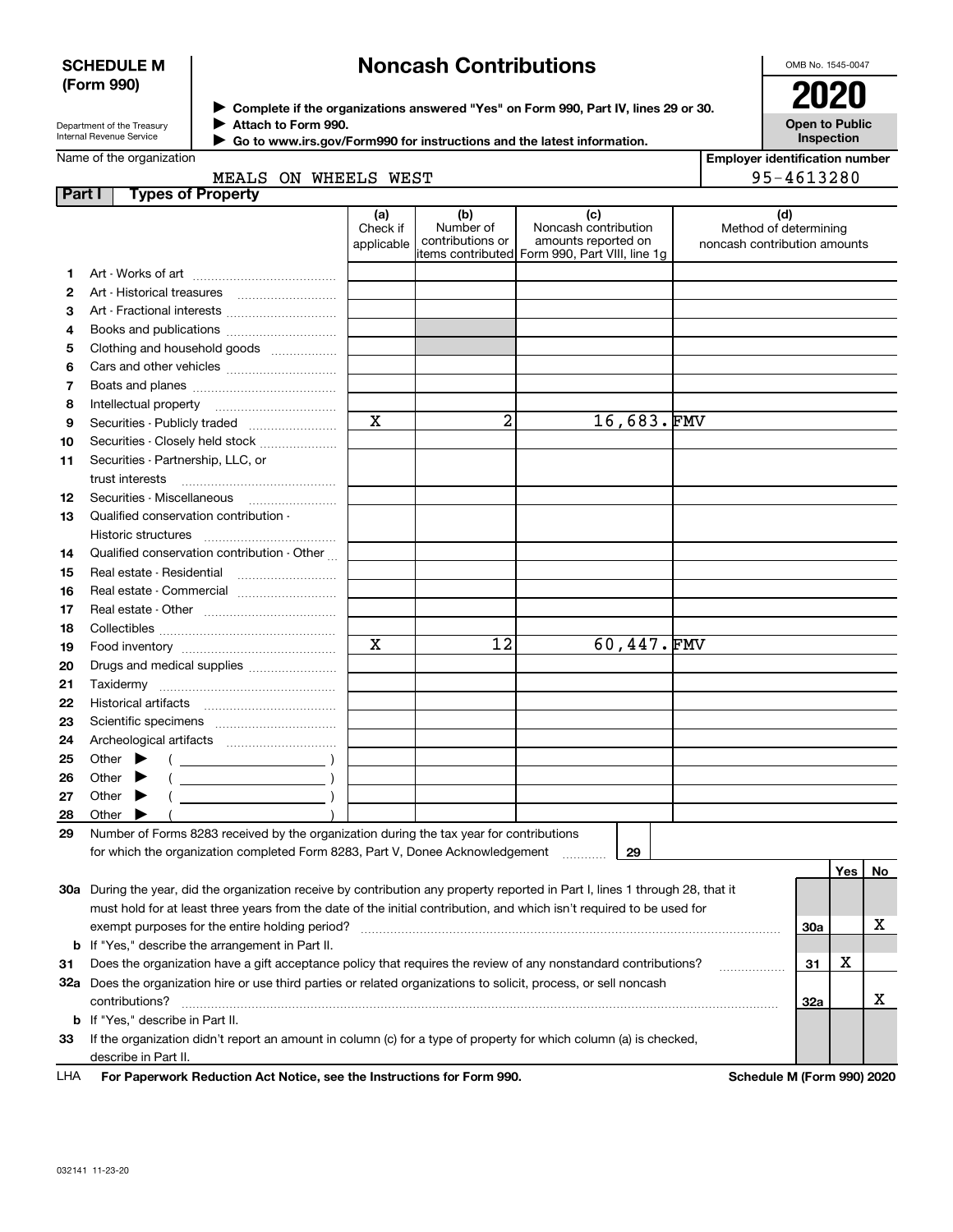Part II | Supplemental Information. Provide the information required by Part I, lines 30b, 32b, and 33, and whether the organization is reporting in Part I, column (b), the number of contributions, the number of items received, or a combination of both. Also complete this part for any additional information.

#### SCHEDULE M, PART I, COLUMN (B):

#### THE NUMBER PRESENTED ABOVE REPRESENTS THE NUMBER OF CONTRIBUTIONS.